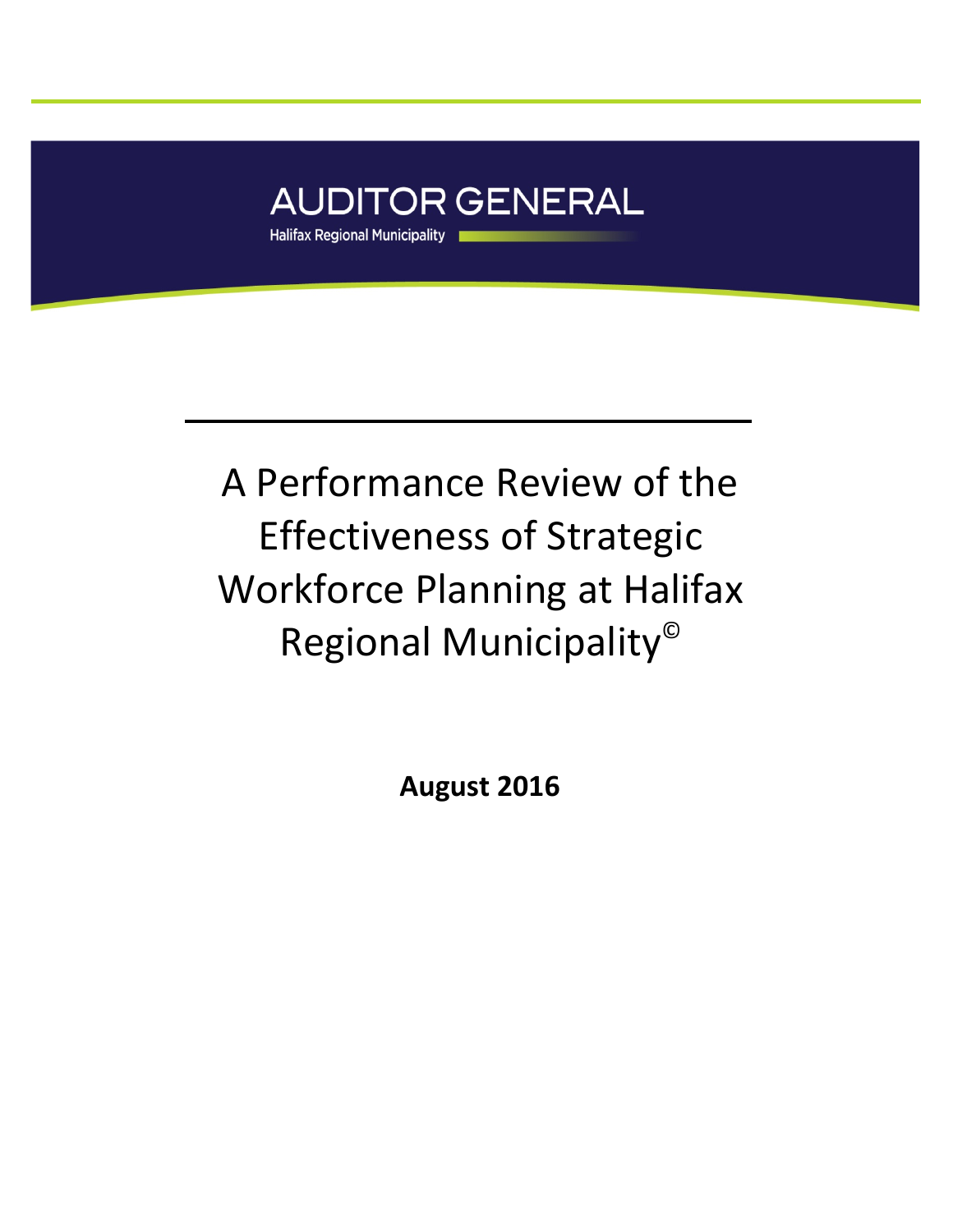## AUDITOR GENERAL<br>Halifax Regional Municipality

## A Performance Review of the Effectiveness of Strategic Workforce Planning at Halifax Regional Municipality<sup>©</sup>

| August 2016 |  |
|-------------|--|
|             |  |

## **Table of Contents**

| 1.0 |  |  |
|-----|--|--|
|     |  |  |
| 2.0 |  |  |
|     |  |  |
| 3.0 |  |  |
|     |  |  |
|     |  |  |
|     |  |  |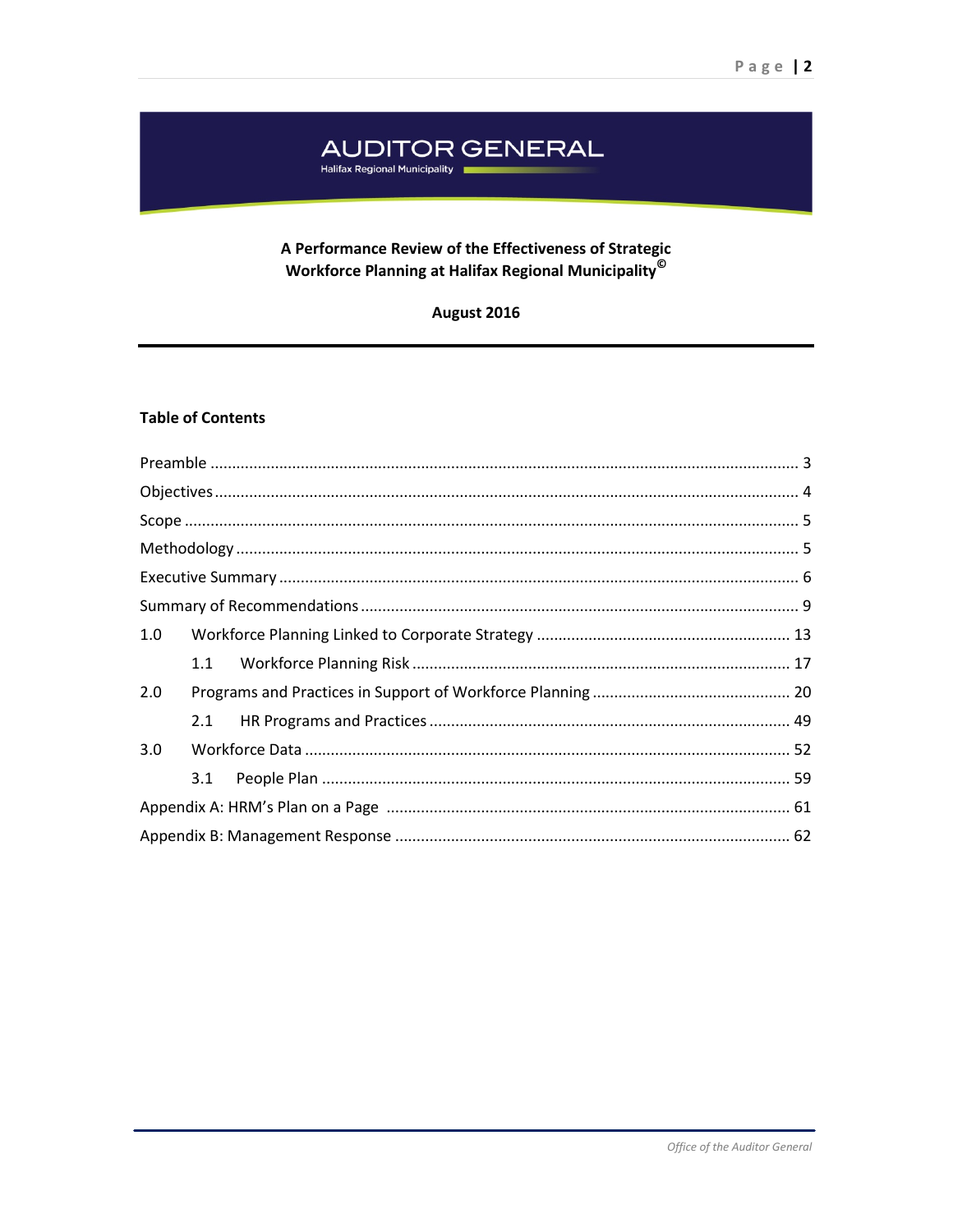## <span id="page-2-0"></span>**Preamble**

 $\overline{\phantom{a}}$ 

Strategic Workforce Planning is defined by the Conference Board of Canada as the "analytic, forecasting, and planning process that connects and directs talent management activities to ensure the organization can execute its business strategy by having the right people in the right place at the right time, at the right  $cost''$ .<sup>[1](#page-2-1)</sup> This includes analyzing and forecasting internal and external workforce trends.

Key issues and trends which currently present a risk to Nova Scotia municipalities include, but are not limited to, the following:

- $\triangleright$  A tightening labour supply due to an aging workforce,
- $\triangleright$  Generational differences in the workforce,
- $\triangleright$  Occupational skills shortages and
- $\triangleright$  Negative perception of public service.<sup>[2](#page-2-2)</sup>

Halifax Regional Municipality (HRM) likely faces a great deal of risk resulting from these workforce related issues and trends which could potentially have a significant impact on HRM's service delivery and ability to achieve its strategic goals. The impact of these risks could be significant given HRM's workforce is its largest expenditure, which was budgeted at 4,229 Full-Time Equivalents (FTEs) and \$318 million for base salaries and benefits for 2015/16. As HRM's workforce represents its largest investment, it is the view of the Office of the Auditor General (OAG), it must be appropriately managed across the organization to ensure workforce risks are sufficiently mitigated.

<span id="page-2-2"></span><span id="page-2-1"></span><sup>&</sup>lt;sup>1</sup> Young, M. B. "Implementing Strategic Workforce Planning" *Conference Board of Canada*, (2009) Page 3 <sup>2</sup> Charlton, P. and Matheson-Coutu, A. "Reality Check: Do You Know Where Your People Are? Attracting the Next Generation of Municipal Government Managers in Nova Scotia" *The Association of Municipal Administrators of Nova Scotia.* September 2006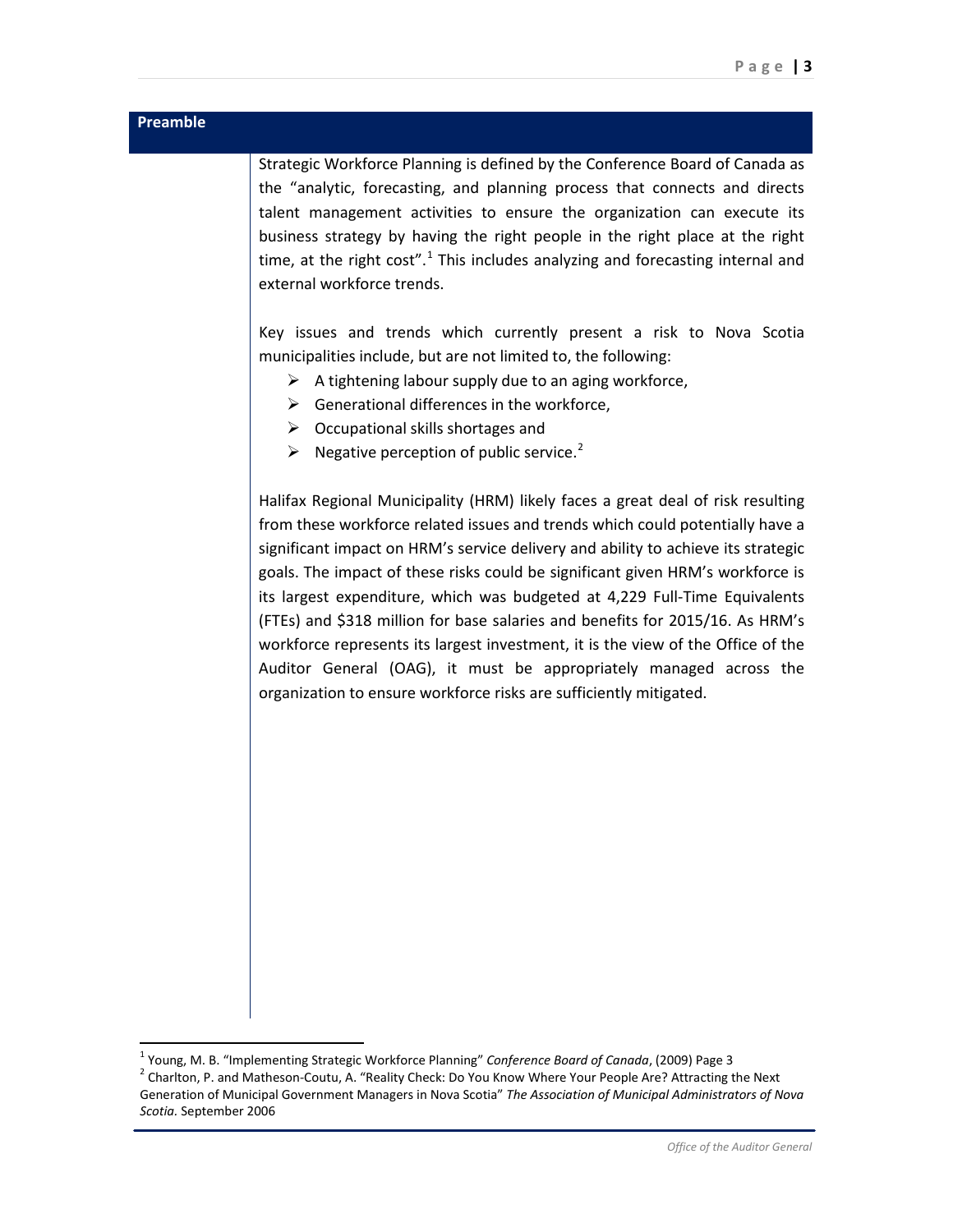<span id="page-3-0"></span>

| <b>Objectives</b> |                                                                                                                                                                                                         |
|-------------------|---------------------------------------------------------------------------------------------------------------------------------------------------------------------------------------------------------|
|                   | To review whether the Municipality has effective workforce planning<br>programs in place to ensure HRM can achieves its goals and maintain or<br>improve the quality of service delivered to taxpayers. |
|                   | To review the status of workforce planning at HRM to determine whether key<br>workforce risks have been identified and are being effectively managed at a<br>corporate level.                           |
|                   | In order to satisfy these objectives, the OAG developed the following lines of<br>enquiry:                                                                                                              |
|                   | To determine if HRM Administration identifies and addresses key<br>1.0<br>workforce risks and discusses these risks with Regional Council.                                                              |
|                   | To determine if workforce planning strategies are effectively designed to<br>2.0<br>ensure service continuity or improvement at expected outcome levels.                                                |
|                   | To determine if policies and procedures have been developed to<br>3.0 <sub>2</sub><br>effectively address key aspects of workforce planning and have been<br>adopted throughout the organization.       |
|                   | To determine if workforce planning programs are monitored and<br>4.0<br>evaluated effectively.                                                                                                          |
|                   | To determine if workforce planning metrics and strategies to address<br>5.0<br>identified gaps are adequately reported and discussed with Regional<br>Council.                                          |
|                   |                                                                                                                                                                                                         |
|                   |                                                                                                                                                                                                         |
|                   |                                                                                                                                                                                                         |
|                   |                                                                                                                                                                                                         |
|                   |                                                                                                                                                                                                         |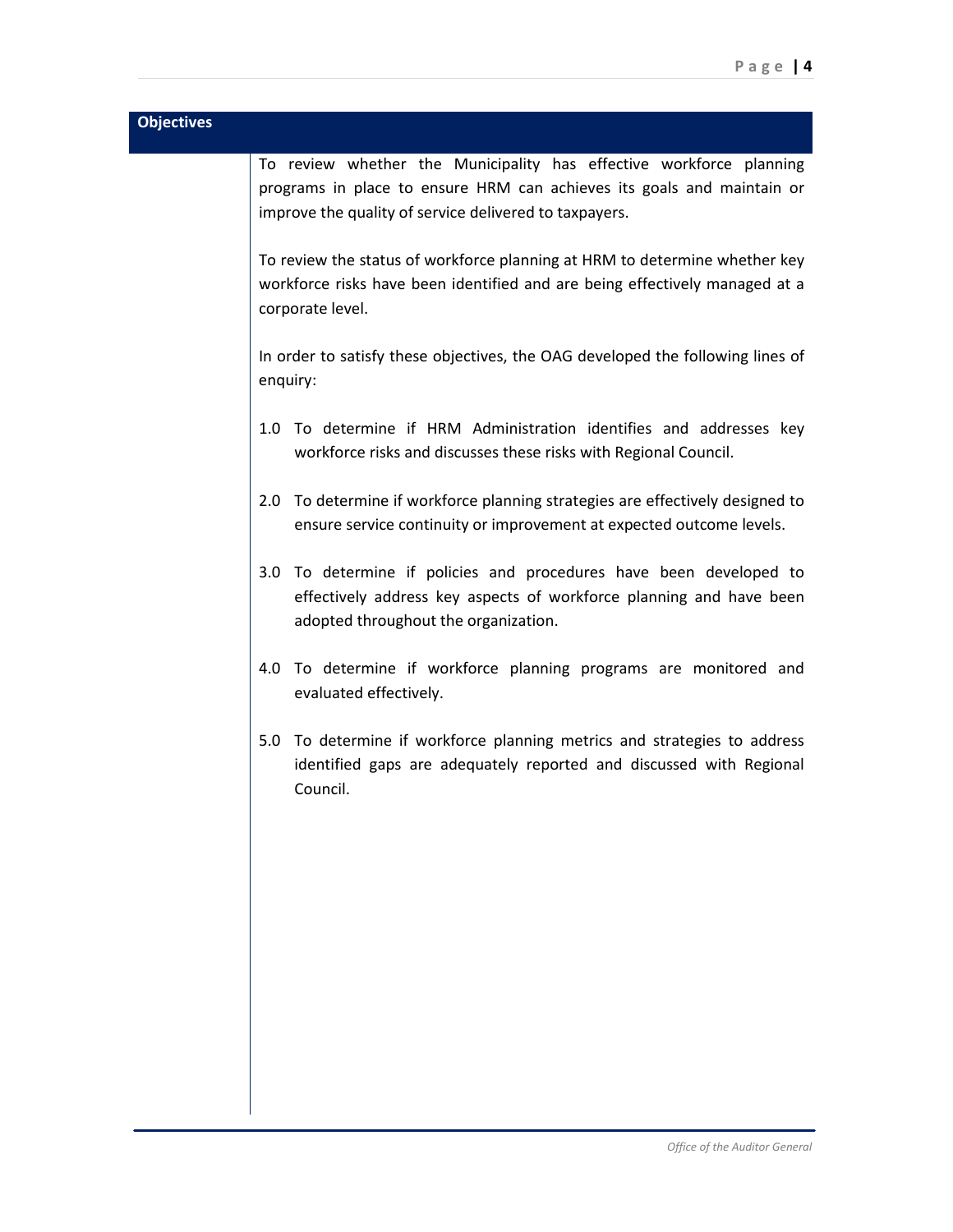<span id="page-4-0"></span>

| <b>Scope</b>       |                                                                                                                                                                                                                                                                                                                                                                                                                                                                                                                                                                                                                                                                                                                                                                                              |
|--------------------|----------------------------------------------------------------------------------------------------------------------------------------------------------------------------------------------------------------------------------------------------------------------------------------------------------------------------------------------------------------------------------------------------------------------------------------------------------------------------------------------------------------------------------------------------------------------------------------------------------------------------------------------------------------------------------------------------------------------------------------------------------------------------------------------|
|                    | The OAG reviewed all workforce planning elements at a high level focusing on<br>their role in mitigating key workforce risks and supporting HRM in reaching its<br>goals as well as maintaining or improving service delivery. The workforce<br>elements include:<br>$\triangleright$ Recruitment<br>Retention<br>➤<br><b>Training and Development</b><br>Performance Management<br>$\bullet$<br>Rewards and Recognition<br>$\bullet$<br><b>Career Advancement</b><br>$\triangleright$ Succession Planning<br>The review period covered April 2012 (when workforce reporting from Human<br>Resources began) to present.<br>The focus of this review was primarily on HRM business units; however, in                                                                                         |
|                    | addition to the OAG's survey of HRM Management, the OAG also developed a<br>survey of Management at Halifax Public Libraries and Halifax Regional Water<br>Commission.                                                                                                                                                                                                                                                                                                                                                                                                                                                                                                                                                                                                                       |
| <b>Methodology</b> |                                                                                                                                                                                                                                                                                                                                                                                                                                                                                                                                                                                                                                                                                                                                                                                              |
|                    | Review of HRM's organizational strategy for a link to workforce<br>➤<br>planning.<br>$\triangleright$ Meetings with Human Resources (HR) staff to review their approach<br>to supporting workforce planning organizationally.<br>Meetings with directors and managers in all business units to<br>➤<br>understand their view of the organization's workforce planning, their<br>role in workforce planning and the support provided by HR.<br>Develop and conduct a survey of Management <sup>3</sup> to understand the<br>➤<br>general views of the organization around workforce planning.<br>Review HRM documentation and policies regarding all aspects of<br>workforce planning.<br>Benchmark the practices of HRM<br>against other Canadian<br>➤<br>municipalities on a limited basis. |

<span id="page-4-2"></span> $3$  For purposes of the survey, the OAG defined "Management" as any employee with direct reports including directors, managers, supervisors, team leads, etc.

<span id="page-4-1"></span>l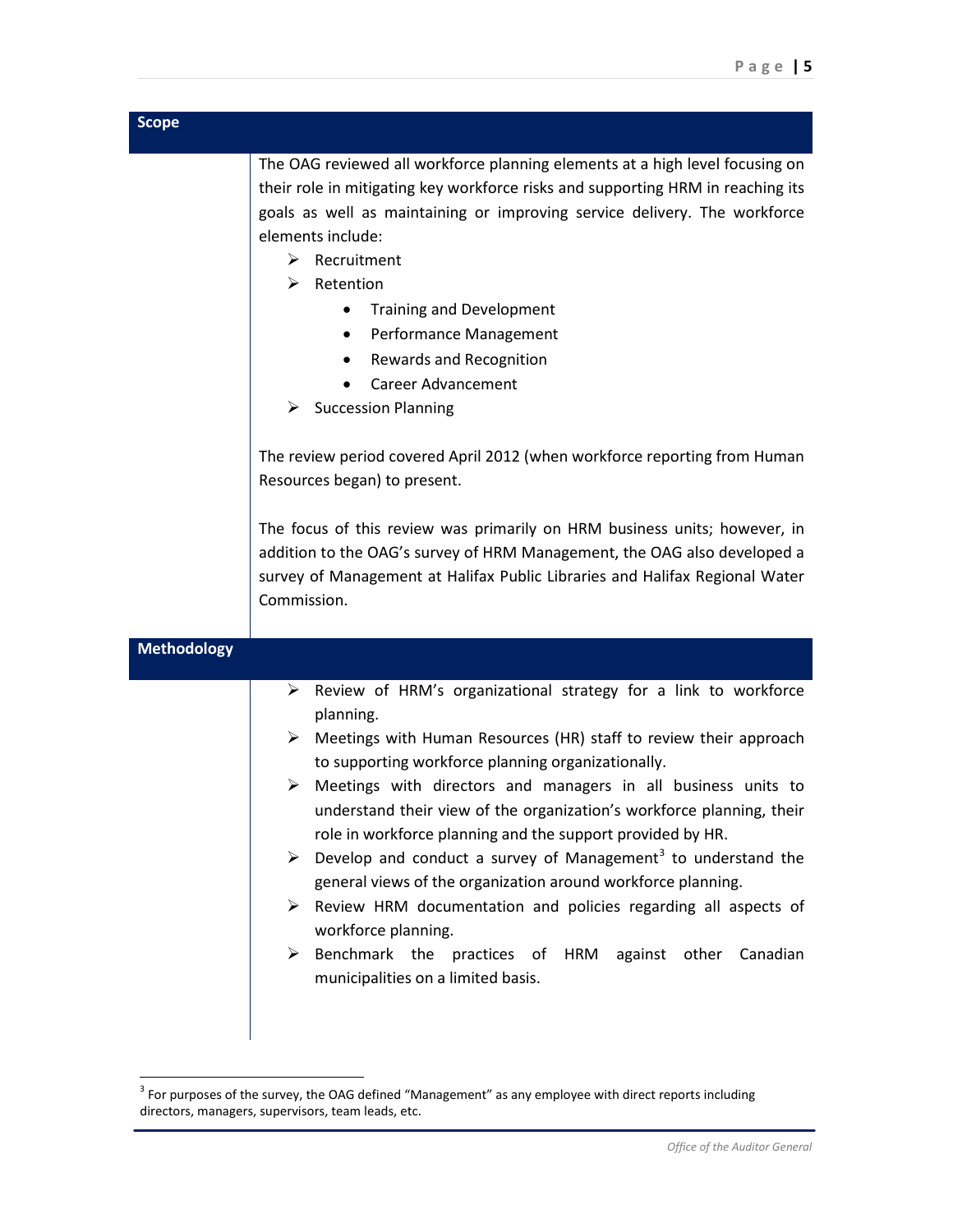#### <span id="page-5-0"></span>**Executive Summary**

Organizations and municipalities across Canada are faced with a variety of labour challenges which have the potential to have a significant impact on their ability to meet their strategic goals. Due to the significant investment the workforce represents and the potential impact to the Municipality if workforce risks and challenges are not addressed, the Office of the Auditor General (OAG) engaged in a performance review of workforce planning at Halifax Regional Municipality (HRM) to ensure current as well as future programs and initiatives are effective in managing risk and ensuring continuity or improvement of service delivery.

In order for workforce planning to be effective there needs to be links between programs, budgets and strategic planning. Workforce planning activities need to be aligned with the organizational strategic plan and workforce risks need to be identified and addressed through workforce planning initiatives. In order to manage these risks and execute strategy, leaders in HRM need to know what gaps exist so initiatives can be developed and implemented in order to be effective.

While the OAG found workforce planning is identified as a strategic pillar and 'Right Staffing' identified as a corporate strategic risk, there is no a systematic approach to identifying issues or trends across the Municipality or to ensure workforce planning activities are aligned with the corporate strategy. As a result, the OAG observed inconsistent workforce planning activities across the business units.

In order to gauge HRM Management's attitudes towards the effectiveness of workforce planning at HRM, the OAG developed a Management survey which divided workforce planning into the following key elements:

- $\triangleright$  Recruitment
- $\triangleright$  Retention including training and development, career advancement, performance management and rewards and recognition
- $\triangleright$  Succession Planning

The OAG held meetings with directors around workforce planning to identify trends and develop a context in which to understand survey findings. Examples of what the OAG viewed as key findings through these meetings as well as the survey information are as follows:

 $\triangleright$  Dissatisfaction with the organization's recruitment process, due to the length of the process as well as concerns around current practices not allowing the best candidate to be hired.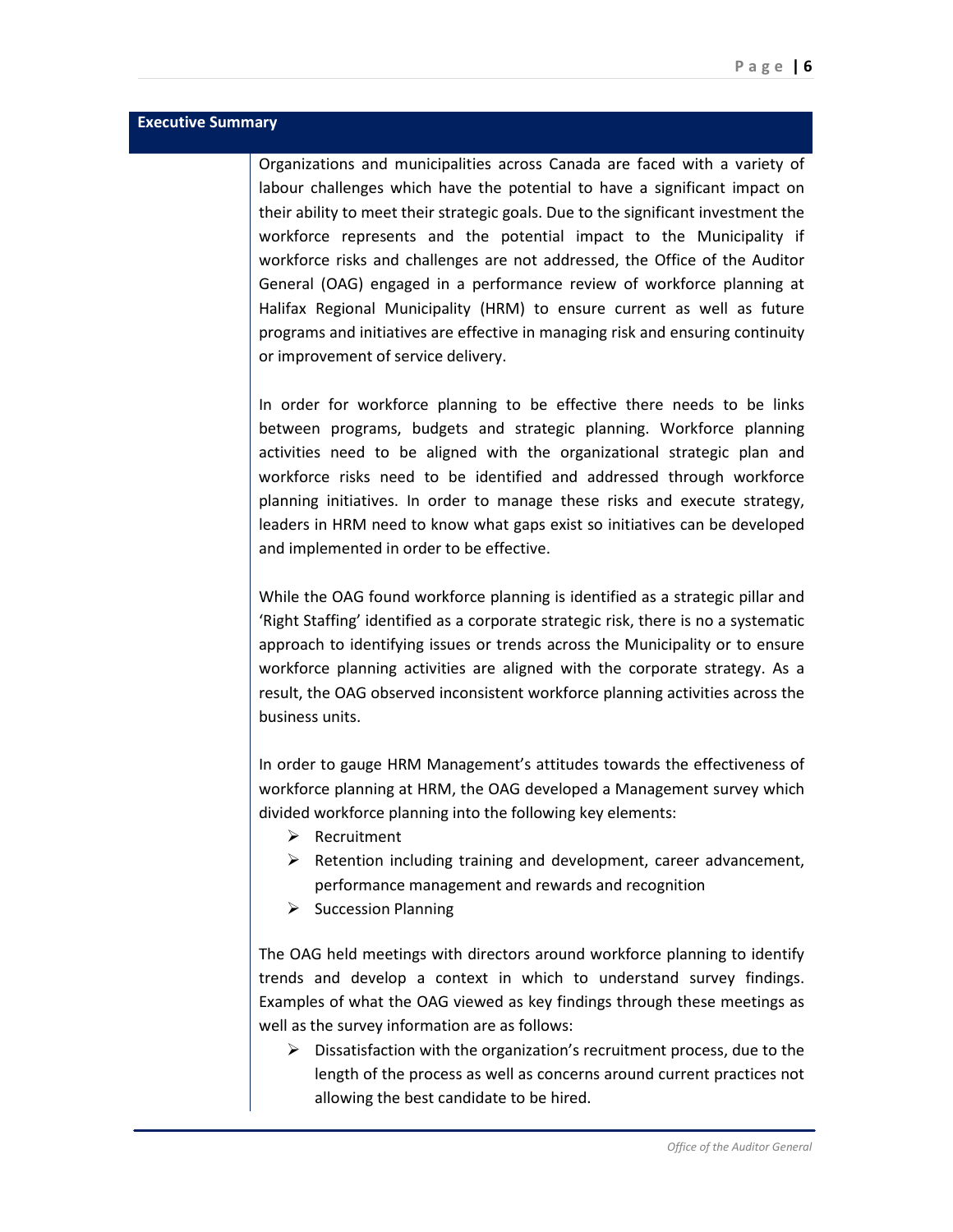- $\triangleright$  Diversity identified as a potential issue in recruitment.
- $\triangleright$  Concern around the organization's ability to attract and retain high performers.
- $\triangleright$  Dissatisfaction with the types of training opportunities offered by the organization, concerns around tracking training and the lack of a corporate skills inventory.
- $\triangleright$  Concern around the personal development opportunities available.
- $\triangleright$  Inconsistent succession planning across business units.
- $\triangleright$  Concern around the organization's knowledge transfer practices as well as the ability to plan for the future.

The survey also provided the OAG with insight into the awareness and use of current Human Resources (HR) programs and practices supporting workforce planning elements. The OAG found not all survey respondents were aware of all the programs and practices and there was limited uptake on programs which were identified as being key to attracting and retaining high performing individuals. In the view of the OAG, the programs and practices supporting workforce planning are not fully integrated into the business planning process which has led to varying levels of implementation across the business units.

The OAG acknowledges survey information collected only represents a portion of the HRM Management team and a fraction of HRM's overall workforce. However, the information collected in the survey provided a great deal of insight into concerns with HRM's workforce planning activities. The OAG is encouraged to see survey respondents were engaged and the OAG feels the constructive feedback and areas of concern brought forward are representative of areas where significant value and benefits could be achieved through strategic investment.

After reviewing the workforce reporting available, the OAG believes what is currently in place is not a robust enough model to provide timely and meaningful workforce information for HRM Management and Regional Council to effectively identify and address human capital challenges as well as opportunities for the organization.

The OAG believes for performance reporting to be effective there should be reasonable comparisons and targets developed (such as comparisons to actual). The lack of access to timely and meaningful workforce information at an organizational level as well as the inconsistent or absent business unit specific performance reporting causes the OAG to conclude any workforce planning activities are implemented and monitored using limited information.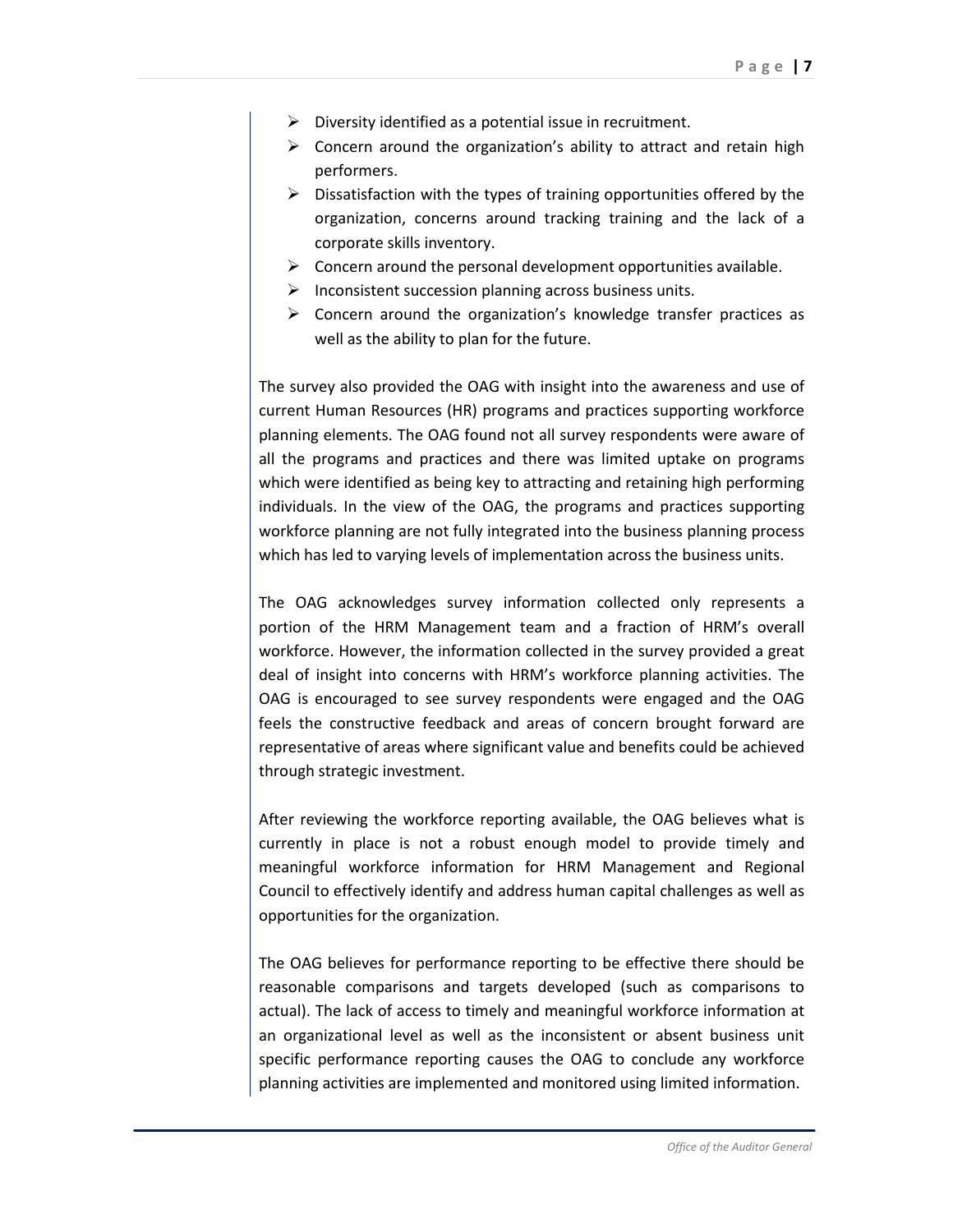While the OAG acknowledges HR is currently undergoing a service modernization, the OAG is concerned there is currently neither short nor long-term plans on how to gather and analyze workforce data. The OAG is concerned there is a risk the organization will not be able to fully capitalize on any new technology investment without first having strong programs and controls in place, as technology currently available has not been effectively leveraged.

The OAG believes there is an opportunity at HRM to effectively capitalize on strategic workforce planning using the current support structure by leveraging both the engaged Management team and the technology currently available. Through the development of a clear workforce planning strategy which incorporates supporting programs and practices into the business planning process, the organization can provide clearer corporate direction on priorities and outcomes across the business units.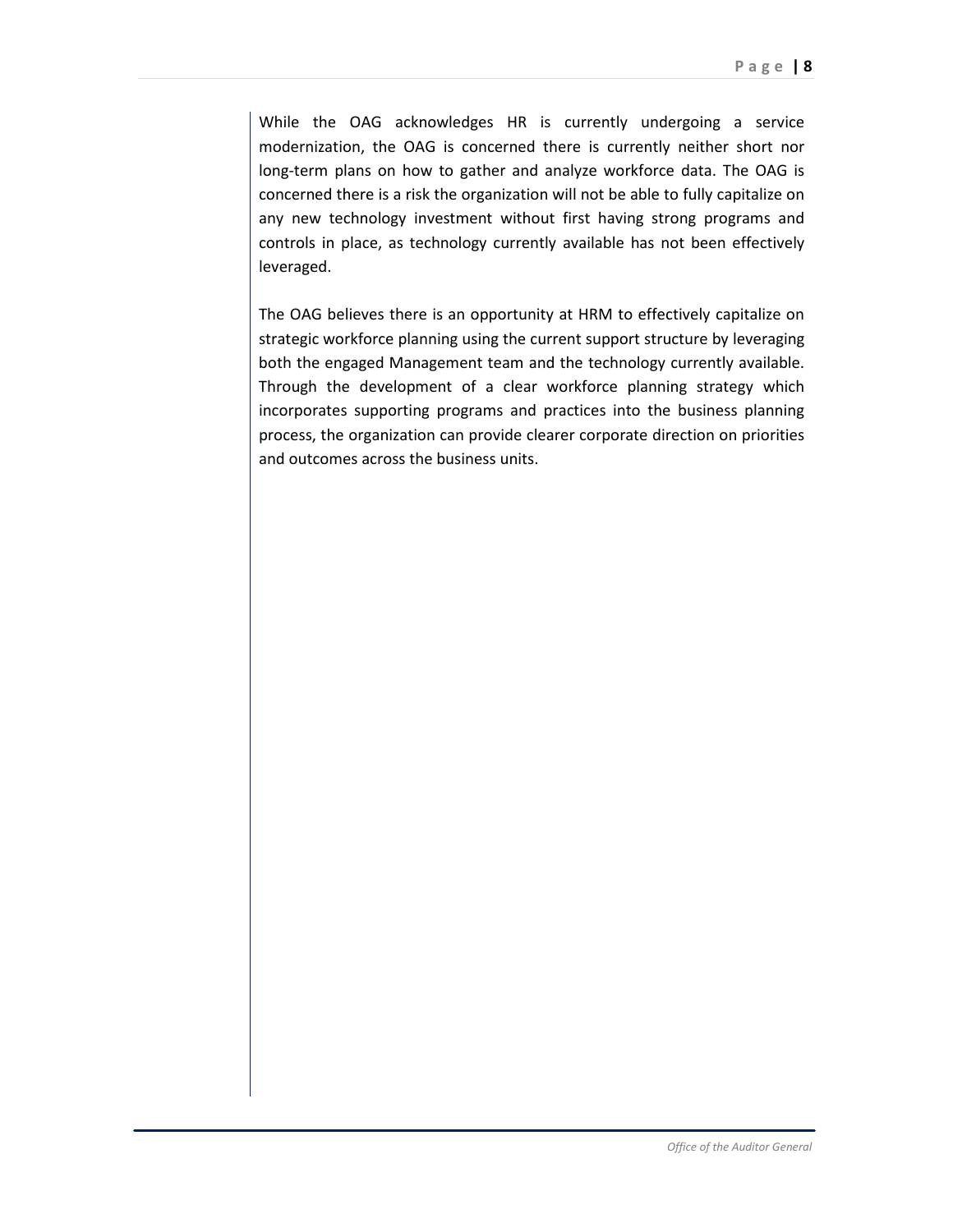#### <span id="page-8-0"></span>**Summary of Recommendations**

The following recommendations are printed verbatim from the detailed findings section of the report. To appreciate the full intent of the recommendations, they should be read in context of the section of the report indicated by the page numbers.

- 1.0.1 The OAG recommends HRM Administration develop, adopt and fully integrate into all operations a formal corporate workforce planning strategy (with defined outcomes) supported by activities which are integrated into the business planning process. (Page 16)
- 1.1.1 The OAG recommends HRM Administration develop and document a process to systematically identify workforce issues and trends at the business unit level and develop and implement strategies to address these issues and trends. (Page 19)
- 2.0.1 The OAG recommends HRM Administration, in consultation with the HR Business Unit and the individual business units, review current positions classification criteria for 'tier two' approvals to ensure it is still relevant. (Page 47)
- 2.0.2 The OAG recommends the HR Business Unit consult with all business units to more clearly define the role of HR in the interview process. (Page 47)
- 2.0.3 The OAG recommends HRM Administration review internal HR consultant job descriptions to ensure they are reflective of clients' needs. (Page 47)
- 2.0.4 The OAG recommends the HR Business Unit, in consultation with all business units, review and clearly define current diversity and inclusion components of the recruitment process. (Page 47)
- 2.0.5 The OAG recommends HRM Administration review all current HRM job descriptions against the actual jobs and update, where necessary, the descriptions to accurately reflect the position requirements to ensure the right skills for the position and the organization are reflected. (Page 47)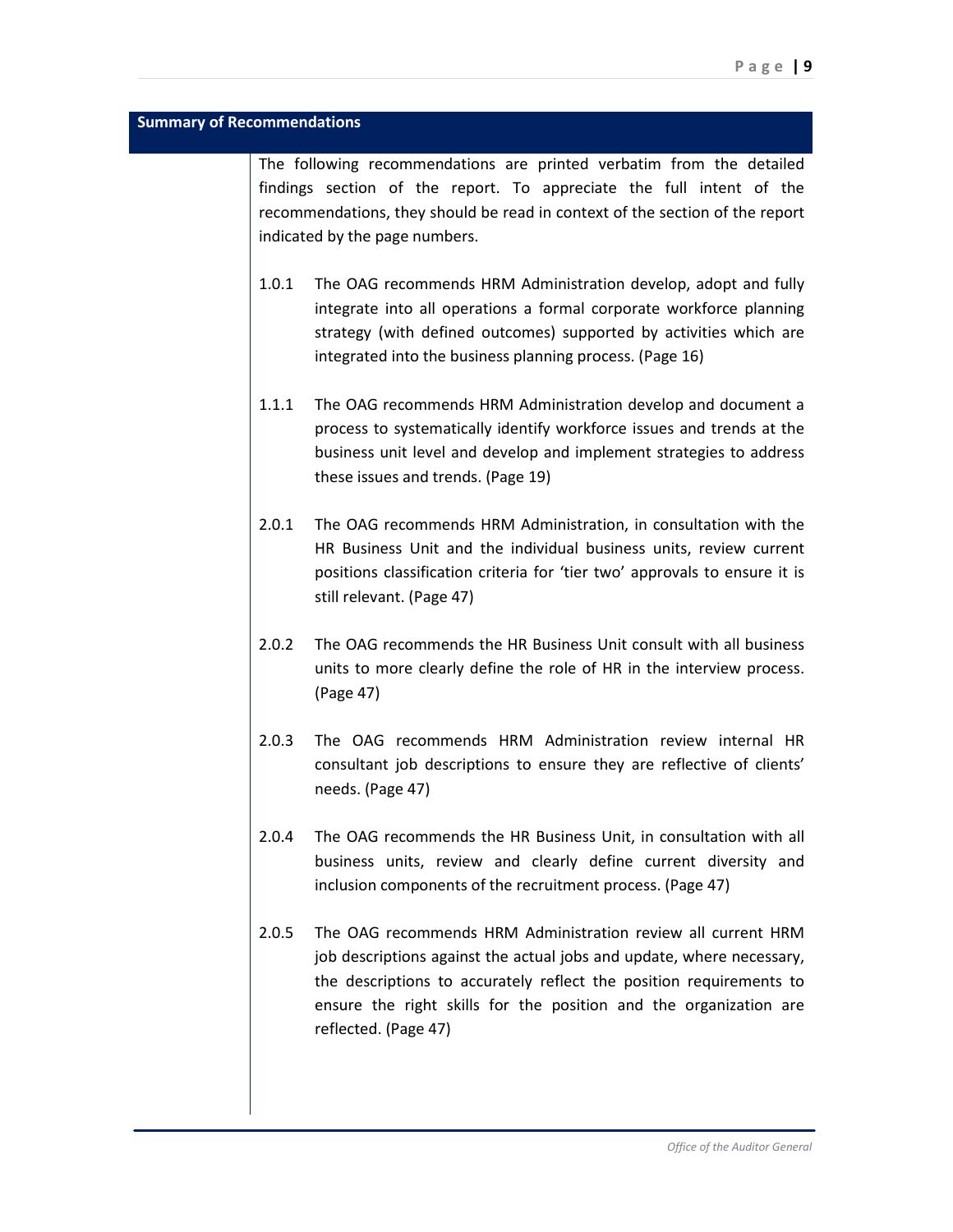- 2.0.6 The OAG recommends, in conjunction with Recommendation 2.0.5, HRM Administration incorporate career advancement opportunities into the job description review to ensure potential career paths are clear and barriers to advancement are removed where possible. (Page 47)
- 2.0.7 The OAG recommends the HR Business Unit, in consultation with all business units, review internal/external programs/practices identified as contributing to the recruitment of high performing candidates and millennials and incorporate best practices. (Page 47)
- 2.0.8 The OAG recommends the HR Business Unit, in consultation with all business units, review current programs and practices which support career development (including mentorship and secondments programs) to ensure the programs' design and goals are able to meet organizational and business unit needs. (Page 47)
- 2.0.9 The OAG recommends HRM Administration make developing a corporate-wide skills inventory a high priority and incorporate a process to track training required, available and taken so it can be used in developing future organizational training and development and ensuring skills gaps are addressed. (Page 48)
- 2.0.10 The OAG recommends HRM Administration, in consultation with the HR Business Unit, review and incorporate best practices into the development and implementation of corporate reward and recognition guidelines. (Page 48)
- 2.0.11 The OAG recommends HRM Administration develop and implement a consistent succession planning process across the organization. (Page 48)
- 2.0.12 The OAG recommends HRM Administration develop a critical positions inventory to be maintained at the corporate level and identify and include hard-to-fill positions in order to ensure the necessary HR strategies and resources are in place to support business units' workforce planning efforts. (Page 48)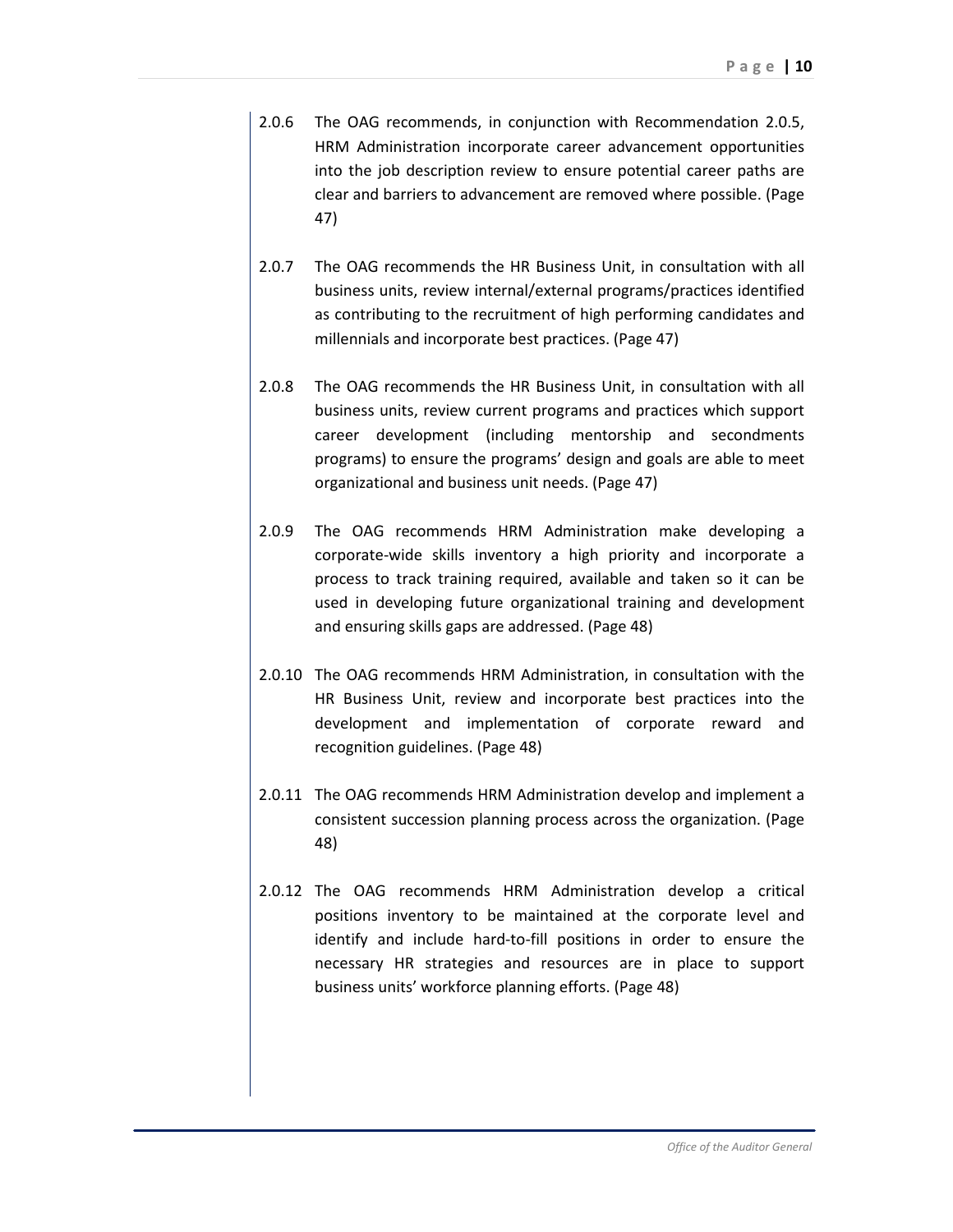- 2.0.13 The OAG recommends HRM Administration incorporate the critical positions identified into succession planning. Strategies should then be developed for filling any gaps between HRM's current and future staffing needs, whether through internal promotion, external hires or job re-design. (Page 48)
- 2.0.14 The OAG recommends, as part of its workforce planning strategy, HRM Administration incorporate specific strategies to support knowledge transfer across the organization. (Page 48)
- 2.1.1 The OAG recommends the HR Business Unit, in consultation with all business units, develop an implementation plan to integrate supporting programs and practices across the entire organization as part of corporate strategic workforce planning. (Page 51)
- 3.0.1 The OAG recommends HRM Administration develop internal and external benchmarks as well as performance targets for workforce planning. (Page 58)
- 3.0.2 The OAG recommends the HR Business Unit work with internal HR consultants and all business units to develop business unit specific workforce reporting, including leveraging information available from and the full capabilities of BrassRing software. (Page 58)
- 3.0.3 The OAG recommends HRM Administration include, in the Workforce Profile, historical HRM data trends and relevant performance targets. (Page 58)
- 3.1.1 The OAG recommends HRM Administration, when developing the next People Plan, align priorities with areas of strategic importance based on a detailed analysis of relevant workforce data. (Page 60)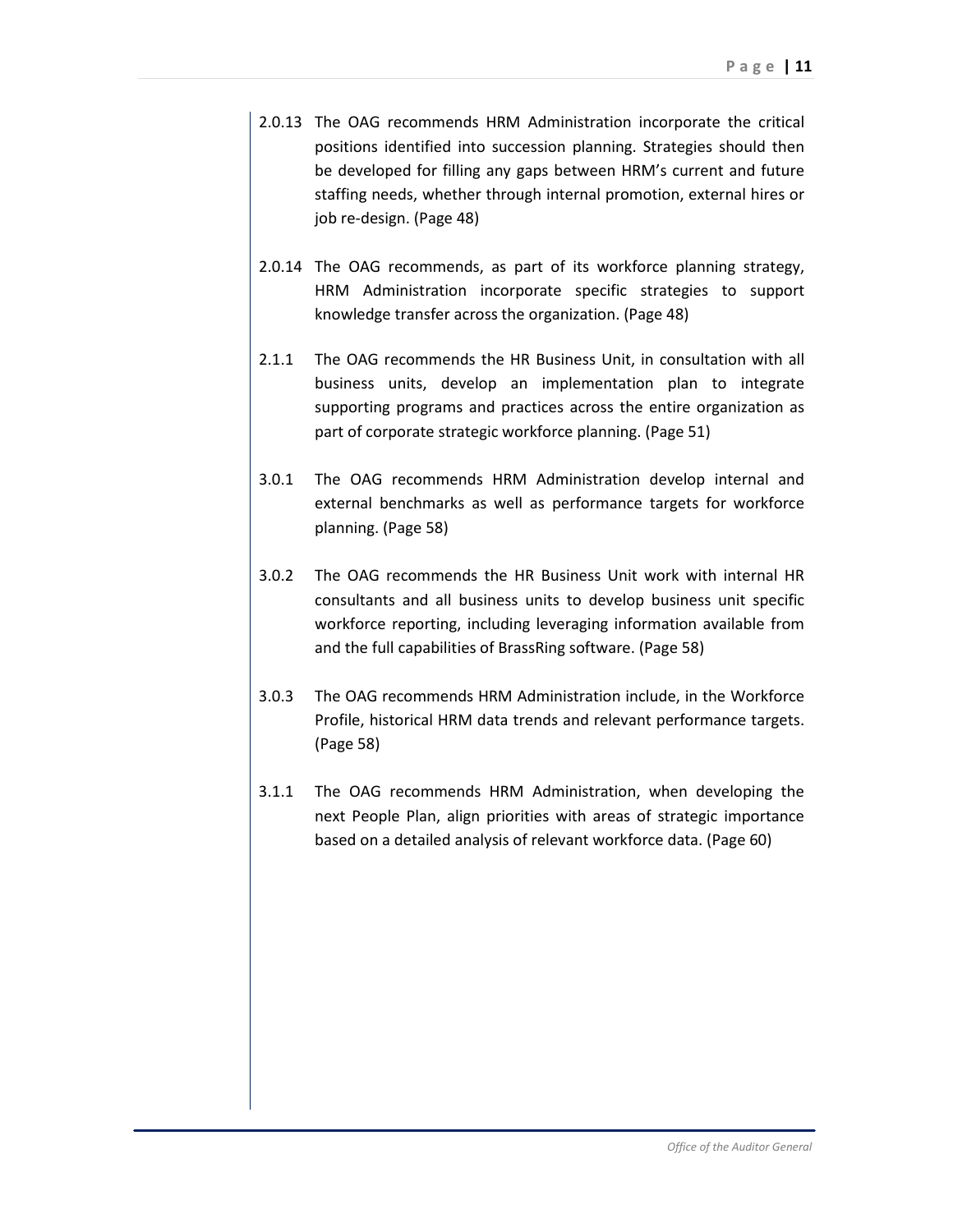**Detailed Findings and Recommendations**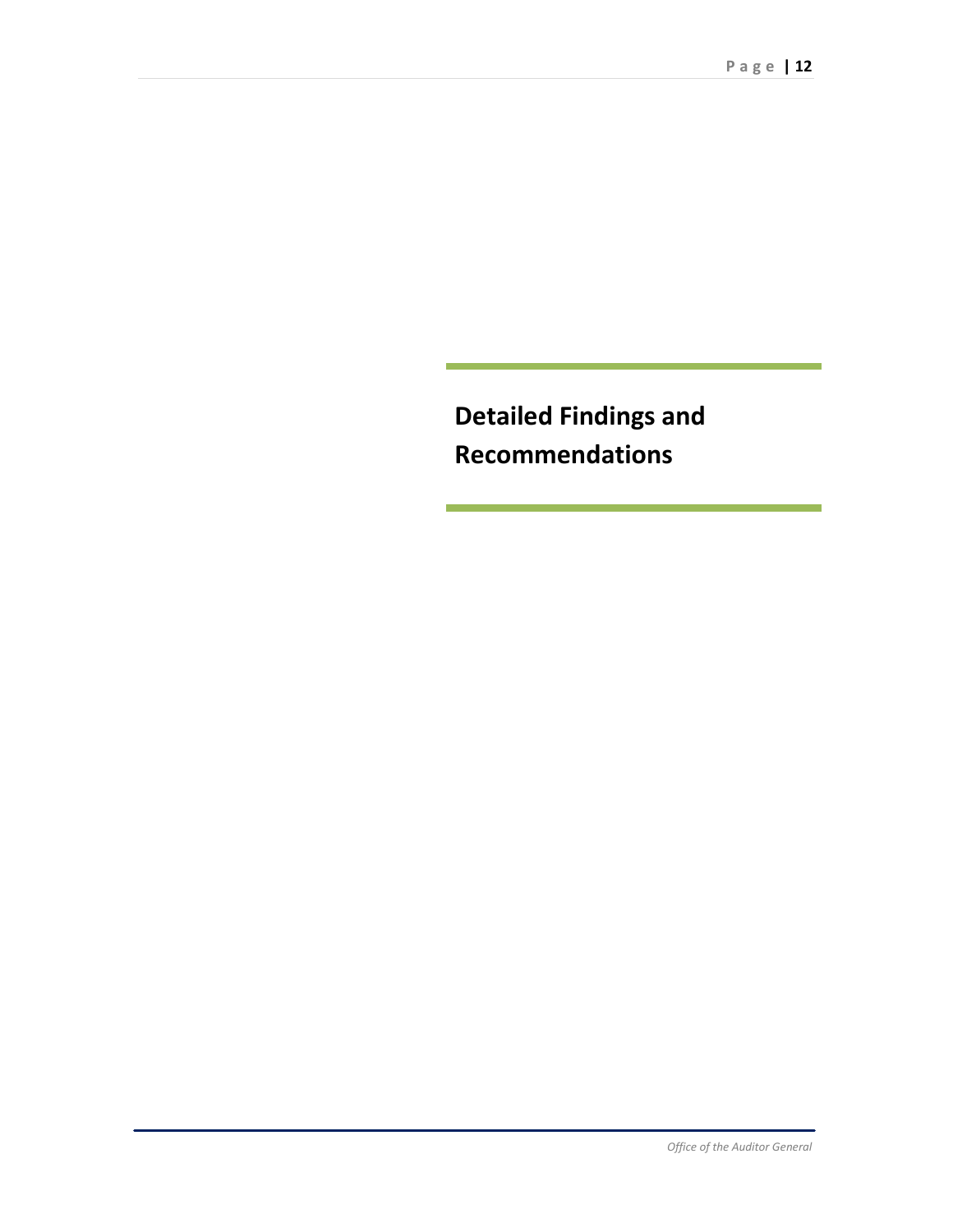## <span id="page-12-0"></span>**1.0 Workforce Planning Linked to Corporate Strategy**

According to the Conference Board of Canada, Strategic Workforce Planning is the "analytic, forecasting, and planning process that connects and directs talent management activities to ensure the organization can execute its business strategy by having the right people in the right place at the right time, at the right cost".<sup>[4](#page-12-1)</sup>

Workforce planning activities should be linked to the overall corporate strategy of an organization. According to the Harvard Business Review, strategy is generally defined in terms of strategic positioning which is the ability "to achieve sustainable competitive advantage by preserving what is distinctive about a company".<sup>[5](#page-12-2)</sup>

An organization's strategy helps to determine which activities it will perform, how individual activities will be configured and how activities relate to one another. Strategy takes the concept of operational effectiveness one step further, from achieving excellence in individual activities to combining these activities into a corporate direction. An organizational strategy allows the entire organization to work together towards a common goal.

Although the Harvard Business Review specifically defines strategy in terms of competition in the private sector,<sup>[6](#page-12-3)</sup> strategy is just as important in the public sector. Rather than be competitive in the market, public sector organizations, such as government bodies, can use strategy to increase value for money to taxpayers and improve service delivery.

With this in mind, the Office of the Auditor General (OAG) reviewed Halifax Regional Municipality's (HRM) 'Plan on a Page' (Appendix A) which outlines HRM Administration's approach to supporting Regional Council's strategic direction for the Municipality represented by Council priority areas.<sup>[7](#page-12-4)</sup> HRM's Plan on a Page outlines the organization's mission, values and strategic pillars and links them to Council priority areas. HRM's mission is as follows: "We take pride in providing high-quality public service to benefit our citizens. We make a difference".<sup>[8](#page-12-5)</sup> This mission is supported by the values which are: respect, collaboration, diversity and inclusion, integrity and accountability. The strategic pillars support both the mission and the values. The strategic pillars

 $\overline{\phantom{a}}$ 

<span id="page-12-1"></span><sup>&</sup>lt;sup>4</sup> Young, M. B. "Implementing Strategic Workforce Planning" *Conference Board of Canada*, (2009) Page 3<br><sup>5</sup> Porter, M. E. "What Is Strategy?" *Harvard Business Review* 74, no. 6 (1996): Page 1<br><sup>6</sup> Ibid.

<span id="page-12-2"></span>

<span id="page-12-4"></span><span id="page-12-3"></span><sup>1012.&</sup>lt;br><sup>7</sup> Halifax Regional Council defines these priority areas in relation to service delivery and resource allocation, where they would like to make the most impact.

<span id="page-12-5"></span><sup>&</sup>lt;sup>8</sup> Halifax Regional Municipality "Making a Difference: Our Values, Behaviours and Conduct in the Workplace"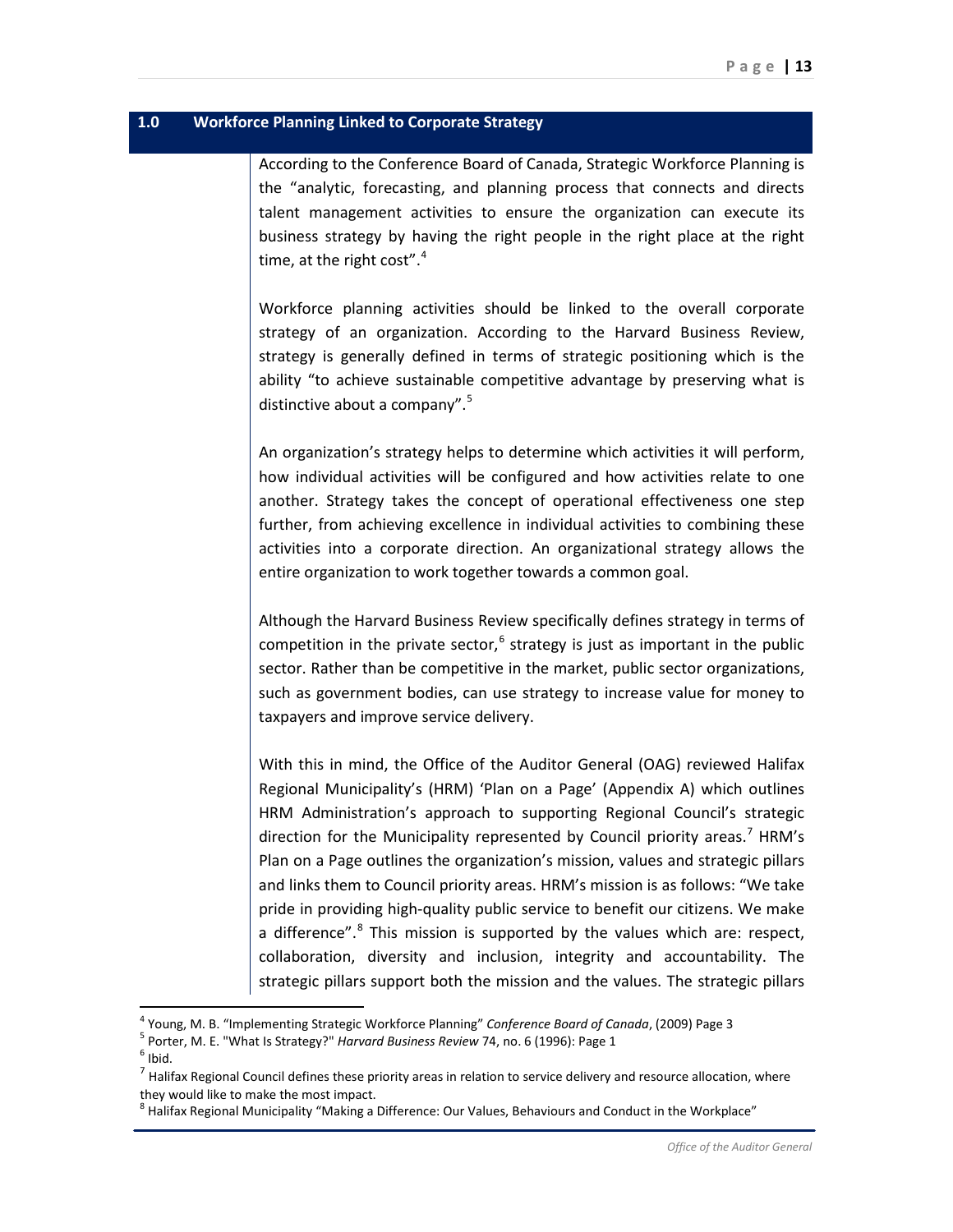are:

- $\triangleright$  Financial Responsibility,
- $\triangleright$  Our People,
- $\triangleright$  Health and Safety and
- $\triangleright$  Service Excellence.

The 'Our People' strategic pillar aligns directly with strategic workforce planning. The 'Our People' strategic pillar outlines "our success is our people" and includes the following key elements of, what the OAG believes to be, strategic workforce planning:

- $\triangleright$  Retaining and attracting top talent,
- $\triangleright$  Having strong and effective leaders,
- $\triangleright$  Being a learning organization and
- $\triangleright$  Providing a positive workplace culture.

According to HRM's budget documents, Council priority areas are designed to be guides for immediate and long-term investments and efforts and are, in theory, supported by these strategic pillars.

According to the Harvard Business Review, in order for a strategy to be effective it must be clearly defined and communicated to staff at all levels of the organization.<sup>[9](#page-13-0)</sup> At the HRM corporate level, as part of business planning, the 'Priority Outcomes Teams' develop outcome plans in support of Council priorities. Staff within the business units are then provided with these outcome plans and instructed to incorporate them into their Business Unit Plans, which are presented to Regional Council during budget deliberations.

The OAG is pleased the organization has identified strategic workforce planning as a strategic pillar at the corporate level. Based on this, and the research indicating "the workforce planning cycle starts by reviewing the performance requirements of an organization's strategic plan and identifying the core or strategic skills and competencies needed for success", $10$  the OAG expected an overall HRM corporate workforce planning strategy, including alignment with the strategic goals of the organization. Given the intended structure of the business planning process, the OAG also expected to see outcomes which have been incorporated into each business unit's business plan.

 $\overline{\phantom{a}}$ 

<span id="page-13-1"></span><span id="page-13-0"></span><sup>&</sup>lt;sup>9</sup> Porter, M. E. "What Is Strategy?" *Harvard Business Review 74*, no. 6 (1996): 61–78.<br><sup>10</sup> Cotton, A. "Providing Cutting-Edge Knowledge to Government Leaders: Seven Steps of Effective Workforce Planning" Human Capital Management Series, *IBM Center for The Business of Government*, Page 14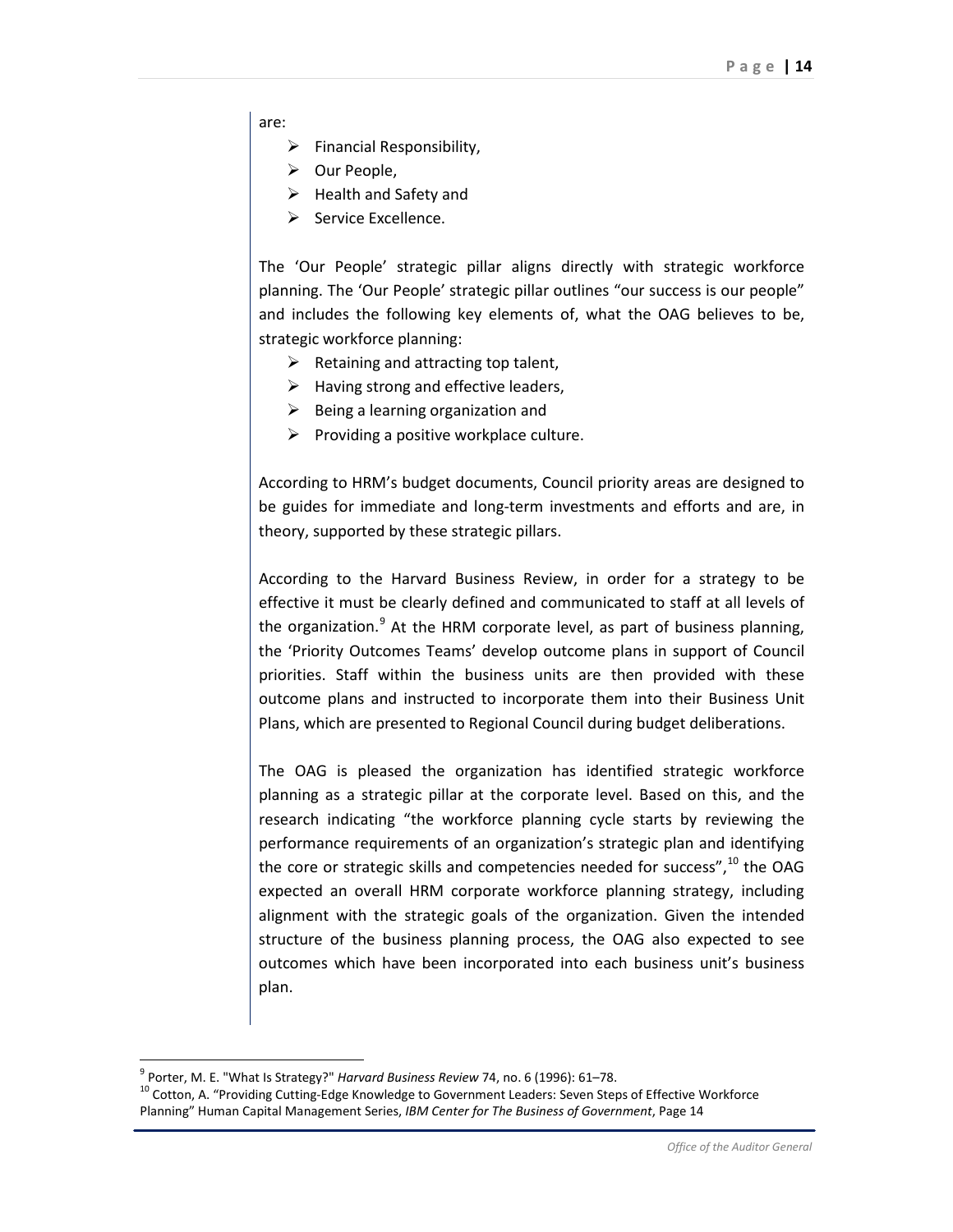Unfortunately, the OAG was informed by the Director of Human Resources (HR), HRM does not currently have a corporate workforce planning strategy. HRM's multi-year People Plan is intended to be "a foundational strategy for the Plan-on-a Page 'Our People' pillar". However, the most current version of the People Plan is the plan for 2012-2014 and HR has included the goal of creating the next People Plan in each business plan since the 2014/15 plan. Currently HR is "working from an interim plan for 2015". While the OAG is pleased the organization has a process to address Council priorities with strategic initiatives, the 'Our People' strategic pillar is broad and lacks a current supporting strategy. It is the view of the OAG, the business units are provided with limited direction on how to approach workforce planning in support of the 'Our People' strategic pillar.

Staff in HR have developed a Workforce Planning Toolkit and have indicated plans to develop a corporate workforce planning strategy through the 'HR modernization initiative'.<sup>[11](#page-14-0)</sup> Part of the Workforce Planning Toolkit is a guidebook, created in 2009, titled 'HRM Workforce Planning: A Guide to Preparing a Mission Ready Workforce' which is intended to aid the business units in the workforce planning process. The guidebook includes:

- $\triangleright$  forming a workforce planning team,
- $\triangleright$  defining the business unit's mission,
- $\triangleright$  workforce planning data collection,
- $\triangleright$  how to conduct diagnostic interviews,
- $\triangleright$  how to perform an analysis of the current state of the workforce,
- $\triangleright$  how to plan for future workforce needs and
- $\triangleright$  how to incorporate everything into a workforce plan.

While many of these activities align with steps in a typical workforce planning cycle, this guidebook has not yet been fully implemented. Staff in HR indicated they have just started to explore what workforce planning would look like at the business unit level. The guidebook is available to the business units, however, there does not appear to be any consistent integration from the suggested workforce planning activities into the business plans. The OAG is concerned about the effectiveness of this guidebook as it is a workforce planning tool which has existed for seven years but does not appear to be consistently used.

The OAG found some business units have integrated workforce planning initiatives into their business plan, while others incorporated workforce

l

<span id="page-14-0"></span> $11$  The HR modernization initiative is the current transformation HR is undergoing with the goal of modernizing the delivery of HR programs and services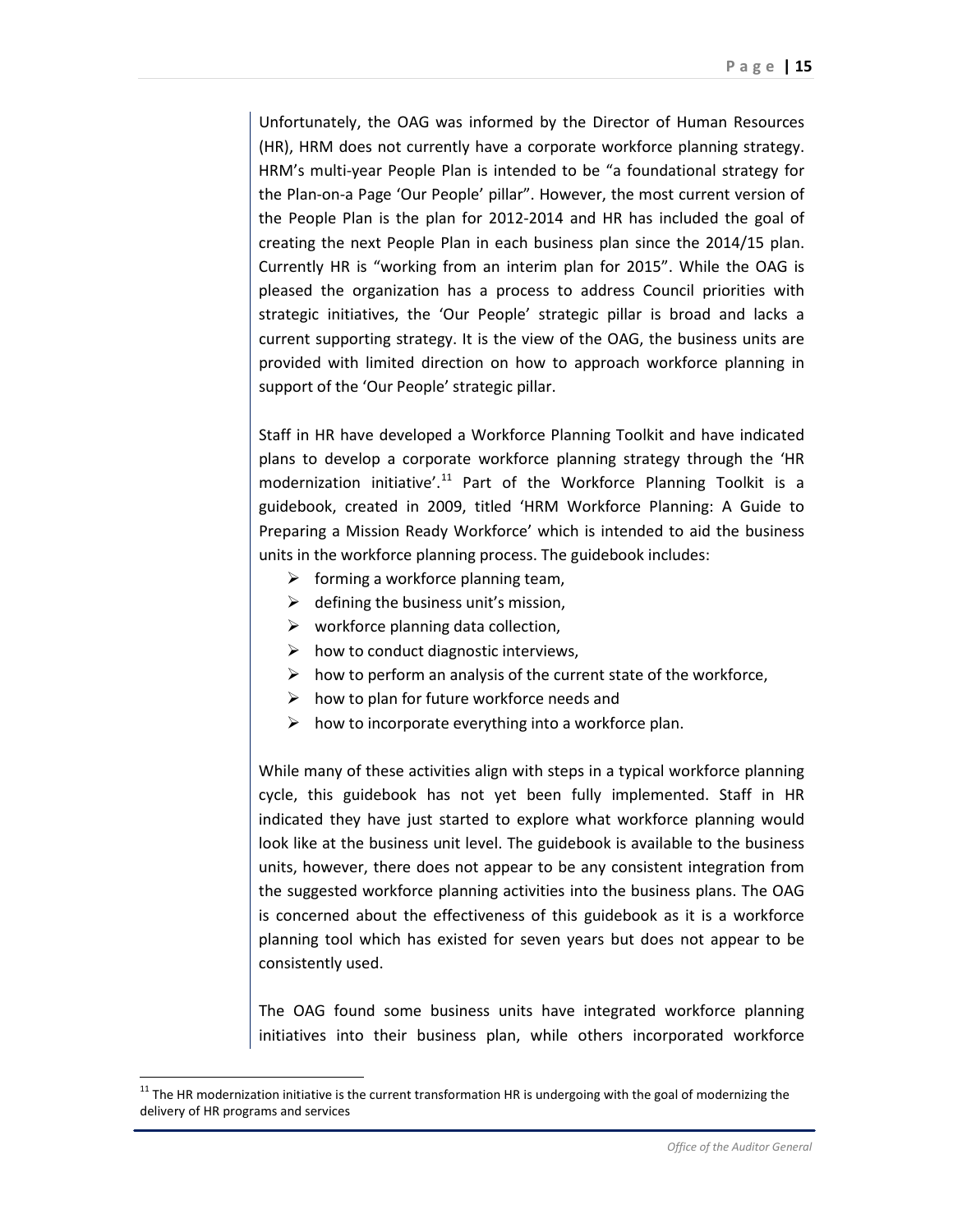planning initiatives into their business unit practices, but do not have these included in their business plans.

As it currently stands, even though many of HR's strategic workforce planning documents have been available for some time, they have not been fully implemented or tied to an overall strategy. They are therefore, in the view of the OAG, of limited ongoing value to the organization. While the OAG understands staff in HR are working towards a fully integrated corporate workforce planning strategy with supporting programs and practices through their modernization initiatives, it is concerning many of the current workforce planning documents act as stand-alone documents and are not clearly integrated into the business planning or budgeting process and therefore not directly linked to organizational strategies.

> **Even though many of HR's strategic workforce planning documents have been available for some time, they have not been fully implemented or tied to an overall strategy.**

Without a link between workforce planning activities and HRM's corporate strategy, there is no systematic process which ensures the largest cost (base salaries and benefits) to HRM is aligned to ensure the success of the organization's strategy. Without corporate direction, workforce planning activities will likely be interpreted and implemented differently across business units in siloed approaches. In the view of the OAG, this could result in a disjointed effort across the organization to support the corporate strategy. Overall, the OAG found limited evidence of workforce planning initiatives being done consistently or effectively.

> **Without a link between workforce planning activities and HRM's corporate strategy, there is no systematic process which ensures the largest cost to HRM is aligned to ensure the success of the organization's strategy.**

#### **Recommendation:**

1.0.1 The OAG recommends HRM Administration develop, adopt and fully integrate into all operations a formal corporate workforce planning strategy (with defined outcomes) supported by activities which are integrated into the business planning process.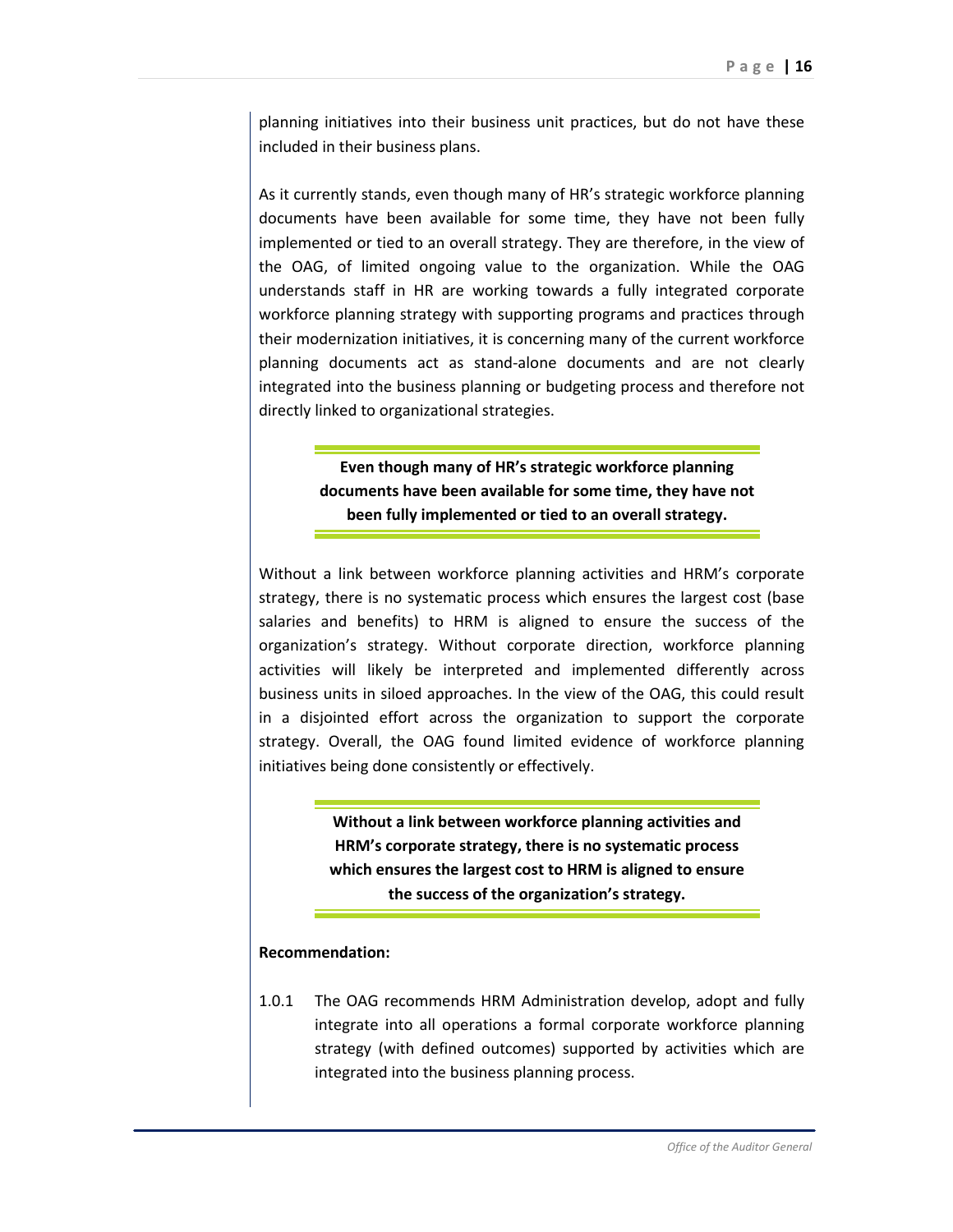#### <span id="page-16-0"></span>**1.1 Workforce Planning Risk**

The OAG researched workforce risks likely being faced by HRM. Through research the OAG reviewed a report developed for Nova Scotia municipalities released in 2006 by the Next Generation Project initiative, in partnership with Service Nova Scotia and Municipal Relations, which outlined many of the current issues and trends which could pose a risk to Nova Scotia municipalities' workforces. These issues and trends included:

- $\triangleright$  A tightening labour supply due to:
	- Aging workforce: government workforces have aged at a faster rate than the overall Canadian workforce.
	- People are retiring earlier.
	- People are having fewer children.
	- Jobs are requiring higher skill levels.
	- Young people are staying in school longer .
- $\triangleright$  Generational differences in the workforce:
	- Generational groups tend to look for different things from employers, recruitment and retention strategies need a multigenerational approach.
	- Demographic trends result in a need to attract younger workers; need to target young workers with recruitment strategies aimed at their values and motivators.
	- Need for awareness of the motivators of the next generation to retain and train to be the next generation of managers.
	- Mobility of young people could present a retention challenge; young people are much more likely to leave a position which is not fulfilling their expectations. They also are less likely to be married and have children, further increasing their mobility.
- $\triangleright$  Occupational skills shortages.
- $\triangleright$  Negative perception of public service.

The OAG also contacted a number of Canadian municipalities who identified similar workforce issues and trends posing a risk to their organization.

As part of HRM's implementation of an Enterprise Risk Management Program, during HRM's business planning cycle (2016/17), staff within business units were directed to incorporate corporate strategic risk considerations into their Business Unit Plans. The OAG is pleased to see this risk implementation as the OAG has continually written about HRM's need for greater risk awareness and management.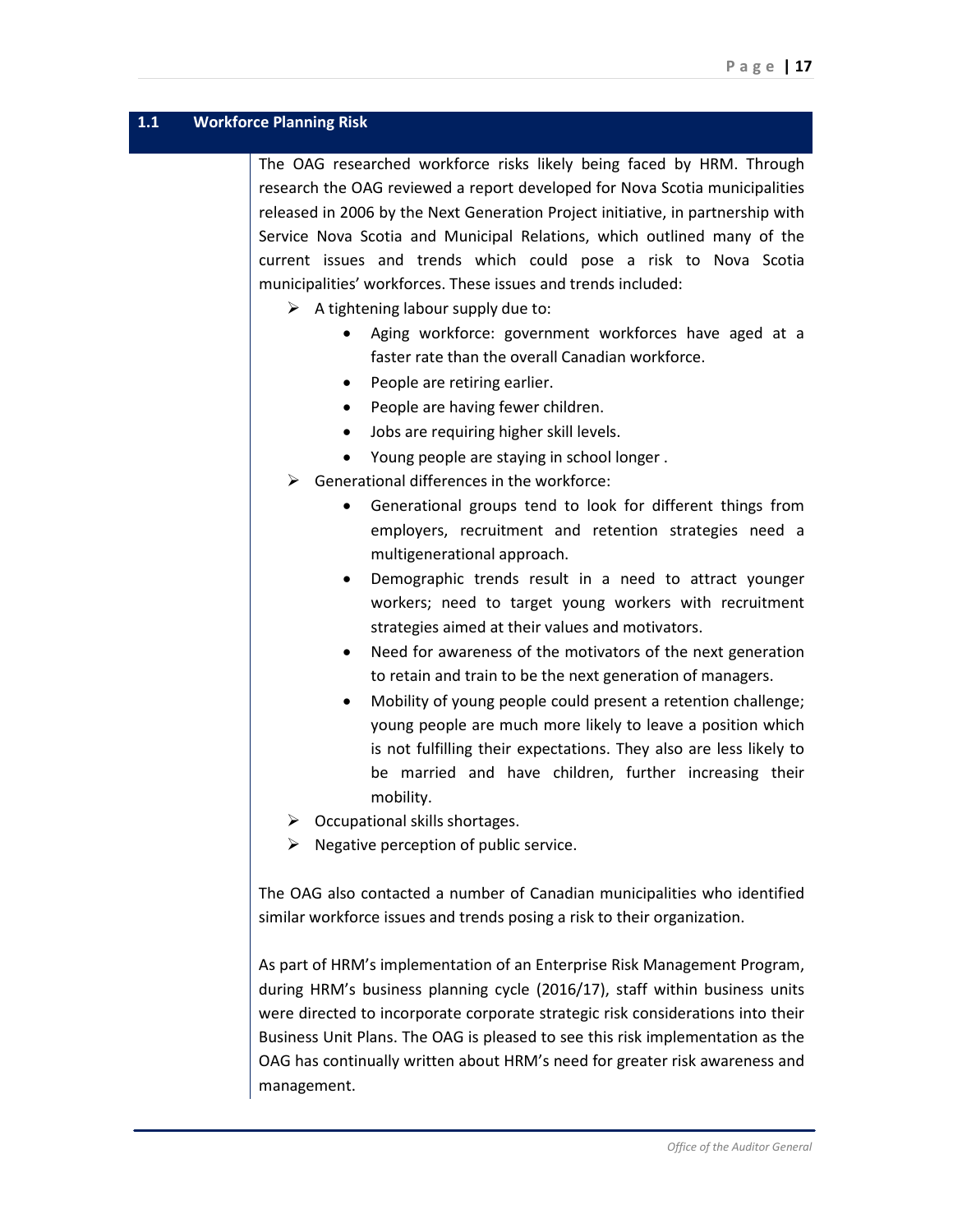**The OAG is pleased to see this risk implementation as the OAG has continually written about HRM's need for greater risk awareness and management.**

"Right Staffing" is identified as one of the corporate strategic risk considerations identified in this program. The risk statement is defined as follows: "The risk that the municipality does not have the right people in the right jobs at the right costs resulting in substandard service delivery, higher cost for services delivered, compromised decision-making, inappropriate controls, mistreatment of staff, etc."

While it is encouraging to see HRM's risk framework being developed at a corporate level, the "Right Staffing" corporate strategic risk is broad and does not address specific impacts of current issues or trends which could pose a risk to HRM's workforce, such as those identified by the Province of Nova Scotia and other Canadian municipalities. At the time of the OAG review, there was no formal process in which more specific, operational workforce risks could be identified through the Enterprise Risk Management Program.

These more specific, operational workforce risks are being identified, mostly informally, by Management in individual business units. In conversations with the OAG, HRM directors identified issues and trends in line with the OAG's research such as the aging workforce and changes in technology. However, the issues and trends identified varied across the business units, which could have different impacts given the business units' varied workforce demographics.

Management in some business units have developed either formal or informal strategies to address workforce risks specific to their business unit. In other business units, Management feels they do not have the capacity to fully develop and implement strategies to mitigate the workforce risks they have identified within their business unit. It is also the view of the OAG, without a systematic approach to identifying issues and trends across the Municipality, the full impact of workforce risk at HRM is unlikely to be recognized given the diverse business units and significant differences in the impact of workforce planning in individual business unit's service delivery.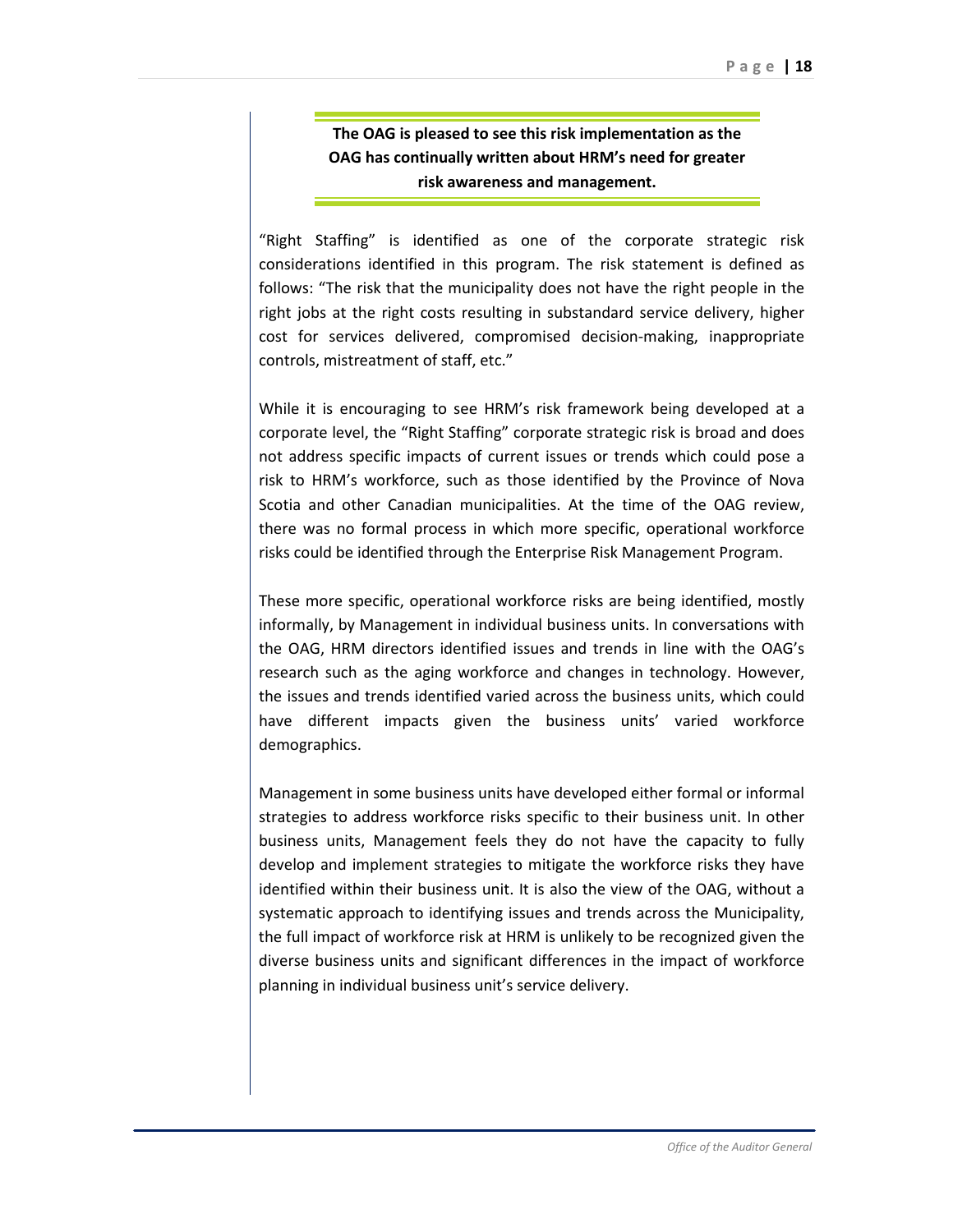**In other business units, Management feels they do not have the capacity to fully develop and implement strategies to mitigate the workforce risks they have identified within their business unit.**

#### **Recommendation:**

1.1.1 The OAG recommends HRM Administration develop and document a process to systematically identify workforce issues and trends at the business unit level and develop and implement strategies to address these issues and trends.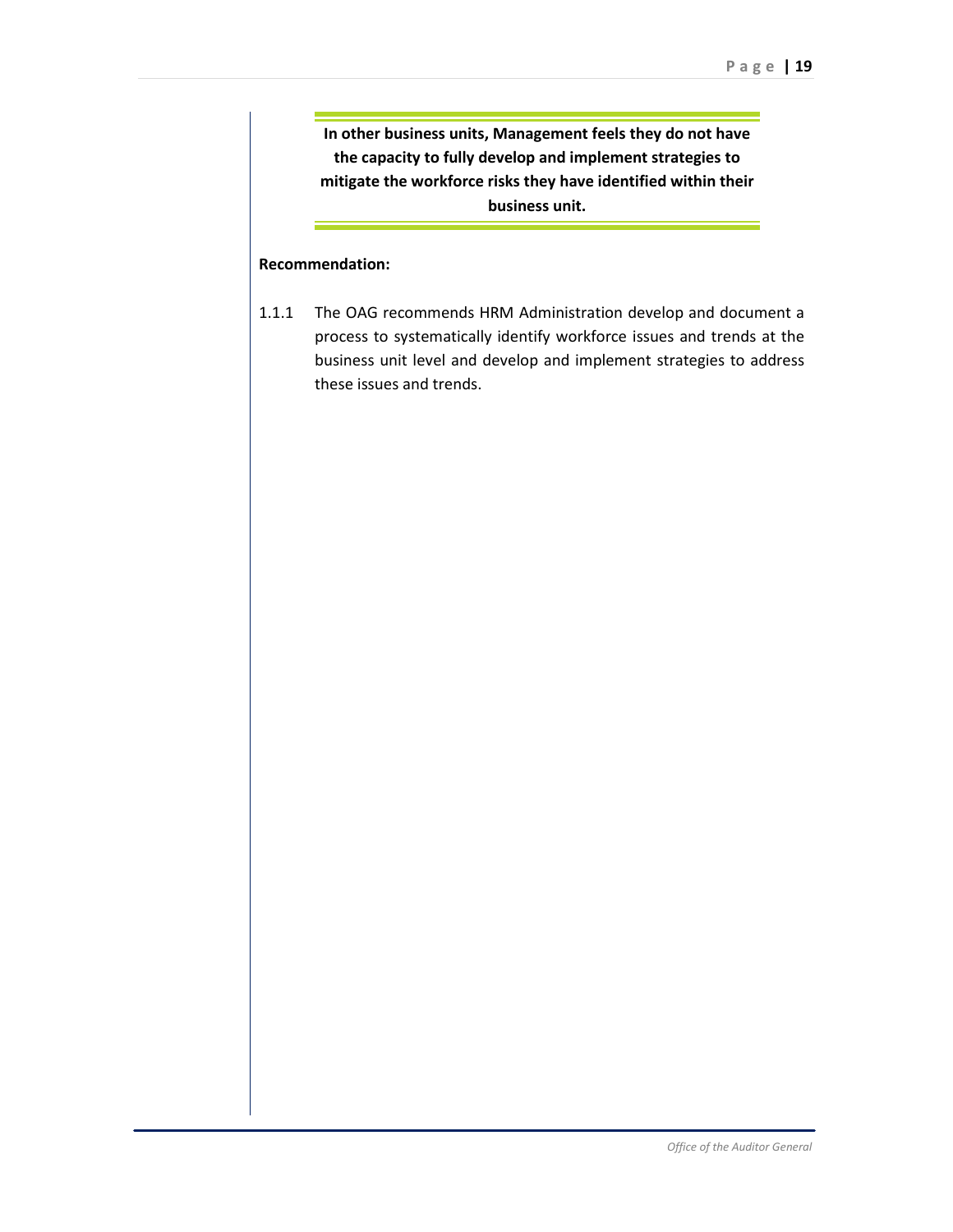#### <span id="page-19-0"></span>**2.0 Programs and Practices in Support of Workforce Planning**

Through research the OAG identified a seven step process for effective workforce planning.<sup>[12](#page-19-1)</sup> The seven steps are as follows:

- 1. Define the organization's strategic direction
- 2. Scan the internal and external environments
- 3. Model the current workforce
- 4. Assess future workforce needs and project future workforce supply
- 5. Identify gaps and develop gap-closing strategies
- 6. Implement gap-closing strategies
- 7. Evaluate the effectiveness of gap-closing strategies and revise strategies as needed

As mentioned previously, HRM has defined the organization's strategic direction based on Council priority areas and has indicated a key strategic pillar to supporting these areas is the management of HRM's human capital. The OAG also reviewed research regarding trends and challenges which may impact HRM's internal and external environments. In order to evaluate HRM's activities relating to the remaining steps for effective workforce planning the OAG met with directors and conducted a survey of Management<sup>[13](#page-19-2)</sup> to review any current programs and practices in place supporting workforce planning in the organization. Specifically, the OAG divided workforce planning into key elements: recruitment, retention (including training and development, career advancement, performance management and rewards and recognition) and succession planning.

The Management survey was developed by the OAG through meetings with directors, HR and the Chief Administrative Officer (CAO). The goal of the survey was described as "to review the capability of the organization's workforce and determine if workforce planning programs are available, accepted and supported in each business unit and throughout the organization as a whole". The survey asked participants to share opinions and experiences regarding the elements of workforce planning at HRM as well as questions regarding planning for the future HRM workforce. The OAG surveyed Management from all HRM business units and Management from Halifax Public Libraries (HPL) and Halifax Regional Water Commission (HRWC). As HPL and HRWC have different HR practices from those of HRM, the OAG only asked about Managements' view of their specific units and not their view

 $\overline{\phantom{a}}$ 

<span id="page-19-1"></span><sup>&</sup>lt;sup>12</sup> Cotton, A. "Providing Cutting-Edge Knowledge to Government Leaders: Seven Steps of Effective Workforce<br>Planning" Human Capital Management Series, *IBM Center for The Business of Government*, Page 14

<span id="page-19-2"></span><sup>&</sup>lt;sup>13</sup> For purposes of the survey, the OAG defined "Management" as any employee with direct reports including directors, managers, supervisors, team leads, etc.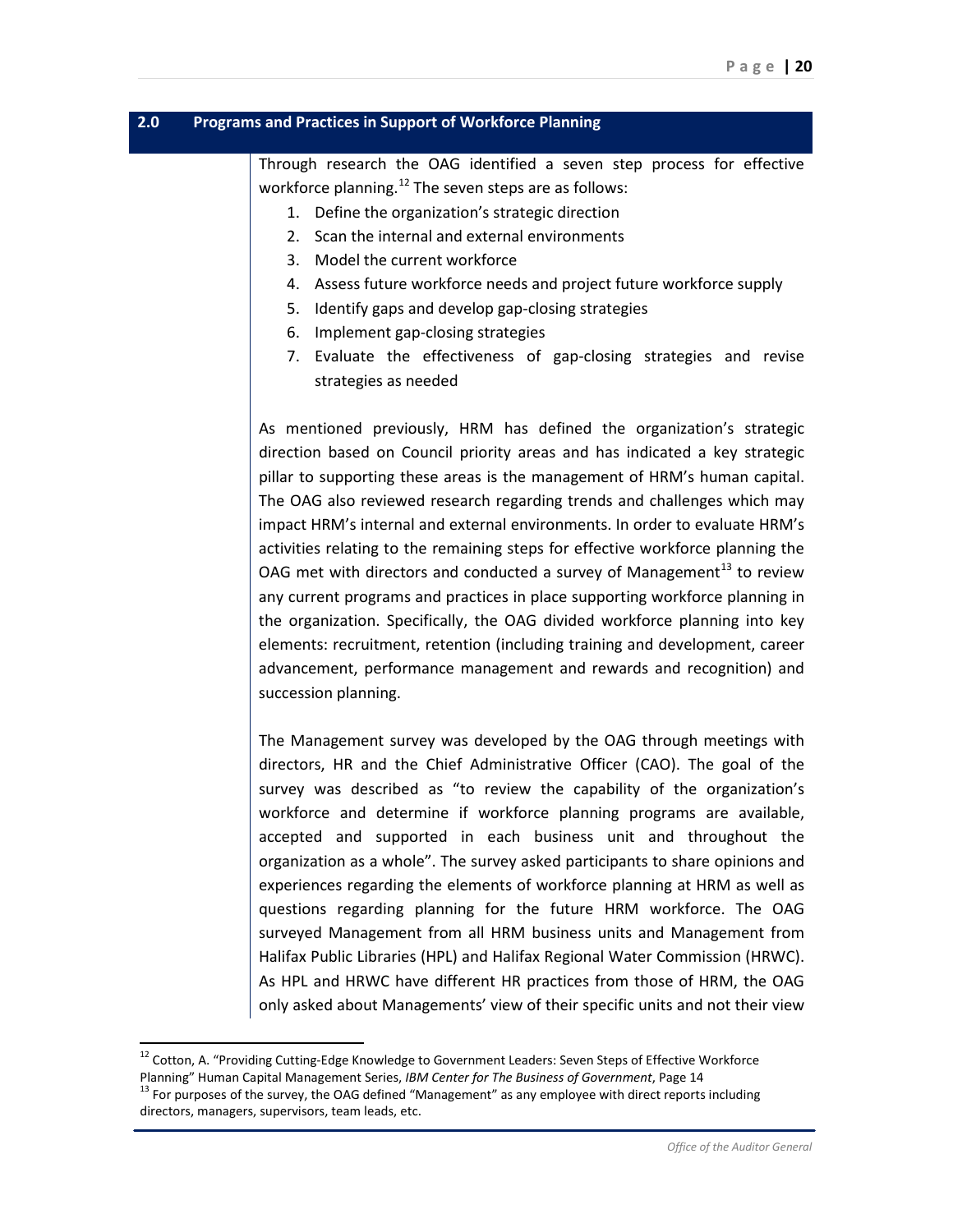of the organization of HRM as a whole.

The OAG's review of the survey data included analyzing trends and identifying common themes, including whether responses were overall positive or negative. It is important to note, there were no questions with responses which were 100 percent negative across all survey respondents or all business units (including HPL and HRWC) and only one question which was 100 percent positive; 100 percent of respondents agreed or strongly agreed to the statement "I value the contributions from workers of all ages".

It is also important to note, some of the feedback from the survey related to topics which were out of the scope of the OAG's review, including topics which are specific to the public sector. An example is the specific challenges which are associated with the highly unionized work environment at HRM. As these findings are out of scope, they have been excluded from this report but have been noted by the OAG and will be taken into consideration for future projects.

The OAG was pleased to find, for those of the Management team who completed the survey, there was overwhelming support for the view HRM's business units (including HPL and HRWC) and the organization as a whole are good places to work. In the view of the OAG, there appeared to be support the Management team believes they are fully engaged in the success of the organization and feel the work they do aids in achieving the organization's goals and priorities. Members of HRM's Management team also feel the work they do has an impact not only on the organization but on the residents of the Municipality.

> **There was overwhelming support for the view HRM's business units (including HPL and HRWC) and the organization as a whole are good places to work.**

Although the Management team believes, overall, HRM is a good place to work, constructive feedback and areas for improvement were provided regarding workforce planning elements at HRM. A high level summary of this feedback, aligned with comments from meetings with directors, is presented below.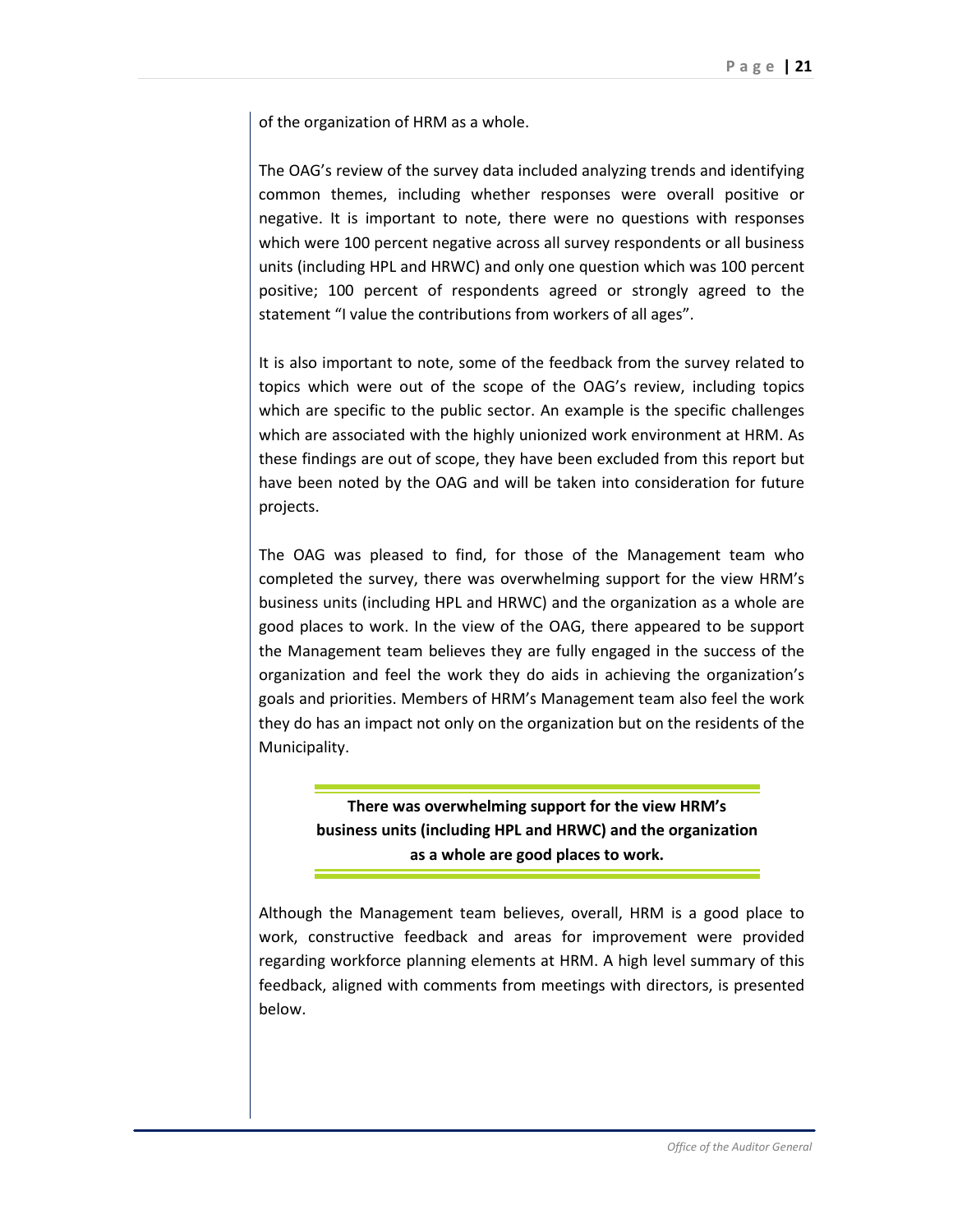#### **Recruitment**

Recruitment is an important element of strategic workforce planning as it is the process of attracting, selecting and hiring individuals to add to the organization's human capital. An effective recruitment process is the first step to having "the right people in the right place". According to research, "recruitment success depends upon economic conditions, the local market for specific skills, and the competition for labor".<sup>[14](#page-21-0)</sup> Given the current issues and trends identified for Nova Scotia municipalities, recruitment of top talent may become even more difficult.

According to the same research, government organizations have specific challenges in regards to recruitment, such as attracting individuals with specialized or technical skills or when the supply of skills is limited in the hiring area.[15](#page-21-1)

The goal of HRM, as outlined in HRM's Plan on a Page 'Our People' strategic pillar, is to attract top talent and provide a positive work culture. In order to review the recruitment process the OAG included a section on recruitment in the survey of HRM Management and discussed HRM recruitment in meetings with directors.

#### **Recruitment Process**

The OAG found many HRM managers were dissatisfied with HRM's recruitment process; as only 35 percent of survey respondents agreed or strongly agreed they are satisfied with the organization's current recruitment process (Exhibit 1). Similar results were found in HPL and HRWC. The majority of those who were dissatisfied with the process provided reasons which fell into three main overarching themes;

- $\triangleright$  the hiring approval process,
- $\triangleright$  the ability to hire the best candidate and
- $\triangleright$  diversity.

 $\overline{\phantom{a}}$ 

Similar themes were also identified in meetings with directors.

<span id="page-21-1"></span><span id="page-21-0"></span><sup>&</sup>lt;sup>14</sup> Cotton, A. "Providing Cutting-Edge Knowledge to Government Leaders: Seven Steps of Effective Workforce Planning" Human Capital Management Series, *IBM Center for The Business of Government*, Page 14<br><sup>15</sup> Ibid.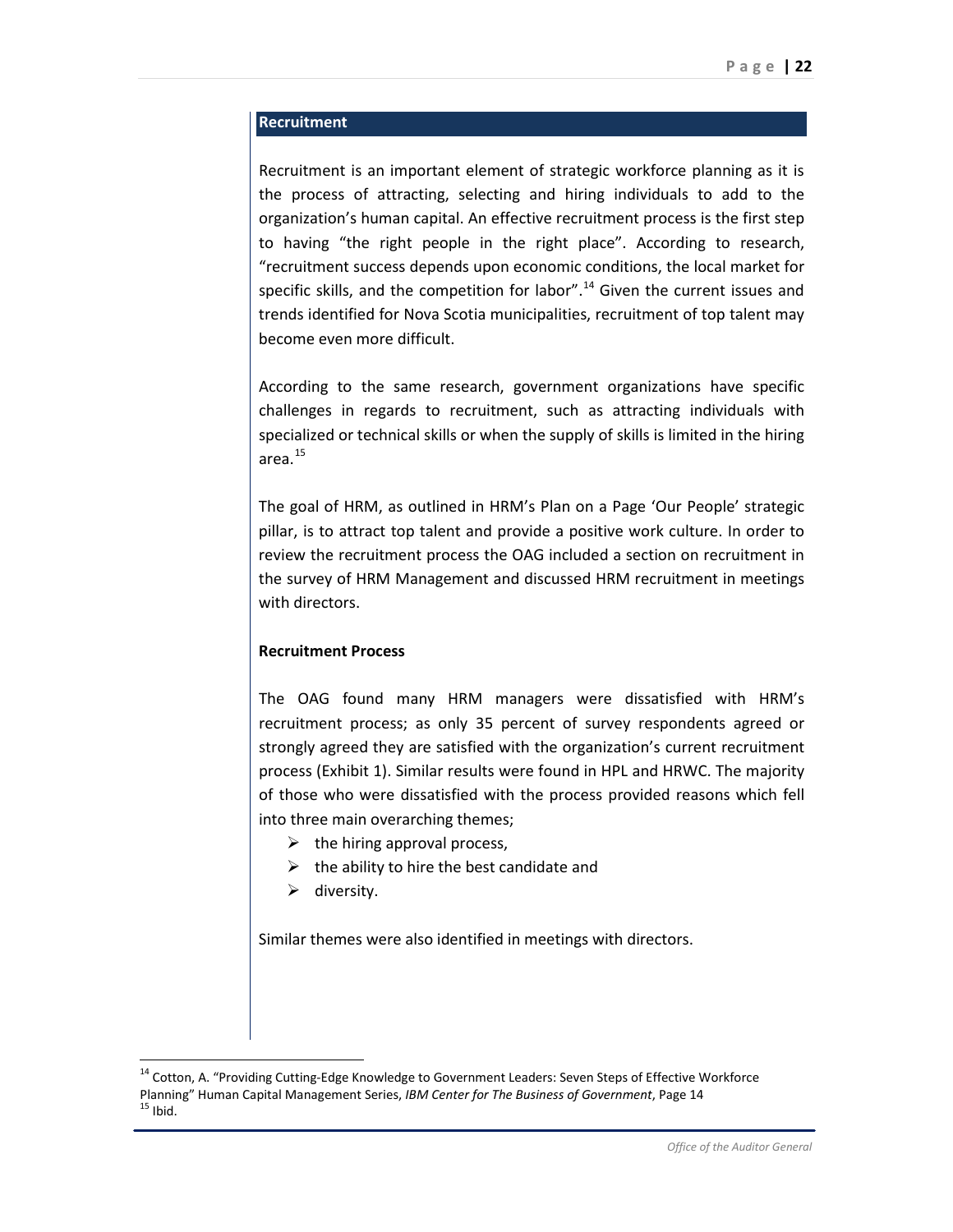

**Exhibit 1: The degree to which HRM respondents agreed with the statement "I am satisfied with the organization's current recruitment process". These results do not include HPL or HRWC.** 

Data Source: OAG survey of HRM Management, June 2016

#### *Hiring Approval Process*

The most commonly noted reason for dissatisfaction with the recruitment process was the length of time and effort the process requires. In meetings with directors, the OAG was informed a business case is required for each job posting, even if it is a position which previously existed in the business unit. The OAG was also informed many levels of Management approval are required for each job posting, including approval from the CAO. The Director of HR indicated there are two tiers of vacant positions; 'tier two' positions require CAO approval to be posted, whereas 'tier one' positions do not. However, positions currently classified into 'tier one' are limited and directors indicated, in discussions with the OAG, they feel the 'tier one' list could be expanded.

It was also indicated to the OAG, directors are concerned these levels of approvals limit the ability of managers to develop and manage their workforce as they have less responsibility for decisions regarding the staffing of positions. Directors are held responsible for the budgets of their business units and ultimately for results and accountability to the taxpayers.

Overall, the OAG believes managers within business units should be held accountable for staffing decisions. While the OAG understands the benefit of having CAO approvals for some job postings (possibly at the most senior levels), it is the view of the OAG, requiring CAO approval for most job posting does not empower managers and directors in making these decisions and it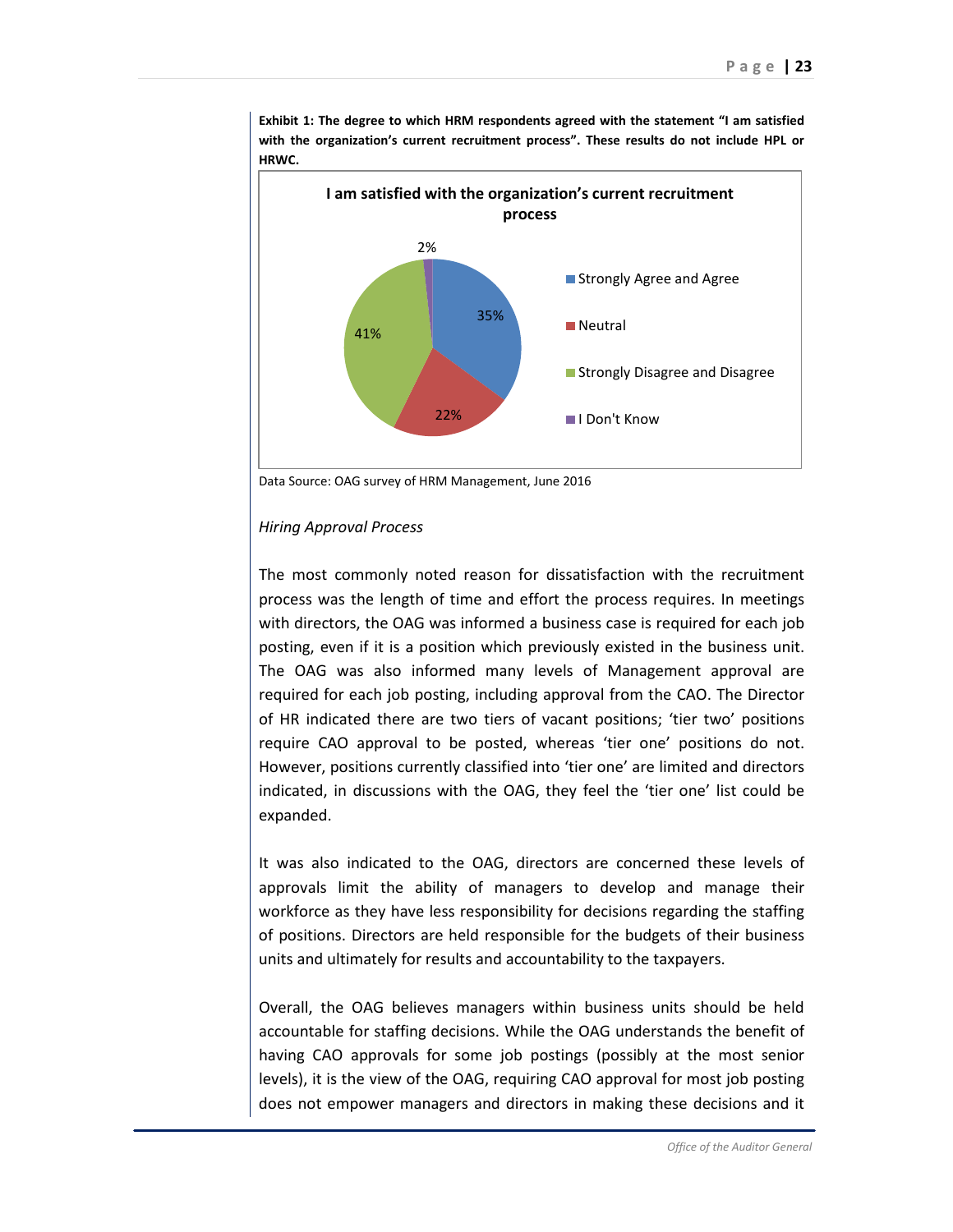becomes more difficult to hold them accountable. Also, the OAG has been advised the requirement for CAO approval has lengthened the recruitment process and increased the frustrations of managers as it takes time away from regular service delivery.

It is concerning to the OAG there appears to be an accountability paradigm, where it appears the CAO often has final authority in deciding which positions can be filled but directors are responsible for developing their budgets, which includes the number of positions in their business unit. In the view of the OAG, this type of 'tone from the top' could appear as a lack of faith in the decision making of the organization's top leaders.

#### *Ability to Hire Best Candidate*

Through the survey, some managers indicated they felt they were unable to ensure the best candidate for the position would be hired through the current recruitment process. Some survey respondents expressed concerns around the interview process being too rigid and resulting in, at times, who they felt was the best candidates, being screened out. Some of these respondents also indicated the scoring system used in interviewing is the sole determinant for hiring and does not allow for enough flexibility to hire the person with a high score as well as the likely best fit<sup>[16](#page-23-0)</sup> for the position or business unit. The OAG believes recruiting for cultural fit is very important for retention, as research shows poor cultural fit is correlated with higher turnover.<sup>[17](#page-23-1)</sup> Therefore, it is important to place a high emphasis on a candidates' cultural fit during the interview process in addition to their experience and abilities.

> **Respondents also indicated the scoring system used in interviewing is the sole determinant for hiring and does not allow for enough flexibility to hire the person with a high score and the likely best fitfor the position or business unit.**

Issues with the accuracy and representativeness of job descriptions for the actual jobs being hired for were also identified as issues in the process. This can also impact the scoring done during the interview and ultimately the candidate selected. The OAG is concerned inaccurate or outdated job descriptions could result in potentially hiring the wrong person for the

 $\overline{\phantom{a}}$ 

<span id="page-23-1"></span><span id="page-23-0"></span><sup>&</sup>lt;sup>16</sup> "Cultural fit is the likelihood that someone will reflect and/or be able to adapt to the core beliefs, attitudes, and<br>behaviors that make up your organization." Bouton, K. "Recruiting for Cultural Fit" *Harvard Busine* <sup>17</sup> Kristof-Brown, A. L. "Consequences of Individuals' Fit at Work: A Meta-Analysis of Person-Job, Person-Organization, Person-Group, and Person-Supervisor Fit" *Personnel Psychology,* 58 (2005): 281-342.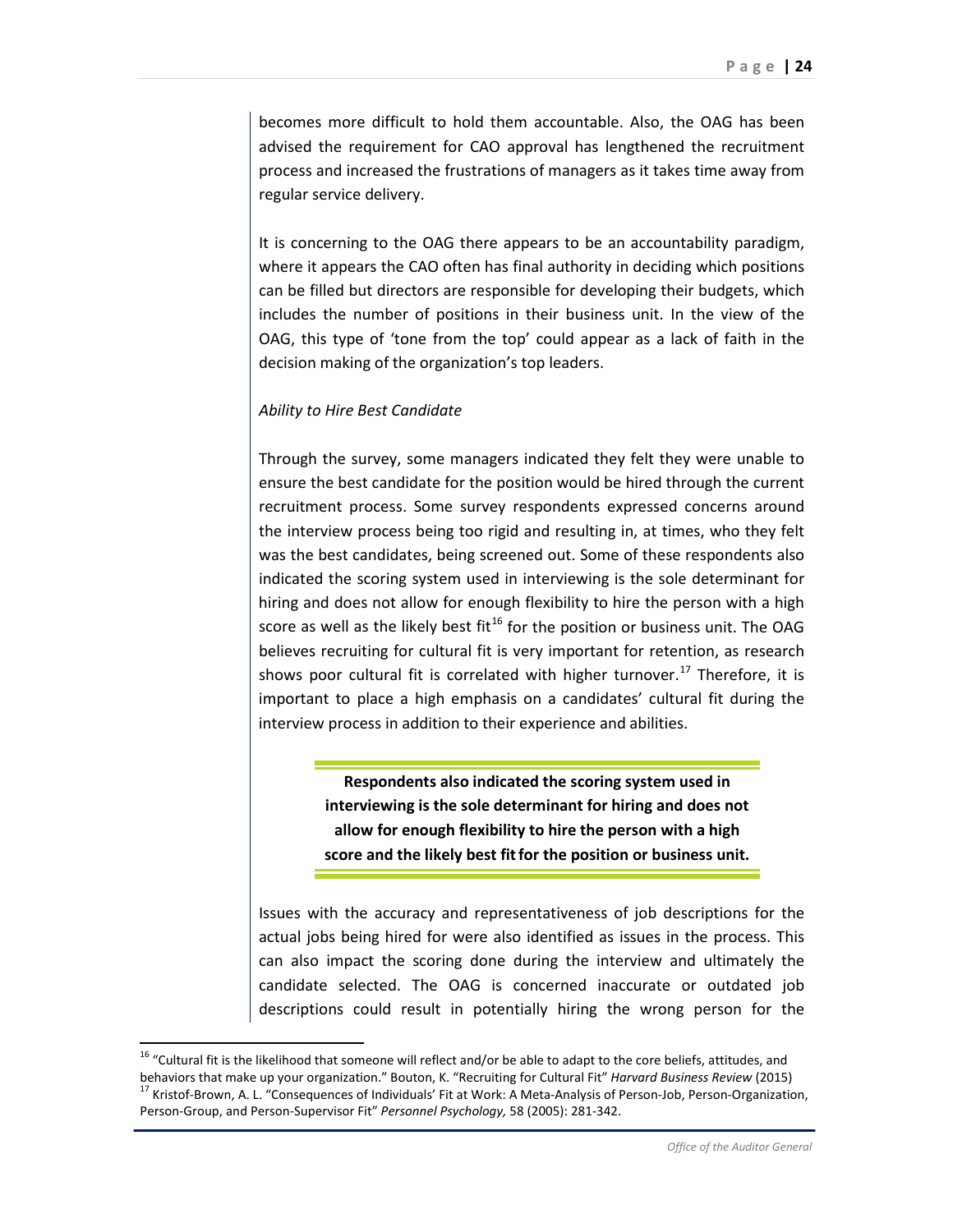position, hiring the right person for the wrong position, and/or creating a disconnect between the candidates' expectation of the role and the actual requirements of the role. This could result in high turnover and/or low employee satisfaction/engagement.

> **Issues with the accuracy and representativeness of job descriptions for the actual jobs being hired for were also identified as issues in the process.**

Scoring during the interview process is done not only by business unit representatives but also HR representatives. The OAG noted some managers felt more responsibility should be given to the business unit representatives for the interview portion of the process as they have more business unit specific knowledge than the HR representative would.

Throughout the survey there also seemed to be a lack of understanding or clarity regarding the role of HR in the recruitment process. Some managers indicated HR leads the process, while others mentioned more of a support role. The role of corporate HR and internal business unit HR consultants appears to vary between business units and business units may not be receiving, what is perceived as, a consistent quality of service from HR in regards to the recruitment process.

Overall, it appears to the OAG, there are potential barriers in the current recruitment process such as dated job descriptions, the rigidness of the process and the inconsistent involvement from HR. It is the view of the OAG, these barriers should be removed to ensure managers within the business units are able to select the best candidate for each job posting.

> **There are potential barriers in the current recruitment process, such as dated job descriptions, the rigidness of the process and the inconsistent involvement from HR.**

#### *Ensuring Diversity and Inclusiveness*

Although diversity and inclusion were not a focus of the OAG review, they were mentioned throughout the survey responses as areas where the organization lacks focus in terms of recruitment. Through the survey, some managers indicated they were not confident HRM's current recruitment process ensures under-represented groups are targeted or have a fair chance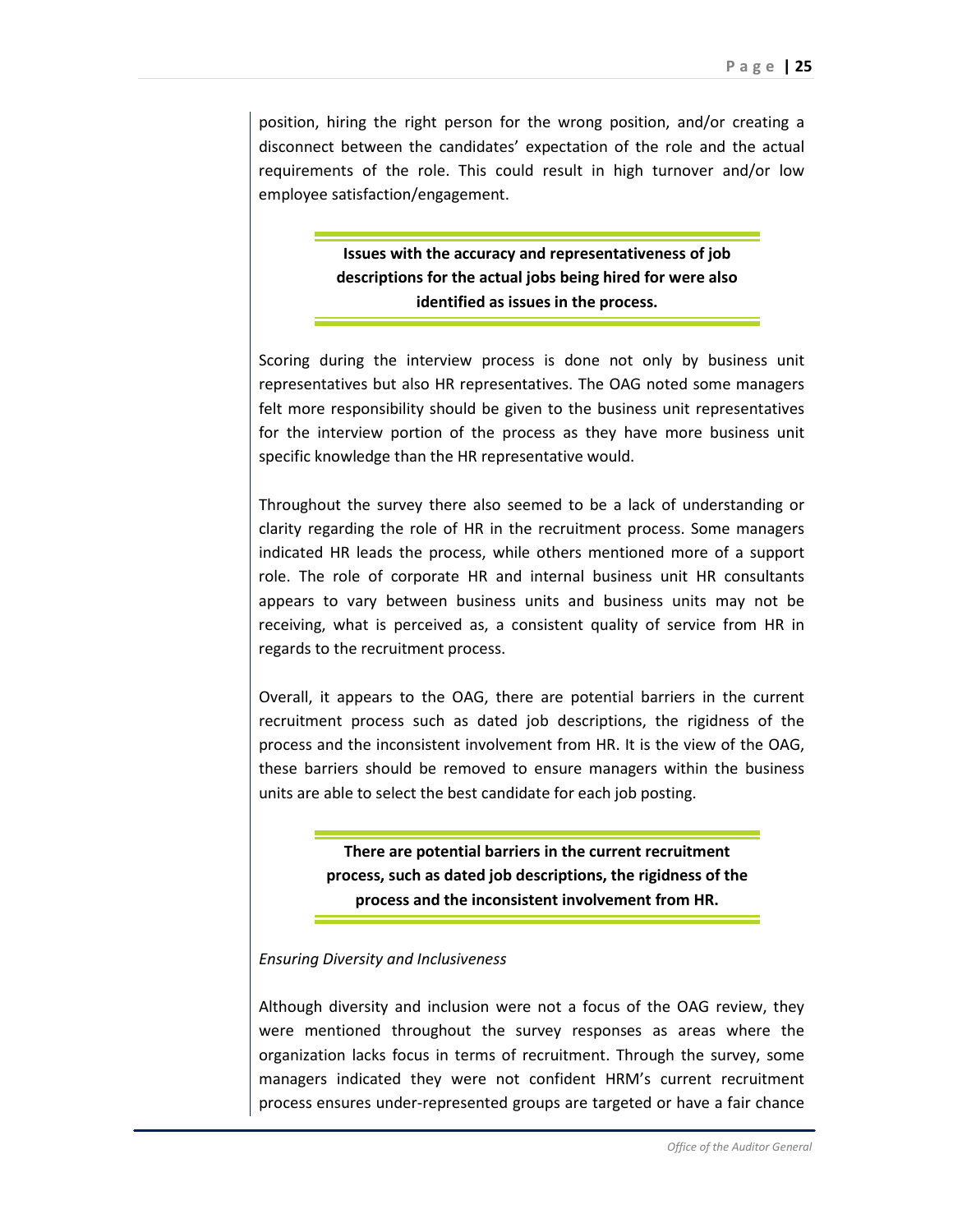at all positions posted. Diversity and inclusion were also areas of concern for some directors, for example, there was a concern the current structure may inherently screen out individuals with English as a second language if the questions do not translate well.

The OAG acknowledges HRM's elected officials and administration have been making significant efforts towards diversity and inclusion. Diversity and inclusion have also been identified as organizational values of HRM. The OAG feels, given the survey responses and director commentary, HRM needs to ensure diversity and inclusion strategies are consistently incorporated into HRM's recruitment process and operate effectively.

> **HRM needs to ensure diversity and inclusion strategies are consistently incorporated into HRM's recruitment process and operate effectively.**

#### **The Organization's Ability to Recruit Top Talent**

Through the survey, the OAG asked managers to identify any potential aspects of the organization which could, in their view, deter potential candidates from applying to work at HRM. In addition to hiring practices and concerns around diversity (both mentioned above), the following aspects were identified:

- $\triangleright$  The nature of public sector work: such as dealing with elected officials and a negative public perception of the municipality and/or its workers,
- $\triangleright$  Low compensation levels and high price of benefits (resulting in low take-home pay),
- $\triangleright$  Lack of work-life balance (long work hours or shift work),
- $\triangleright$  Lack of advancement opportunities and
- $\triangleright$  Negative and bureaucratic organizational culture.

Over 50 percent of survey respondents agree or strongly agree the organization is able to attract the 'millennial generation'<sup>[18](#page-25-0)</sup> of workers (Exhibit 2). HRWC reported similar results and much more agreement was noted in HPL. However, in contrast to survey respondents, multiple directors expressed a concern with the organization's ability to attract and retain the 'millennial generation' of workers.

 $\overline{\phantom{a}}$ 

<span id="page-25-0"></span> $18$  Generally defined as individuals born between 1981 and 1999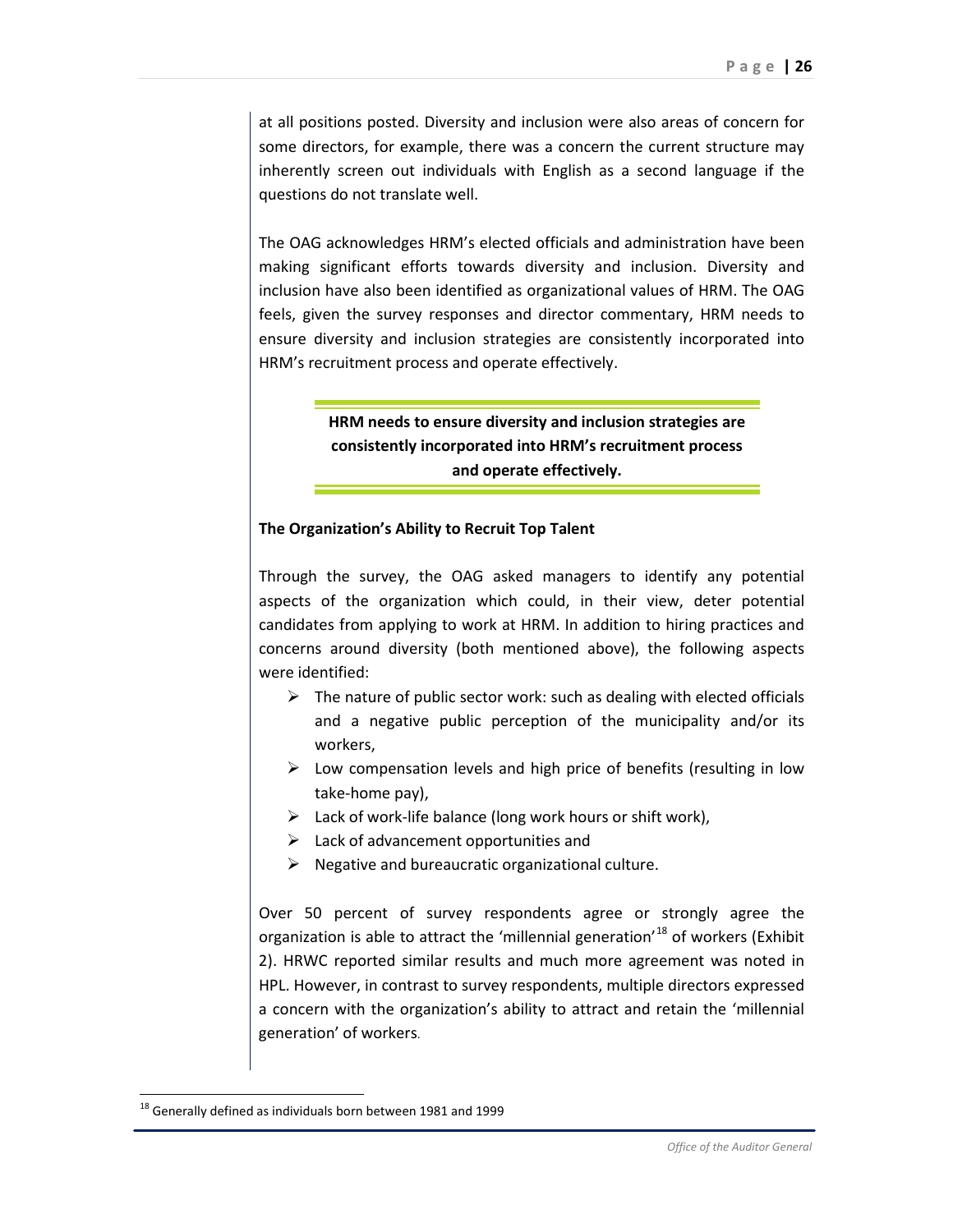When the OAG reviewed the Management survey responses as to what may deter candidates from applying to work at HRM, it is the view of the OAG, the points noted by HRM managers as aspects of the organization that may deter potential candidates could also deter the 'millennial generation' of workers. The OAG and some HRM directors identified the next generation as wanting flexible work hours and advancement opportunities and caring less about salary, benefits or job security from potential employers. Through research the OAG also found bureaucracy, silos and rigid corporate structures also deter millennial workers.<sup>[19](#page-26-0)</sup> Working in government has the ability to provide millennials the opportunity to make a difference and can offer unique work experiences, however the OAG did not find this was consistently being promoted and integrated into HRM's recruitment process.

> **Working in government has the ability to provide millennials the opportunity to make a difference and can offer unique work experiences, however the OAG did not find this was consistently being integrated into HRM's recruitment process.**

**Exhibit 2: The degree to which HRM respondents agreed with the statement "The organization is able to attract the 'millennial generation' of workers". These results do not include HPL or HRWC.**



 $\overline{\phantom{a}}$ 

<span id="page-26-0"></span><sup>19</sup> "Millennials at work – Reshaping the workplace in financial services" *PricewaterhouseCoopers (PwC),* (2012)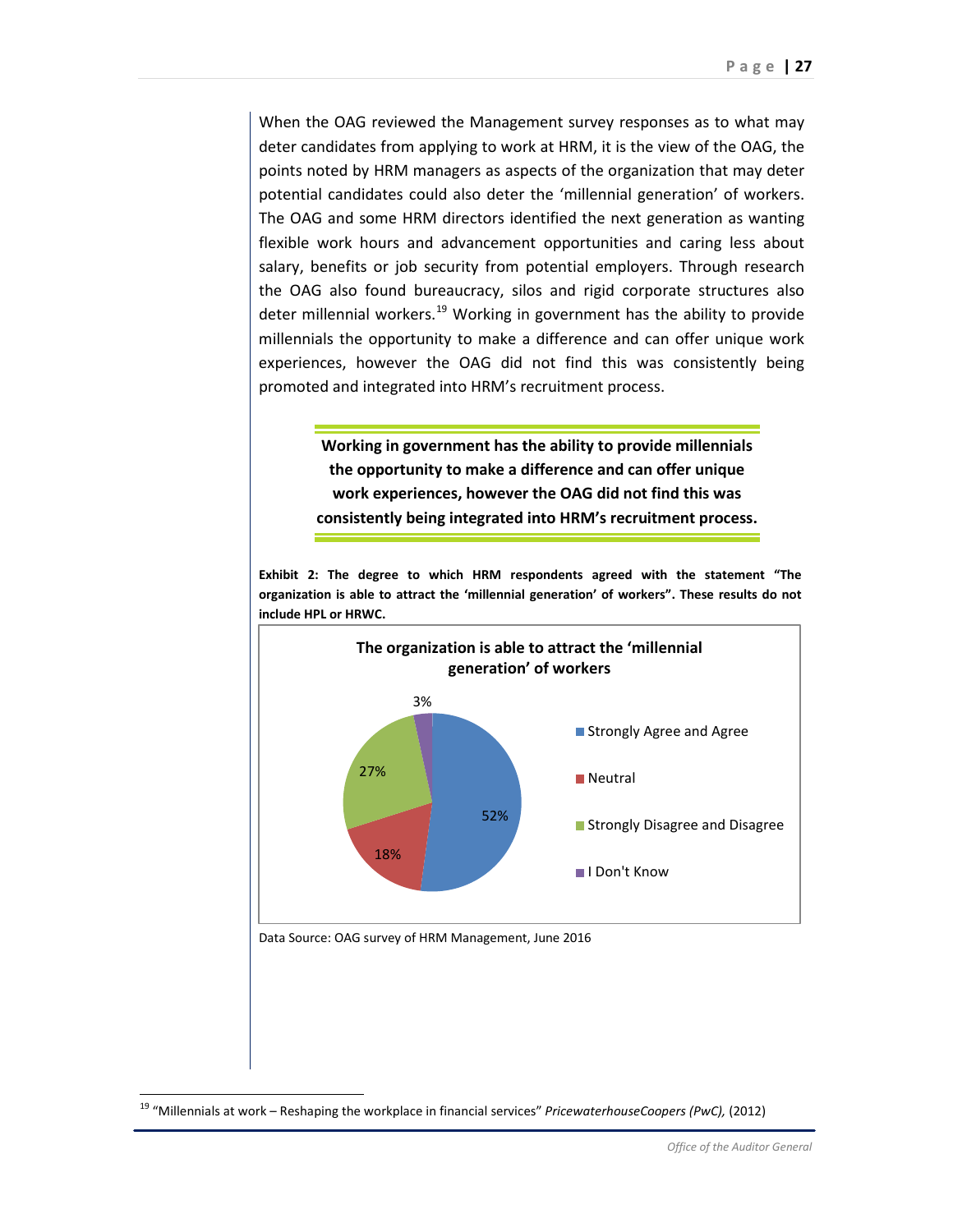Through the survey, the OAG also asked managers what they believe the organization does to attract high performing candidates. The following initiatives/aspects were identified by survey respondents:

- $\triangleright$  HRM offers good salary and benefits,
- $\triangleright$  HRM offers a higher level of job security,
- $\triangleright$  HRM offers HR programs such as the internship and mentoring programs,
- Targeted recruitment efforts (targeted advertising, Canada-wide recruitment efforts, etc.) and
- $\triangleright$  Some leaders of HRM, including elected officials, ensure HRM (including HPL and HRWC) is seen as a good place to work.

It is encouraging to the OAG some managers mentioned HR programs, such as the internship program, as things the organization does to attract high performing candidates. However, it is concerning to the OAG the awareness and uptake of these programs was low in some areas. For example, 74 percent of HRM managers who participated in the survey had heard of HR's internship program (Exhibit 3) but only 43 percent of those who had heard of it, have participated or have had a direct report participate (Exhibit 4).

## **It is concerning to the OAG the awareness and uptake of HR programs contributing to the attraction of high performing candidates was low in some areas.**

**Exhibit 3: A portion of the results for the question: "Have you heard of the following HR Program/Practice?"** 

| Have you heard of the following HR Program/Practice: | Yes | No  |
|------------------------------------------------------|-----|-----|
| Bridging the Gap Internship Program                  | 74% | 26% |
| <b>Mentorship Program</b>                            | 67% | 33% |
| Flexible Work Arrangement Programs                   | 85% | 15% |
| Secondments                                          | 81% | 19% |

Data Source: OAG survey of HRM Management, June 2016

**Exhibit 4: A portion of the results for the question: "Have you, or one of your direct reports, ever participated in the following HR Program/Practice?"**

| Yes                                                               | No  |
|-------------------------------------------------------------------|-----|
| 43%                                                               | 57% |
| 24%                                                               | 76% |
| 58%                                                               | 42% |
| 32%                                                               | 68% |
| Have you, or one of your direct reports, ever participated in the |     |

Data Source: OAG survey of HRM Management, June 2016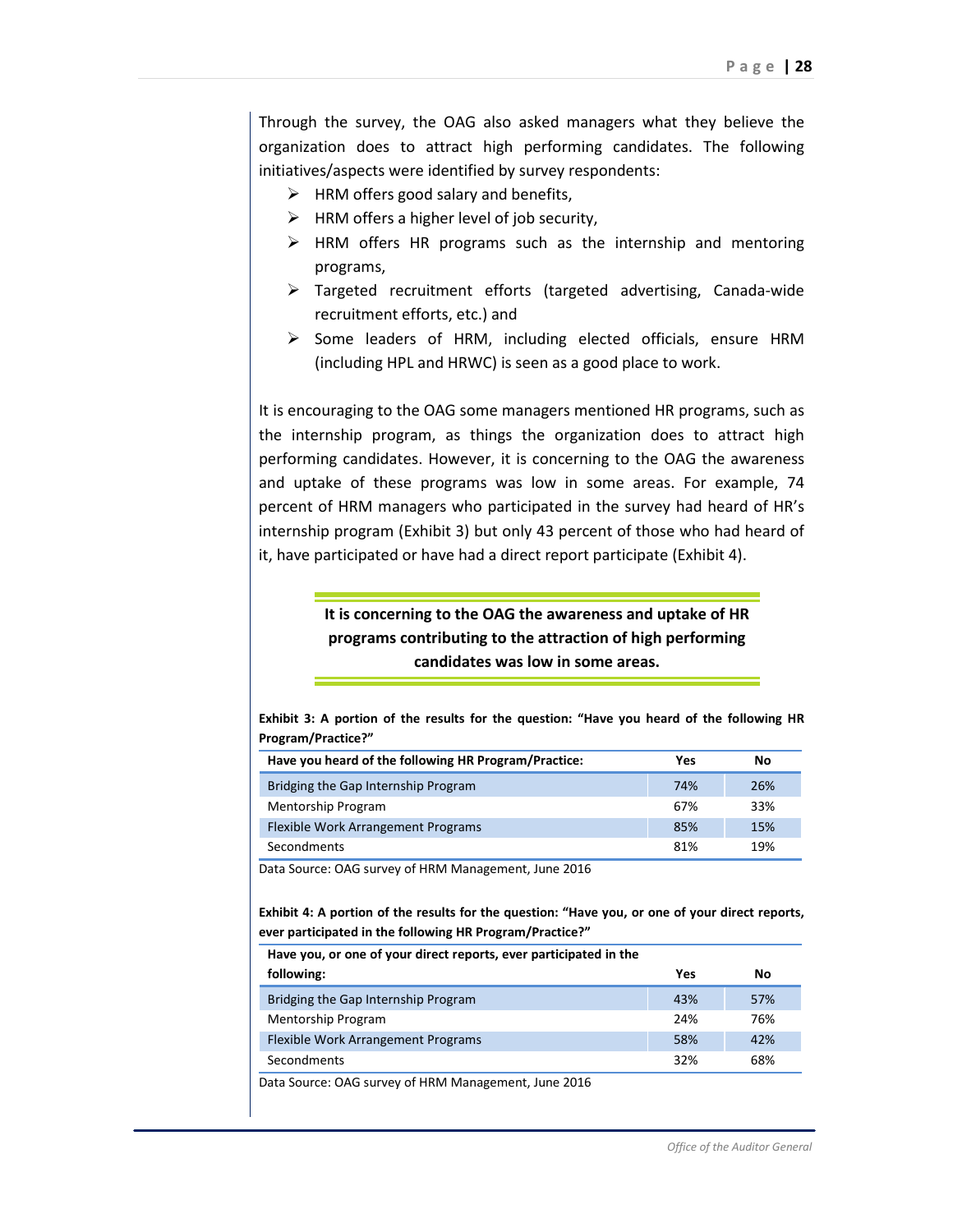As noted earlier, it appears there are aspects of HRM employment which make it difficult to attract high performing candidates. The OAG is not confident the current recruitment process supports the organization's efforts to attract top talent, including those belonging to the next generation of workers.

#### *Salary and Benefits*

As previously mentioned, salary and benefits were brought up as both deterrents and methods to attract high performing candidates to the organization; this finding was balanced across business units.

Only 30 percent of survey respondents agreed or strongly agreed the organization's determination of compensation and raises is clear and understandable (Exhibit 5). The OAG believes this could be an explanation for salary and benefits being brought up as a deterrent to attracting high performing candidates to the organization. More positive results were seen in HPL and HRWC (53 percent and 77 percent respectively).

**Exhibit 5: The degree to which HRM respondents agreed with the statement "The organization's determination of compensation and raises is clear and understandable". These results do not include HPL or HRWC.** 



Data Source: OAG survey of HRM Management, June 2016

Directors in multiple business units suggested, in their view, in some cases, working for the public sector comes with potential salary restrictions in comparison to the private sector and in those cases the job security and benefits or the unique type of work HRM is able to provide is being leveraged and promoted in their recruitment processes to overcome this concern.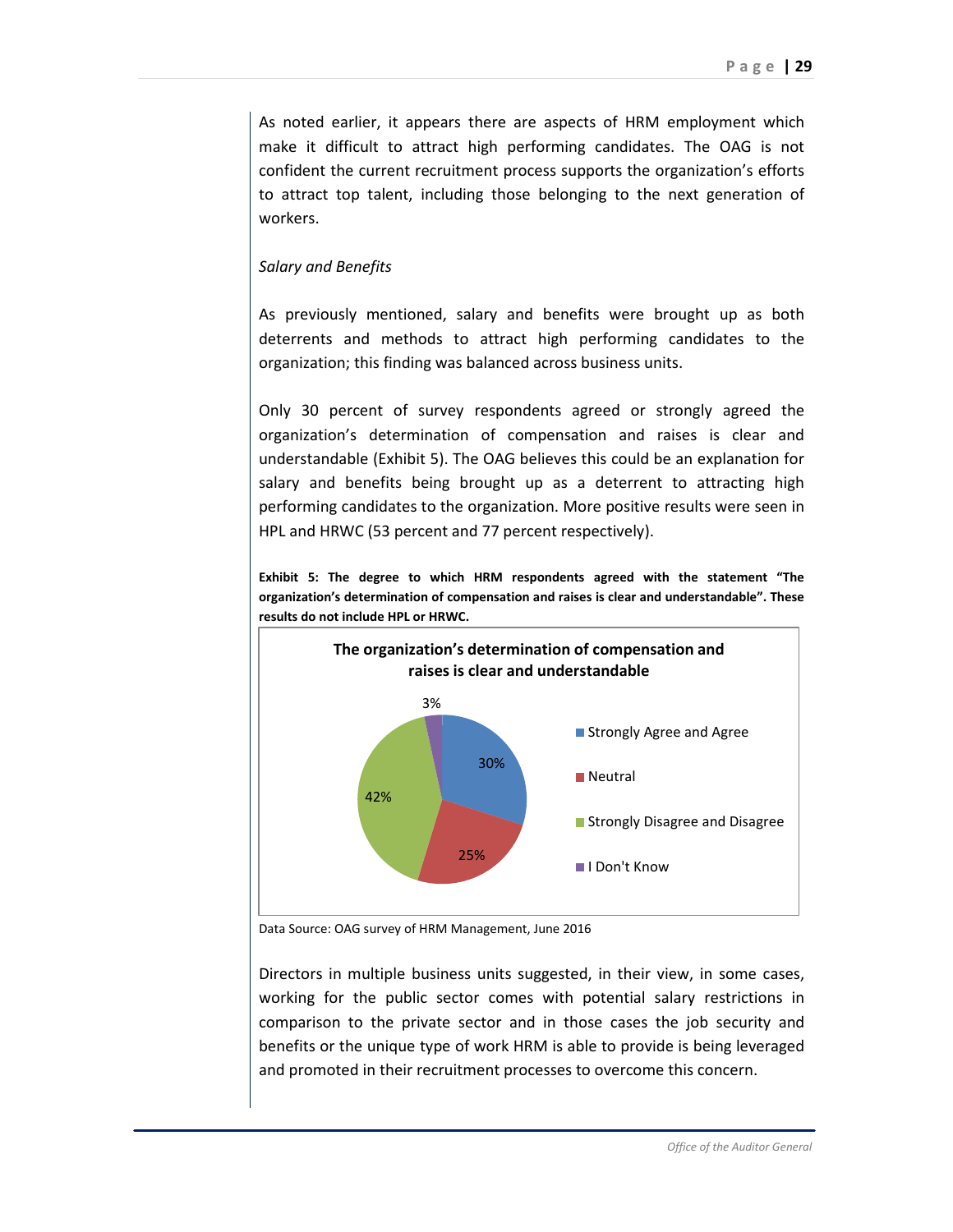It is unclear to the OAG if there is an issue with current salary or benefit levels in HRM. It appears the issue lies with employee's understanding of the organization's determination of total compensation. Offering comparable, competitive salaries is important for any organization to attract top talent; however, if managers do not understand how compensation and raises are determined, it is difficult to promote HRM as competitive.

#### **Retention**

 $\overline{\phantom{a}}$ 

According to research, even if top talent is attracted to work for an organization, recruitment efforts are futile if the organization cannot retain them.<sup>[20](#page-29-0)</sup> Retention strategies are an important element of strategic workforce planning as it relates to how an organization engages, manages, develops and recognizes it's top talent in order to reduce turnover and maintain a strong, talented workforce who will help to reach organizational strategic goals and maintain or improve service delivery.

According to HRM's Plan on a Page 'Our People' strategic pillar, it is a goal of HRM to retain top talent and be a learning organization. In order to review retention at HRM, the OAG included a section on retention in the survey of HRM Management and discussed retention in meetings with directors (including specific components of retention: training and development, rewards and recognition, career advancement and performance management).

Through the survey, the OAG asked what managers and their business units do to ensure employee retention. Most responses related to having open communication with employees, including providing encouragement, feedback, recognition, coaching, ensuring relationship building and developing a positive workplace culture.

Other common responses from HRM managers included using the type of work employees are provided as a method to ensure employee retention. This included providing challenging work assignments, allowing independence, encouraging decision making and teamwork, creating meaningful work and linking the work to overall organizational strategy.

<span id="page-29-0"></span><sup>&</sup>lt;sup>20</sup> Charlton, P. and Matheson-Coutu, A. "Reality Check: Do You Know Where Your People Are? Attracting the Next Generation of Municipal Government Managers in Nova Scotia" *The Association of Municipal Administrators of Nova Scotia.* September 2006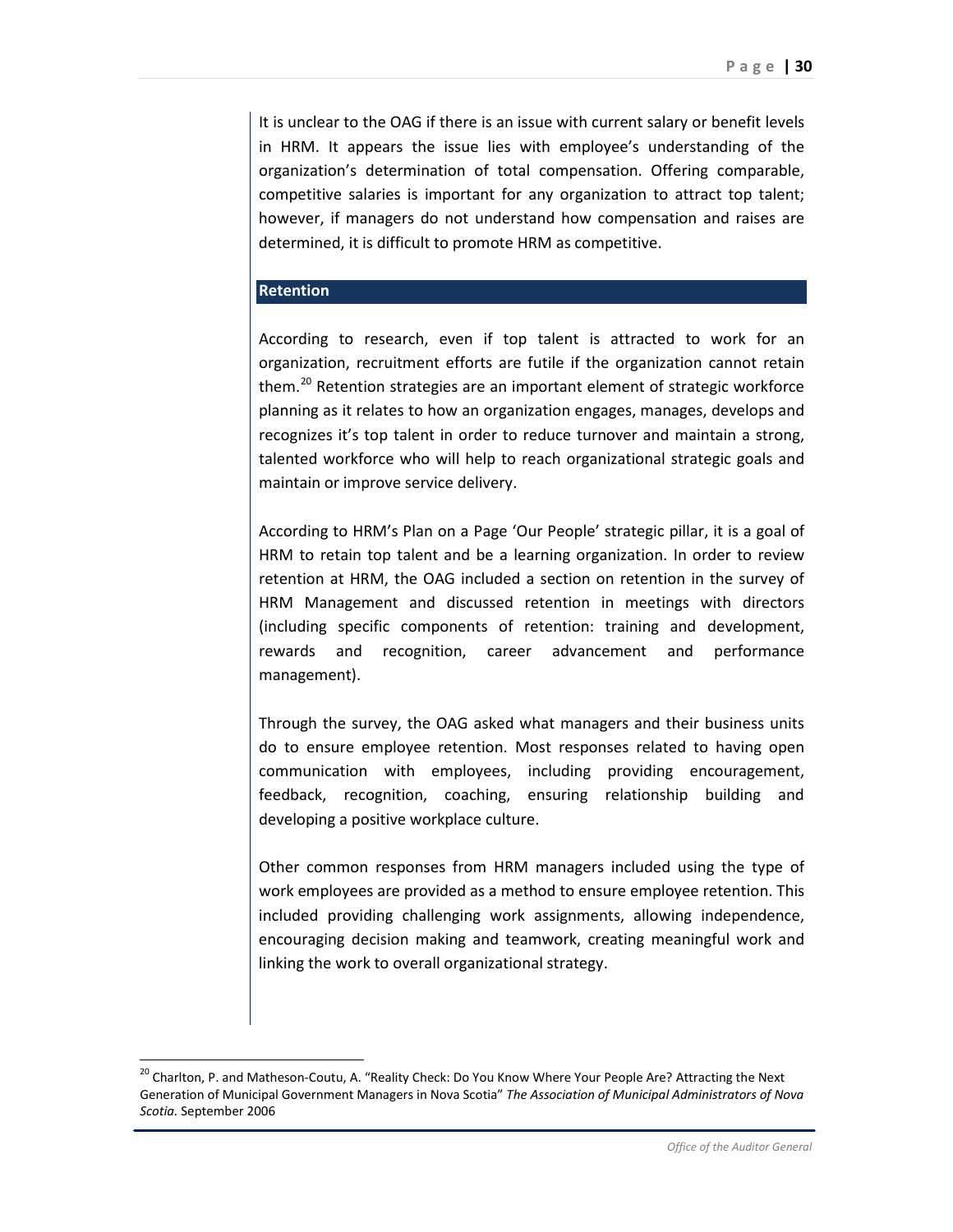When asked what the organization could do better to ensure employee retention, managers indicated the following:

- $\triangleright$  Clearly define organizational goals,
- $\triangleright$  Support work-life balance programs and flexible work hours,
- $\triangleright$  Improve organizational culture (including decrease bureaucracy),
- $\triangleright$  Improve training and development,
- $\triangleright$  Provide more career advancement opportunities/career development /leadership development,
- $\triangleright$  Provide more rewards and recognition and
- $\triangleright$  Have better succession planning.

In conversations with directors and through Managements' survey responses, there were no major retention issues identified in any business unit, however managers did provide feedback on specific elements of retention which could be improved upon. Through research, similar elements were also identified by the OAG as key areas for retention and therefore were also a focus of the Management survey. These key areas include training and development, rewards and recognition, career advancement and performance management.<sup>[21](#page-30-0)</sup>

#### **Training and Development**

 $\overline{\phantom{a}}$ 

Training and development is an important part of retention as it represents an investment in the workforce. Training and development not only increases employee performance, it enhances employee engagement in their work which could also improve service delivery.

In regards to training and development the OAG was pleased most managers, through their survey responses, agreed or strongly agreed they (89 percent of HRM, HPL and HRWC respondents), their business unit (80 percent of HRM, HPL and HRWC respondents) and the organization as a whole (64 percent of HRM respondents) support employee learning and development (Exhibit 6).

<span id="page-30-0"></span><sup>&</sup>lt;sup>21</sup> Charlton, P. and Matheson-Coutu, A. "Reality Check: Do You Know Where Your People Are? Attracting the Next Generation of Municipal Government Managers in Nova Scotia" *The Association of Municipal Administrators of Nova Scotia.* September 2006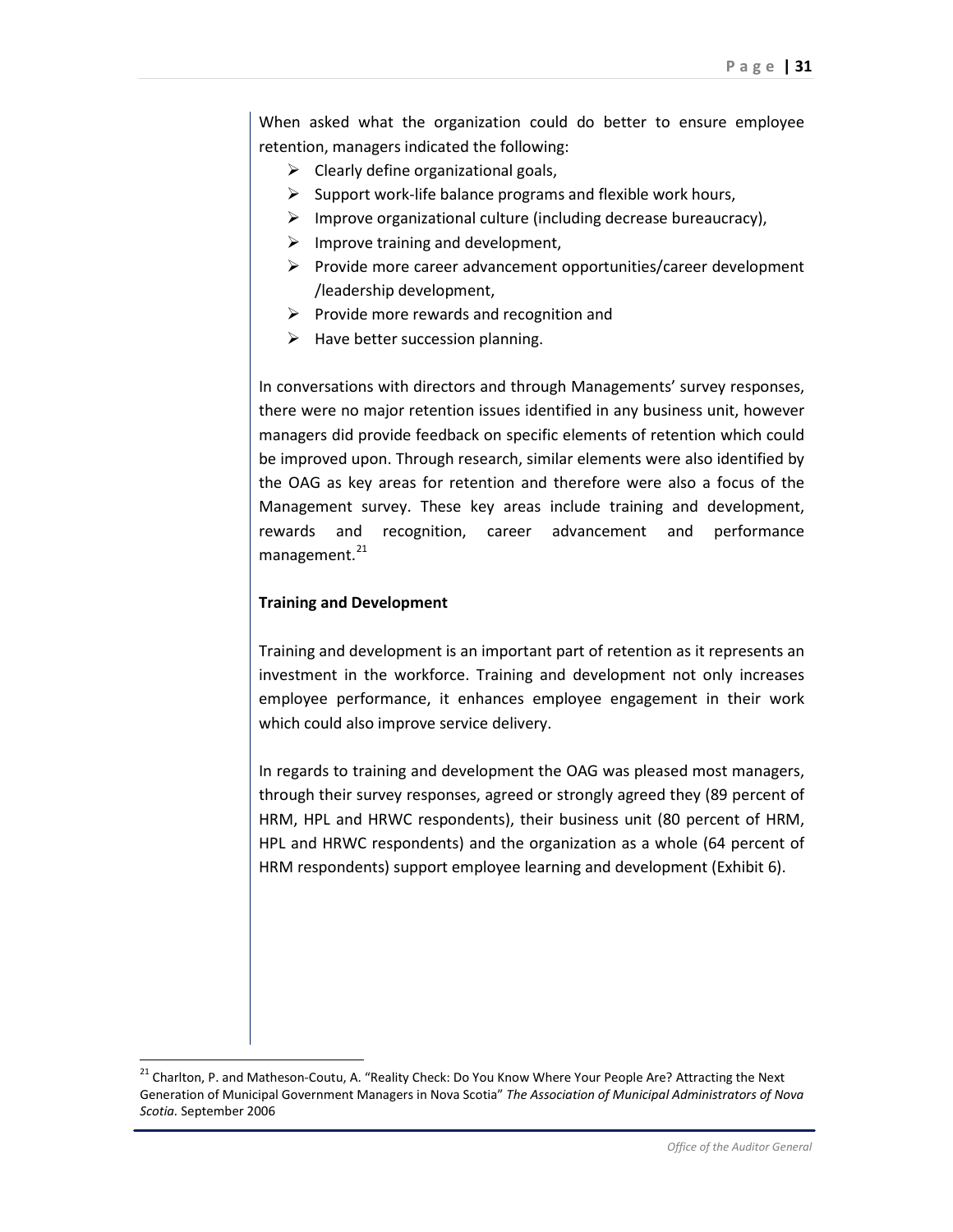

**Exhibit 6: The degree to which HRM respondents agreed with the statement "The organization as a whole supports employee learning and development". These results do not include HPL or HRWC.**



When asked through the survey what training and development opportunities managers provide for their direct reports, many indicated there is limited budget available within the business units for training and development. However, in spite of this, managers identified having used their limited resources to provide the following in terms of training and development:

- $\triangleright$  Personal discussions with staff regarding the type of training they would like, then try to incorporate this training into their budget,
- $\triangleright$  When budget permits, offer other training opportunities such as attending conferences and webinars,
- $\triangleright$  Provide their staff with coaching as a form of development and
- $\triangleright$  Promoting internal programs for employee training and development such as HR provided training courses and the Education Reimbursement Program.

**When asked through the survey what training and development opportunities managers provide for their direct reports, many indicated there is limited budget available within the business units for training and development.**

Although survey respondents believe there is overall support for employee learning and development at HRM, only 46 percent of HRM respondents agreed or strongly agreed they are satisfied with the learning and development opportunities available from the organization (Exhibit 7). Similar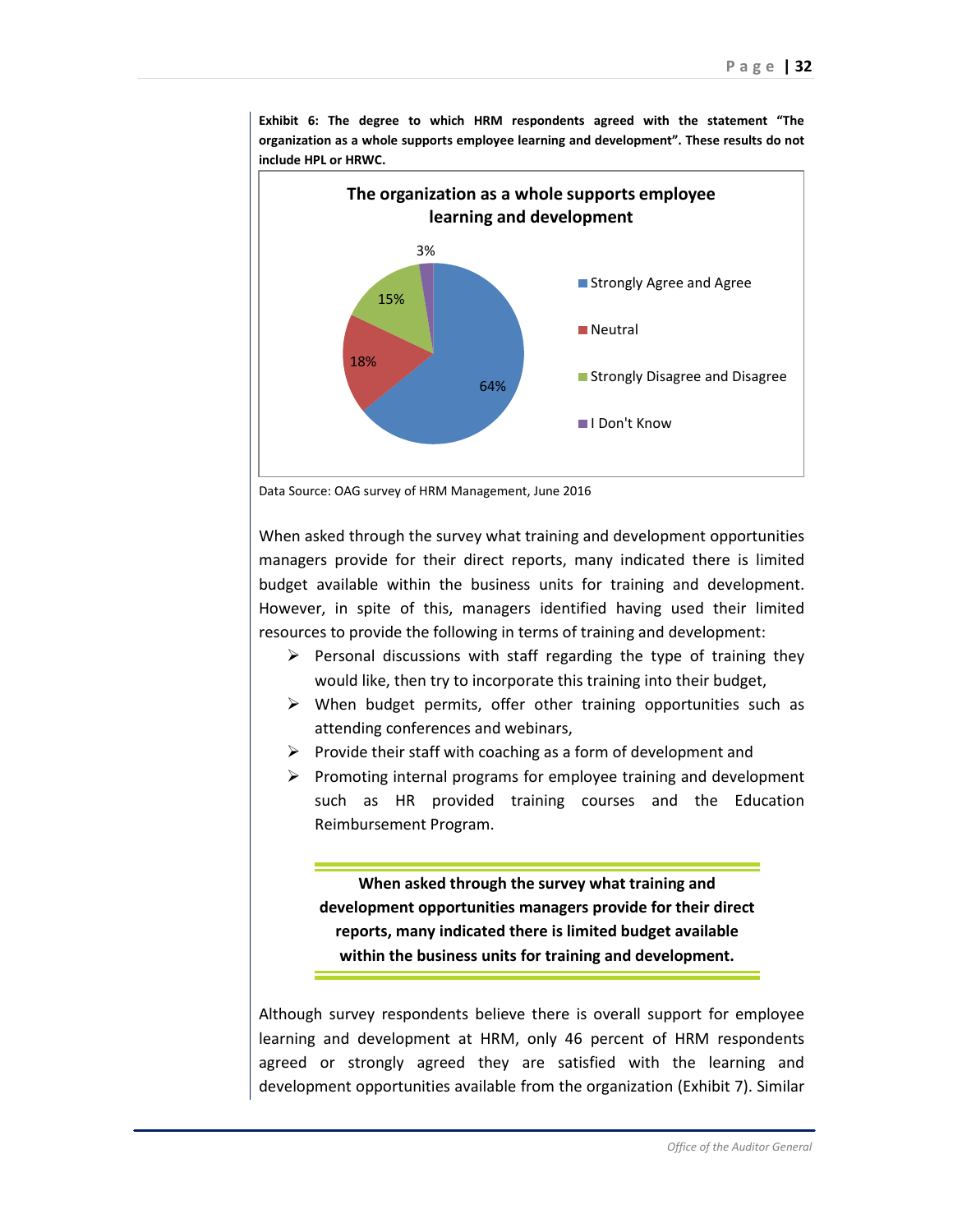results were found in HPL, however, 87 percent of managers in HRWC agreed or strongly agreed.

**Exhibit 7: The degree to which HRM respondents agreed with the statement "I am satisfied with the learning and development opportunities available from the organization". These results do not include HPL or HRWC.**



Data Source: OAG survey of HRM Management, June 2016

In meetings with directors, the OAG was informed current training and development opportunities available from the organization do not meet the specific needs of all business units. Leaders in many business units arrange training and development opportunities for their staff, such as inviting industry speakers in or organizing business unit professional development days. It appears to the OAG, the dissatisfaction in what is available from the organization itself seems to be related to business unit specific opportunities and the lack of an organizational tracking system for training and development.

> **In the meetings with directors the OAG was informed current training and development opportunities available from the organization do not meet the needs of all business units.**

In a previous OAG review, development of a skills inventory was recommended and through discussions with directors during the current review, reference was made to an organizational skills inventory as being valuable in improving training and development opportunities. Currently, any skills or training tracking is done inconsistently across business units and there is no corporate wide system to track employee skills or training. If a skills inventory were developed it would give HRM managers the ability to provide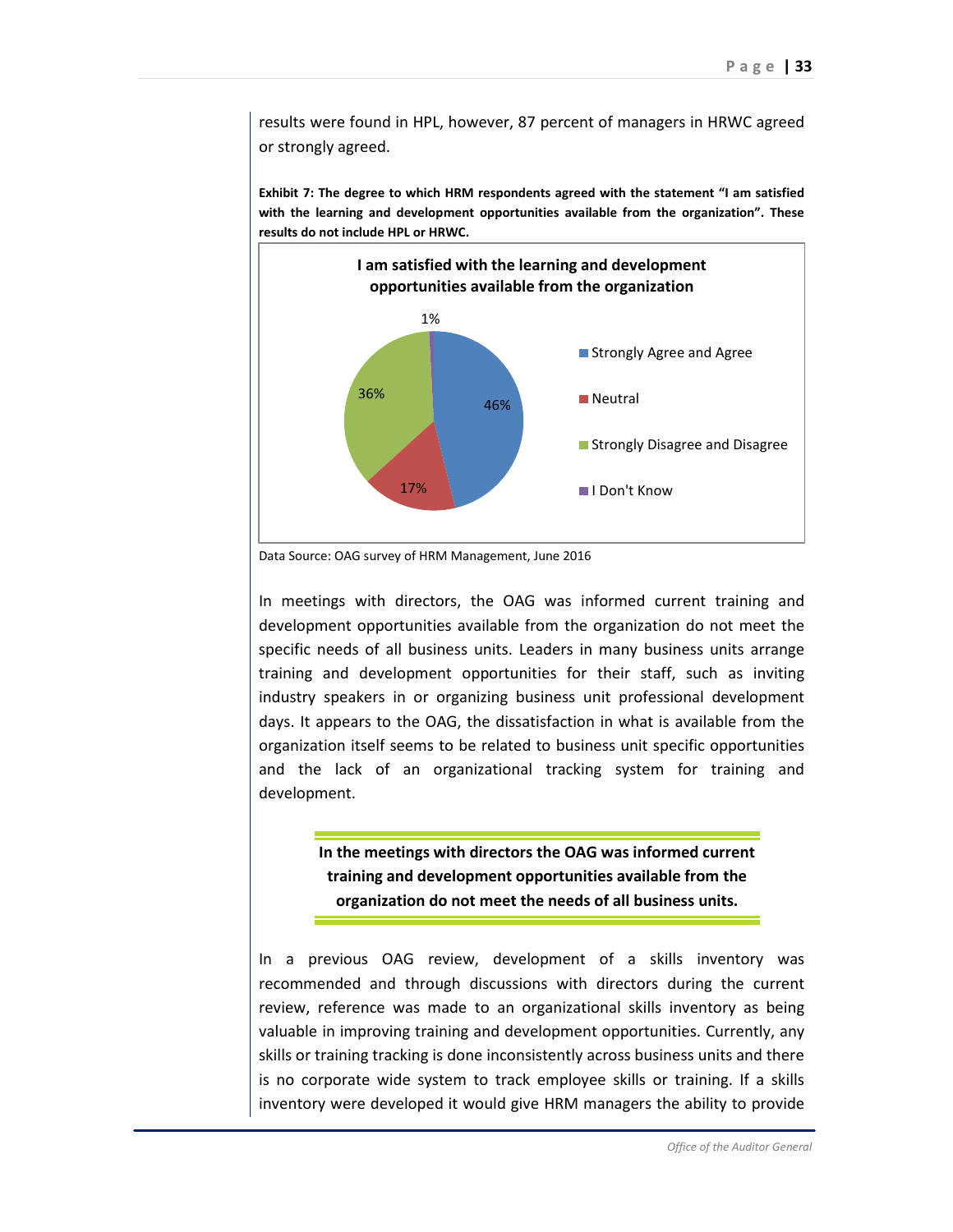targeted training and development opportunities to alleviate existing skills gaps. It is important to note, staff in HR are currently reviewing their Employee Learning and Development program with the intention of improving this service to their clients. The OAG was also informed a skills inventory pilot project is also in development. The OAG believes the development of an organizational skills inventory should be a priority for the organization as it could be used to ensure training and development offerings (both corporately and at the business unit level) provide the most value for money for the organization and would support HRM retention efforts.

> **If a skills inventory were developed it would give HRM managers the ability to provide targeted training and development opportunities to alleviate existing skills gaps.**

#### **Career Advancement**

Career advancement is an important element of retention, particularly in retaining high performing employees, as these employees look for challenging opportunities and faster career growth. According to Deloitte, top performers often quote a lack of opportunities as the reason for leaving an organization.<sup>[22](#page-33-0)</sup> This is particularly true of the 'millennial generation' of workers, who tend to expect quicker advancement opportunities than the generations before them. Career advancement has also been shown to increase employee satisfaction which increases engagement and productivity.

The OAG was pleased to note 85 percent of Management (HRM, HPL and HRWC) who completed the survey agreed or strongly agreed they provide support to their direct reports for career advancement. However, just 38 percent of HRM survey respondents agreed or strongly agreed the organization supports career advancement. HPL results aligned with this, however HRWC did not, as 90 percent agreed or strongly agreed their organization supports career advancement.

> **Just 38 percent of HRM survey respondents agreed or strongly agreed the organization supports career advancement.**

 $\overline{\phantom{a}}$ 

<span id="page-33-0"></span><sup>&</sup>lt;sup>22</sup> Bersin, J. "Becoming irresistible: a new model for employee engagement" Deloitte Review, Issue 16 (2015)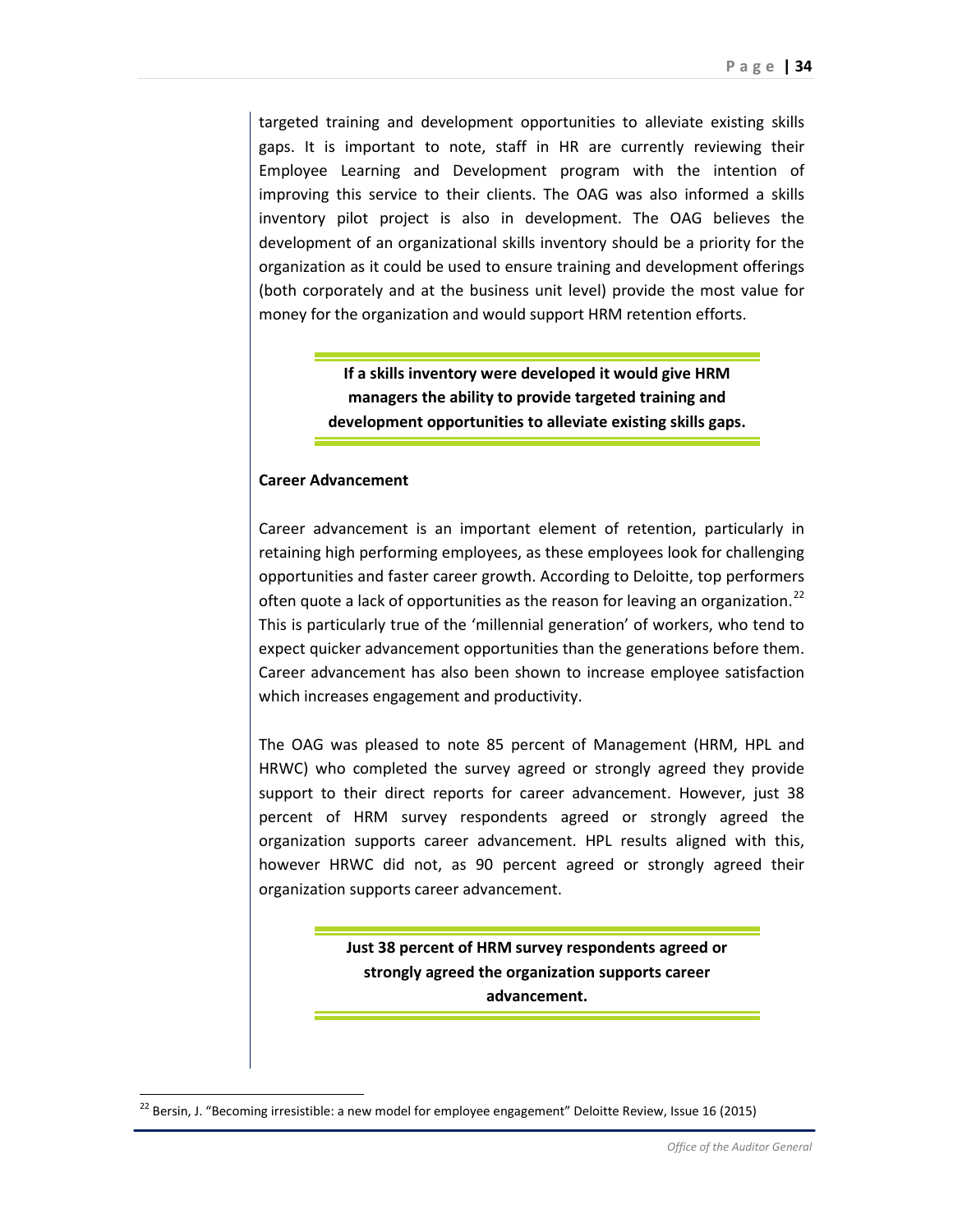HRM managers' support for career advancement was noted in survey responses as a method used to retain high performers in the organization. However, survey responses from HRM's Management team quoted a lack of career advancement opportunities as a deterrent to recruiting high performers and as an area the organization could improve upon in regards to retention. Although most survey respondents indicated they provide support for career advancement, only 39 percent of respondents agreed or strongly agreed they were satisfied with the career development available by the organization itself. There was even less agreement in HPL (21 percent), however, 61 percent of HRWC respondents agreed or strongly agreed. When reviewing the types of support provided for career advancement, the OAG noted from the combined HRM, HPL and HRWC survey responses just 47 percent agreed or strongly agreed there are coaching and mentorship opportunities within their business unit (Exhibit 8).

## **The OAG noted from survey responses just 47 percent agreed or strongly agreed there are coaching and mentorship opportunities within their business unit.**

**Exhibit 8: The degree to which, on a combined basis, HRM, HPL and HRWC respondents agreed with the statement "There are coaching/mentorship opportunities in my business unit".** 



Data Source: OAG survey of HRM Management, June 2016

The corporate mentorship program is in place to give opportunities for career growth and to gain leadership skills. The OAG found, although 67 percent of HRM respondents were aware of the corporate mentorship program, only 24 percent said they or their direct reports had participated in the program. The OAG is concerned with the low level of uptake in the mentorship program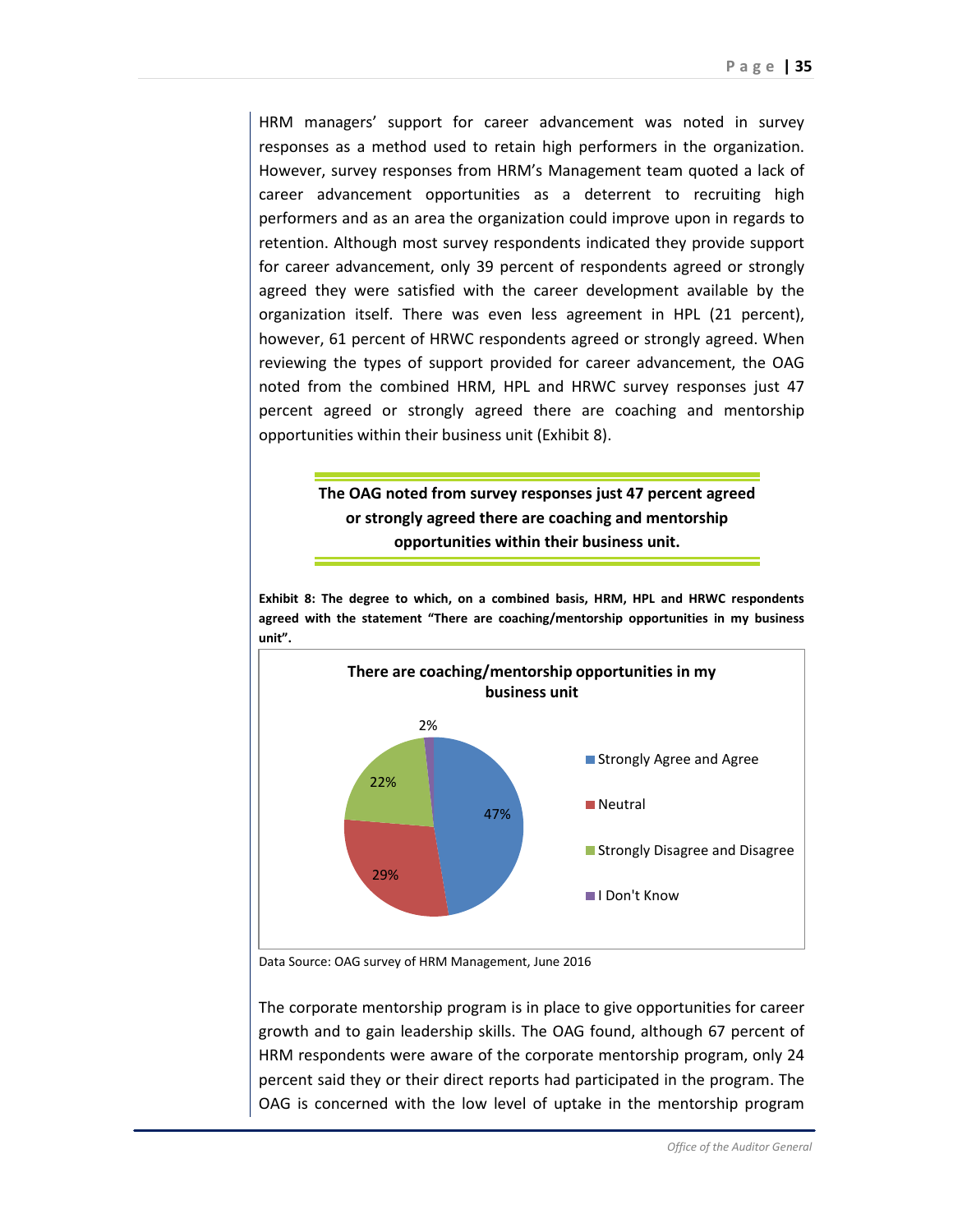across the organization given the goal of the program is to support career development.

Directors also indicated to the OAG they view HRM programs and practices such as acting roles, stretch assignments and secondments as valuable for career advancement/development. In fact, of the HRM survey respondents who had participated in secondments, 83 percent were satisfied or very satisfied with the program. However, there is the view these programs could be better leveraged across HRM, for example just 32 percent of HRM respondents who had heard of secondments had participated or had a direct report participate in the program. The OAG feels the current programs such as mentorship and secondments need to be better leveraged in support of career advancement and retention efforts.

> **The OAG feels the current programs such as mentorship and secondments need to be better leveraged in support of career advancement and retention efforts.**

When reviewing career advancement, the OAG also reviewed Management's perception of the overall organizational structure as the OAG believes this impacts Management's view of their own career paths within the organization. The OAG found only 45 percent agreed or strongly agreed the overall corporate structure is clear and understandable (Exhibit 9) and only 47 percent of respondents agreed or strongly agreed their career path at the organization is clear and understandable. The results from HPL and HRWC align as 53 percent and 55 percent agreed or strongly agreed their career path at their organizations is clear and understandable. However, these respondents had higher agreement their overall organizational structure is clear and easily understandable (68 percent HPL and 81 percent HRWC). The OAG is concerned, as survey respondents were limited to individuals at the supervisor level and above, their direct reports also likely do not understand their career paths or the corporate structure.

> **As survey respondents were limited to individuals at the supervisor level and above, their direct reports also likely do not understand their career paths or the corporate structure.**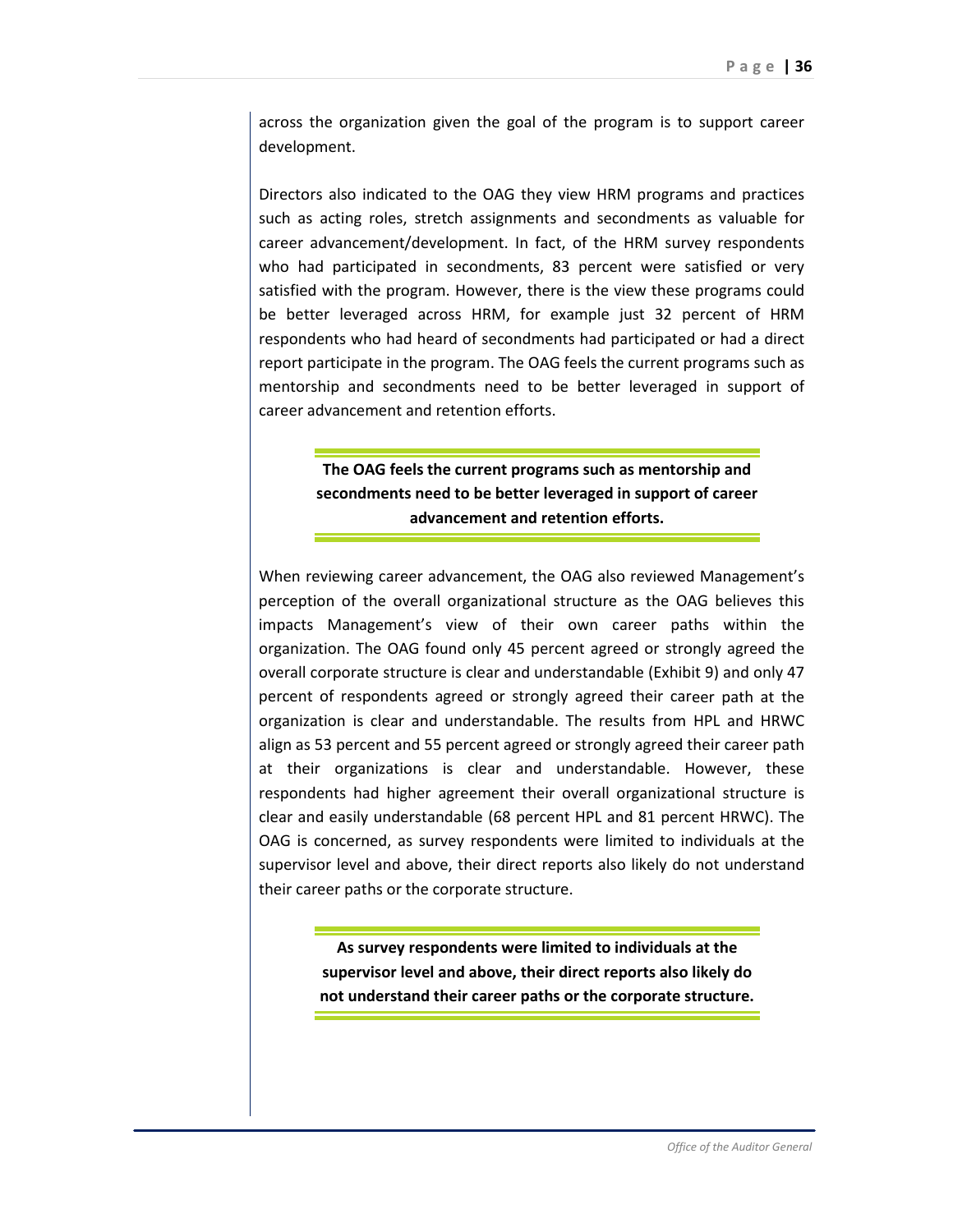

**Exhibit 9: The degree to which HRM respondents agreed with the statement "The overall corporate structure of the organization is clear and easily understandable". These results do not include HPL or HRWC.**



Research on the 'millennial generation' of workers shows this generation prefers an employer offering a clear career path within the organization and the opportunity to advance quickly.<sup>[23](#page-36-0)</sup> In meetings with directors, the OAG noted directors have the desire to provide clearer career advancement for employees, recognizing it as a need of the future workforce. If potential career paths are not viewed as clear and understandable there is a risk this could lead to employee disengagement or high turnover. However, directors also mentioned the importance of balancing the expectation of rapid career advancement with the needs of the organization.

> **If potential career paths are not viewed as clear and understandable there is a risk this could lead to employee disengagement or high turnover.**

As part of their realignment, Management in one business unit recognized the lack of clear career advancement opportunities in their business unit. In the redevelopment of all job descriptions they ensured the job descriptions clearly allowed for career progression through their business unit and they also worked to eliminate barriers across divisions. The OAG believes this process allows for employees to understand and clearly see a career path as well as helps the business unit ensure the necessary career advancement opportunities are made available.

 $\overline{\phantom{a}}$ 

<span id="page-36-0"></span><sup>23</sup> "Millennials at work – Reshaping the workplace in financial services" *PricewaterhouseCoopers (PwC),* (2012)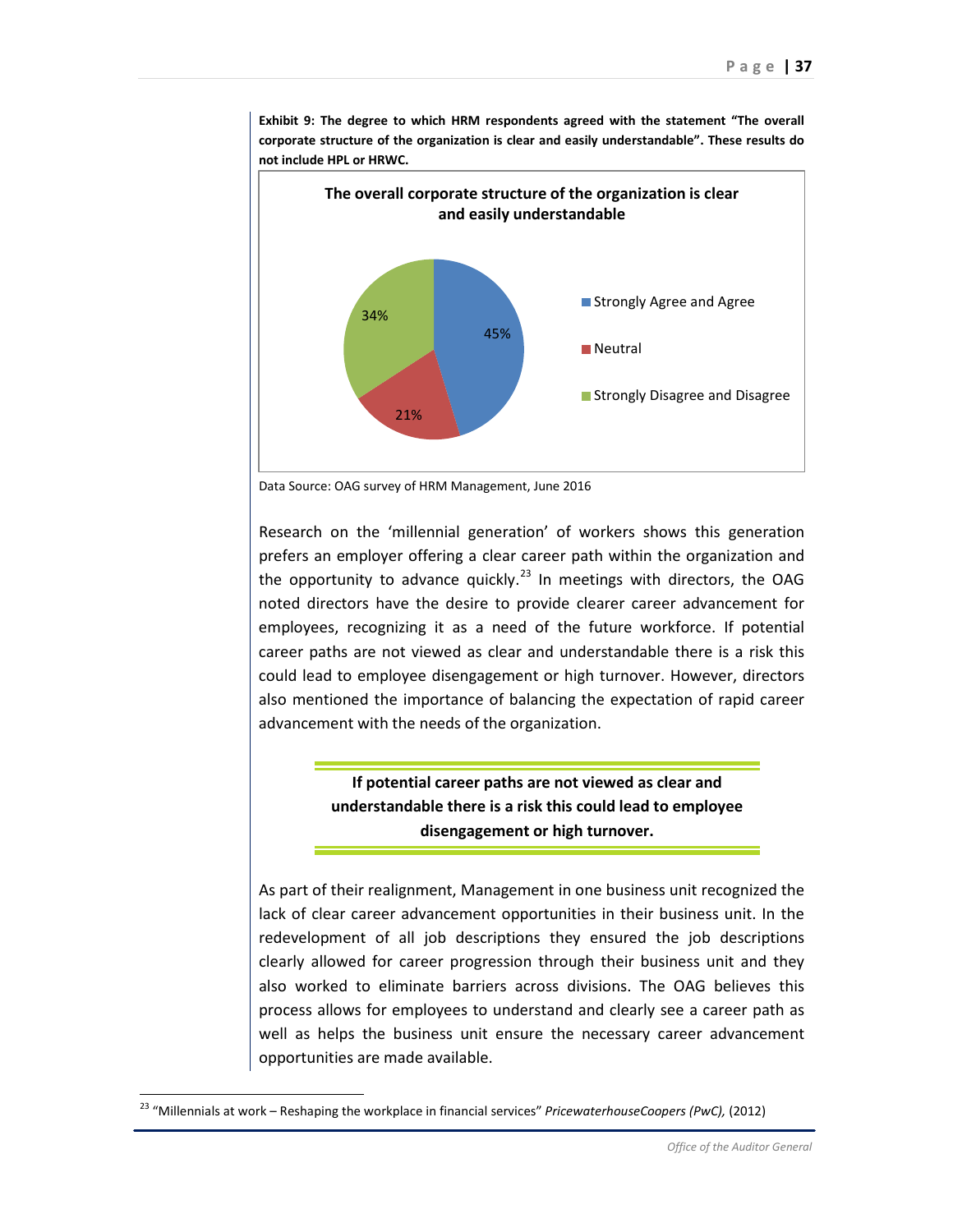#### **Performance Management**

Providing employees with feedback on their performance was indicated as a method used by managers to ensure the retention of high performers in the organization. The OAG was pleased survey results noted overall positive results in the performance management section. Over 80 percent of managers agreed or strongly agreed they measure productivity in tasks completed rather than hours worked and their personal productivity is also measured the same way. In addition, 88 percent agreed or strongly agreed they are held accountable for the performance of their direct reports.

> **Over 80 percent of managers agreed or strongly agreed they measure productivity in tasks completed rather than hours worked.**

Through research on the 'millennial generation' of workers, the OAG found millennials prefer frequent feedback on work performance. Through the survey, 90 percent of managers indicated they provide feedback to their direct reports always or most of the time and 78 percent of managers believe the feedback provided to employees within their business unit is useful always or most of the time. The OAG sees this as positive and is pleased to see it taking place.

#### **Rewards and Recognition**

According to the Province of Nova Scotia's Recognition Toolkit, employee recognition is "a range of formal and informal practices in the workplace that support organizational values, goals, objectives and priorities through positive reinforcement of desired behaviours and performance".<sup>[24](#page-37-0)</sup> In the view of the OAG, it is a key element of retention since employees who personally as well as through their work are recognized, are more engaged, productive and motivated to maintain or improve their good work.

There appears to be general uncertainty regarding what is acceptable at HRM in terms of rewards and recognition. The OAG found, through the survey and meetings with directors, overall support for a corporate policy to provide further guidance for managers on their reward and recognition abilities. While the OAG is pleased to see the various methods managers use to recognize high performing employees, it appears managers feel corporate support for

 $\overline{\phantom{a}}$ 

<span id="page-37-0"></span><sup>&</sup>lt;sup>24</sup> Province of Nova Scotia "Recognition Toolkit: Making it Easy to Celebrate Our Employees" (2013)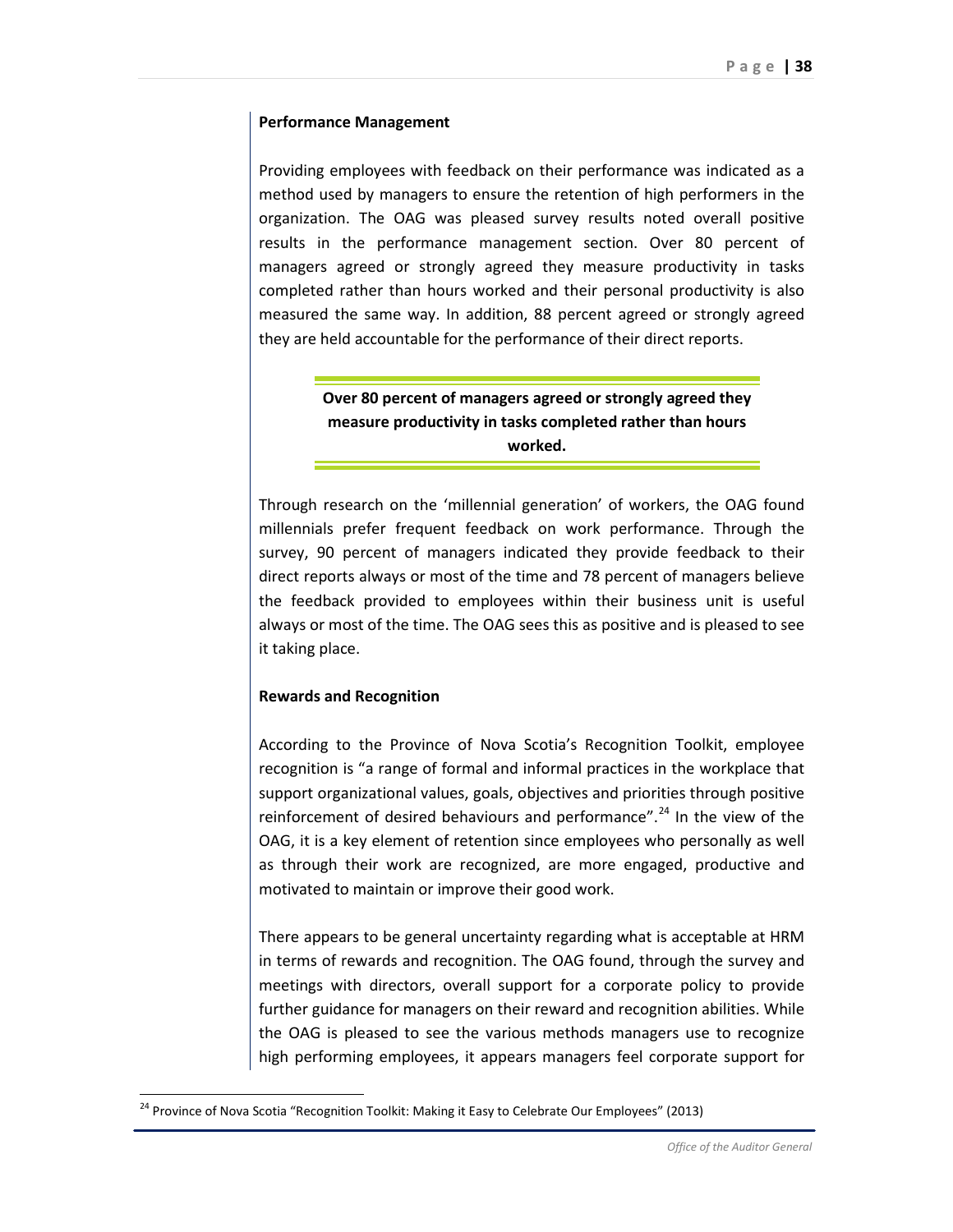rewards and recognition is unclear and inconsistent.

**While the OAG is pleased to see the various methods managers use to recognize high performing employees, it appears managers feel corporate support is unclear.**

Just 30 percent of HRM, HPL and HRWC survey respondents agreed or strongly agreed they personally ensure methods for earning rewards are clear and understandable. Through meetings with directors and Management's survey responses, the OAG found there is an overall lack of clarity regarding the ability of HRM Management to reward or recognize staff. Of the HRM managers who responded to the survey, only 17 percent agreed or strongly agreed the organization encourages and rewards employees who promote change and introduce new ideas (Exhibit 10). HPL results align with this, however, HRWC is more in agreement as 55 percent of respondents agreed or strongly agreed. The higher agreement in HRWC is likely due to their formal rewards and recognition program. There does not appear to be any clear guidance provided organizationally by HRM in regards to rewards and recognition other than the 'Recognizing Employees' HR program which deals strictly with length of service awards. This program had 57 percent recognition among survey respondents.

> **Only 17 percent of HRM respondents agreed or strongly agreed the organization encourages and rewards employees who promote change and introduce new ideas.**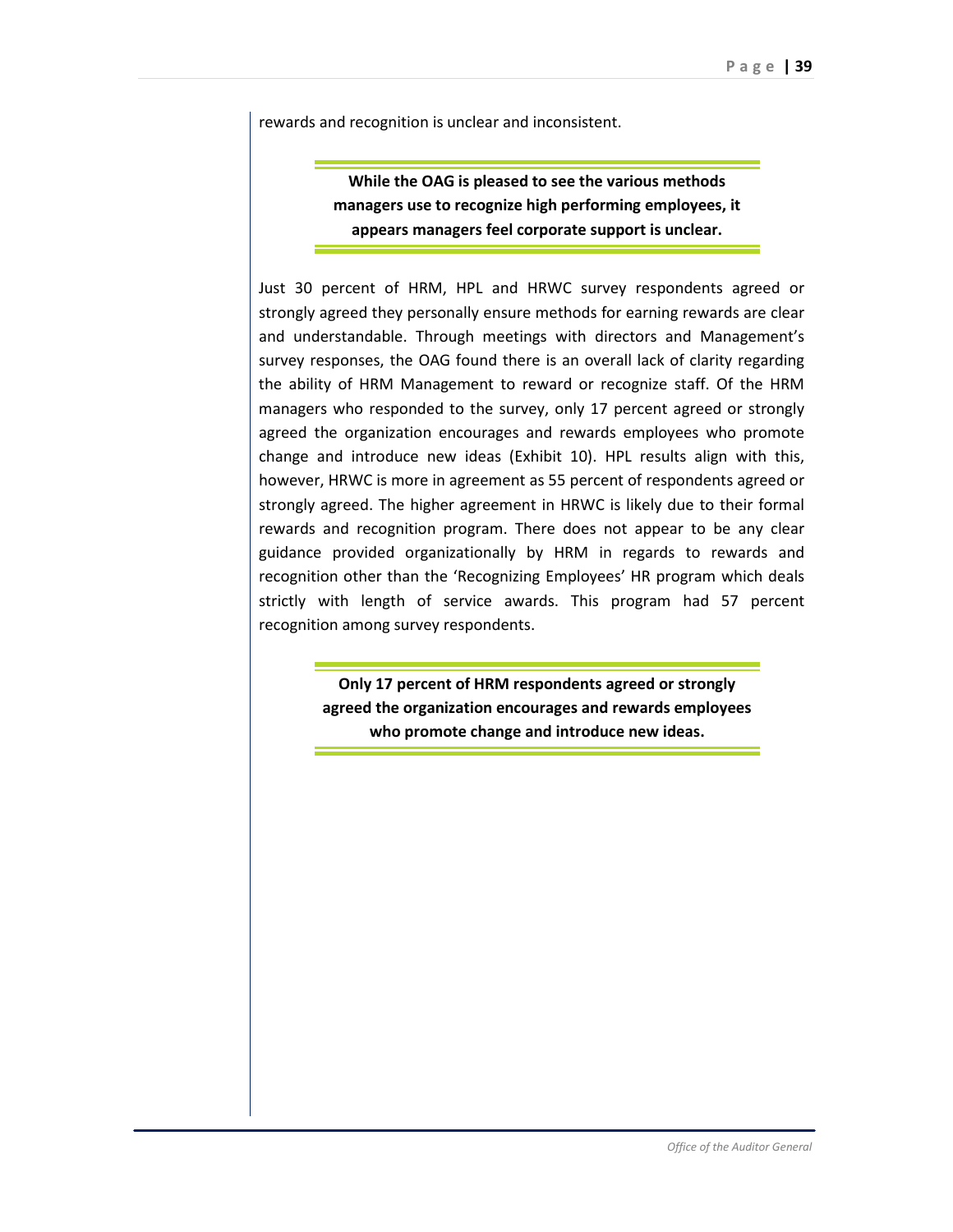

**Exhibit 10: The degree to which HRM respondents agreed with the statement "The organization encourages and rewards employees who promote change and introduce new ideas". These results do not include HPL or HRWC.**

Data Source: OAG survey of HRM Management, June 2016

Through meetings with directors and Managements' survey responses, the OAG was informed of a variety of methods used by Management to reward or recognize staff. The most common methods indicated were verbal 'thank yous' and feedback on work performance. Other methods include the following:

- $\triangleright$  Sharing individuals successes with other levels of Management and other business units,
- $\triangleright$  Providing opportunities (such as training, involvement in decision making, interesting work, etc.),
- $\triangleright$  Formal recognition during the Performance Development Process (My Action Plan),
- $\triangleright$  Written notes/thank you cards,
- $\triangleright$  Organizing group activities (dinners, annual recognition events, barbeques) and
- $\triangleright$  Small gifts (often purchased using managers' personal funds).

**The OAG was informed of a variety of methods Management uses to reward or recognize staff. The most common method indicated was verbal feedback on work performance.** 

Many directors and managers acknowledge in the public sector their primary responsibility is to the taxpayer and making good use of taxpayer funds. Therefore, Management expect to be limited as to the amount to be spent on rewards. In acknowledging this, Management in some business units have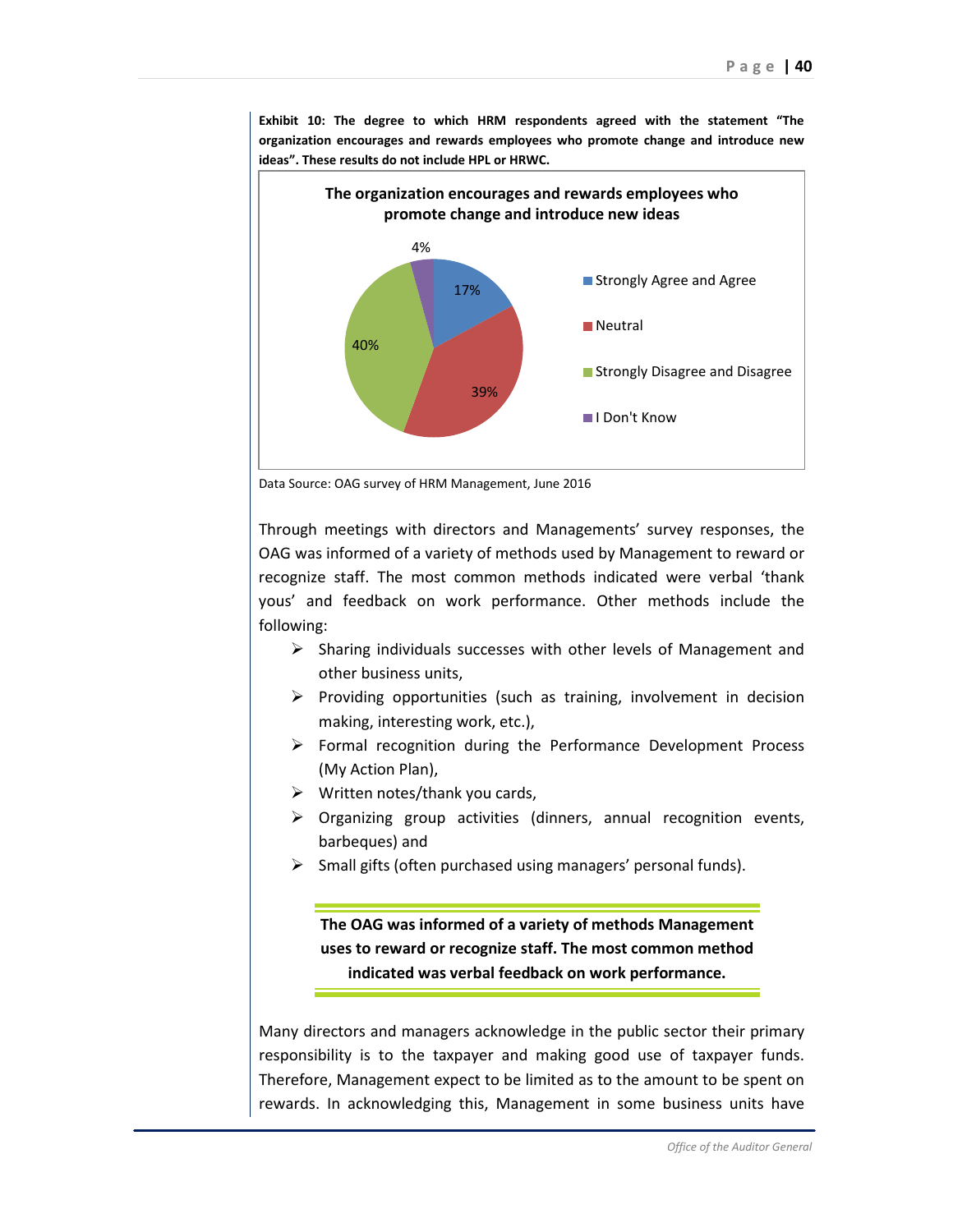introduced more creative ideas and methods for rewarding and recognizing staff such as including recognition in a 'feel good Friday' newsletter or bringing in an Olympian for a speaking event for employees.

According to the Province of Nova Scotia's Recognition Toolkit, rewards and recognition which are timely, meaningful and linked to the organizations goals and values are the most effective. $^{25}$  Research on the next generation of workers indicates millennials have a higher demand for frequent, useful feedback on work performance and recognition for good work than the generations before. If the organization is not clear on the methods managers are able to use to reward and recognize employees, it may be increasingly difficult to retain current and future employees.

> **If the organization is not clear on the methods managers are able to use to reward and recognize employees, it may be increasingly difficult to retain current and future employees.**

Although many survey responses from Management were positive in regards to their methods to reward and recognize employees, there were many responses showing a perceived negative attitude towards rewards and recognition at HRM. Some managers indicated they have been discouraged from implementing formal recognition, they are not permitted to reward employees or almost all forms of rewards have been eliminated in HRM. While the OAG agrees the organization must be conscious of taxpayer funds there is the value of recognizing the good work of staff in order to keep them engaged in the work of the municipality.

#### **Succession Planning**

l

According to Nova Scotia's Local Government Resource Handbook, "Succession planning is the process of systematically identifying, assessing, and developing employee talents to meet the future staffing needs of an organization".<sup>[26](#page-40-1)</sup> The OAG believes succession planning should not be a process in 'replacement' planning but rather a combination of workforce and strategic planning within the budget forecasting process. Furthermore, succession planning is a long term investment that must be viewed as a multiyear strategy tied to the strategic planning process.

<span id="page-40-0"></span><sup>&</sup>lt;sup>25</sup> Province of Nova Scotia "Recognition Toolkit: Making it Easy to Celebrate Our Employees" (2013) <sup>26</sup> Province of Nova Scotia "Local Government Resource Handbook", Section 4.4 (2004)

<span id="page-40-1"></span>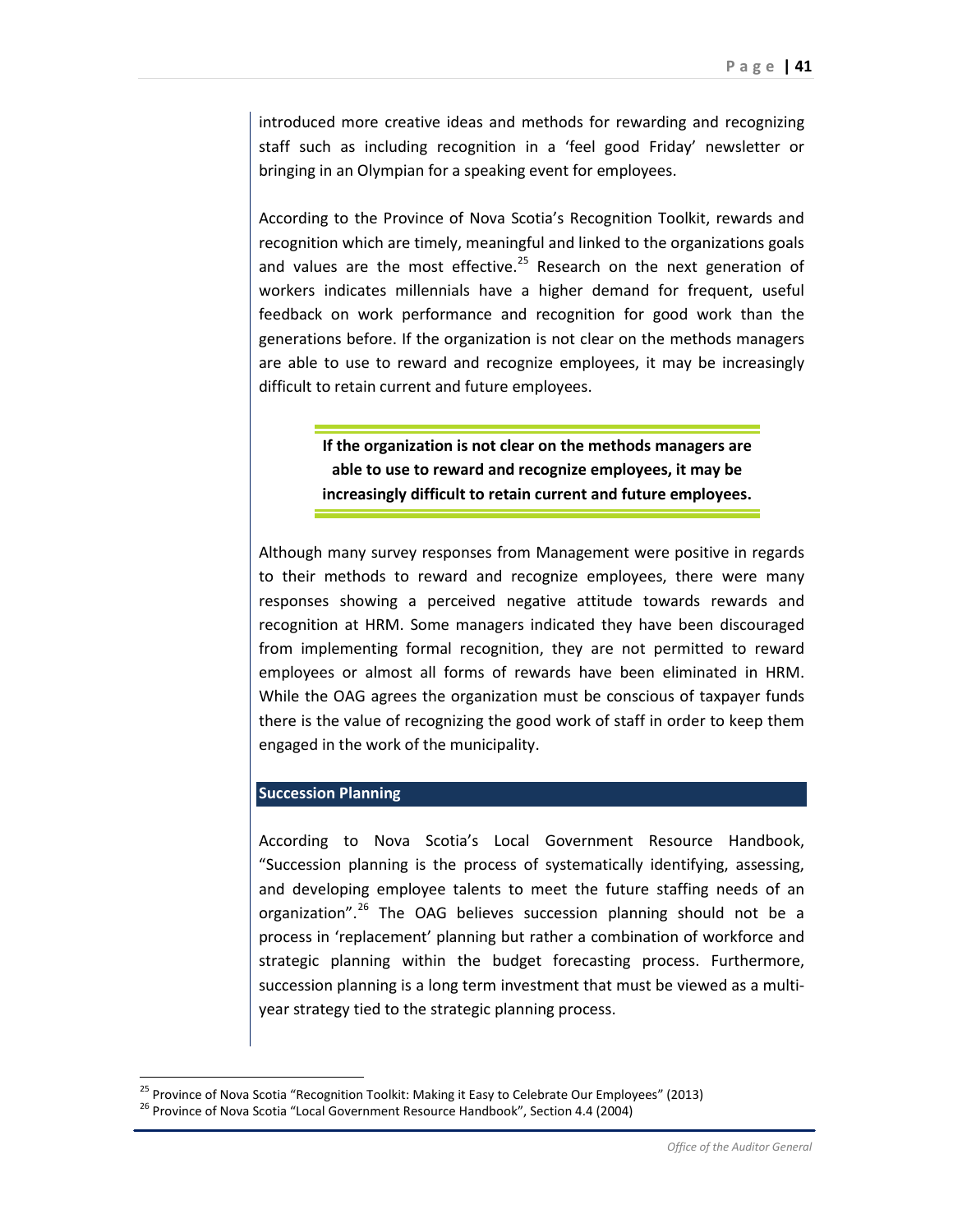In conversations with directors, the OAG determined succession planning across business units is varied. Many business units have no formal succession plan. This is supported by survey results as, combined, just 37 percent of HRM, HPL and HRWC respondents agreed or strongly agree they are actively engaged in their business unit's succession planning (Exhibit 11). However, the OAG noted 65 percent agreed or strongly agreed they predict and prepare for future staffing needs, which is a portion of succession planning.



**Exhibit 11: The degree to which, on a combined basis, HRM, HPL and HRWC respondents agreed with the statement "I am actively engaged in my business unit's succession planning".**



Data Source: OAG survey of HRM Management, June 2016

Some directors indicated to the OAG they believe succession planning should be a corporate initiative because often opportunities exist across business units for employees, such as career advancement or training and development opportunities (secondments, acting roles, etc.).

One of the largest risks HRM has identified in relation to workforce planning is in regards to retirements. In fact, 28 percent of the managers who completed the OAG survey indicated they would be retiring within the next five years. Corporate-wide succession planning is crucial in allowing HRM to identify key positions which will need to be filled and internal employees who are able to move into these positions.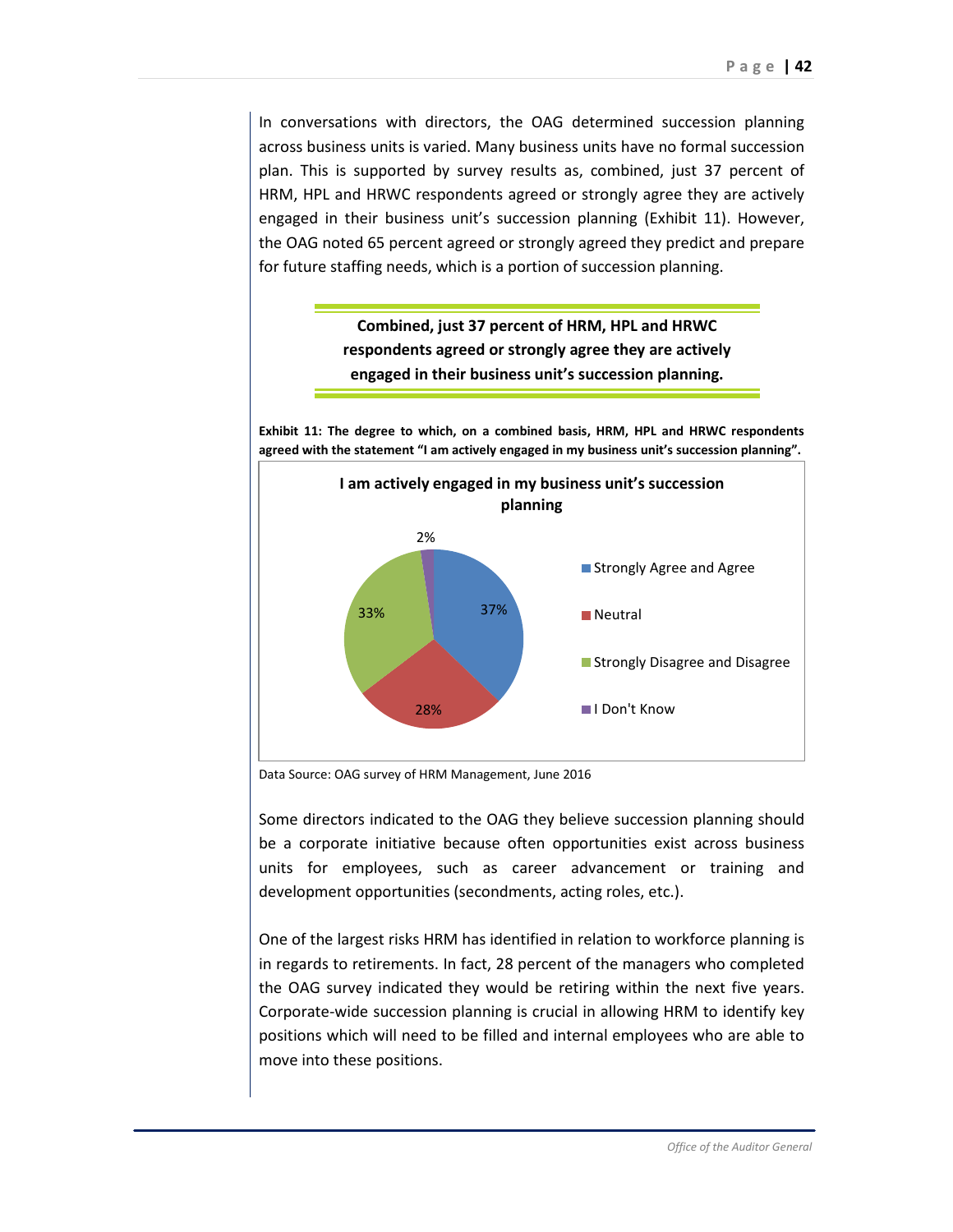#### **Critical Positions Inventory**

The Director of HR indicated "workforce planning needs to occur at the organization and business unit level as critical, hard to fill positions are across the organization". A critical positions inventory is a common tool used to facilitate succession planning, as it can be used to track key positions, such as hard-to-fill, highly specialized or those with employees close to retirement.

There is currently not an inventory of corporate critical positions at HRM. It appears each business unit is responsible to gather their own workforce information, as there is no central system available to maintain corporate workforce information. Staff in HR indicated they are unaware of any business unit who has done the identification formally.

There were positions identified by many business unit directors that are harder to recruit for or retain than others. However, in conversations with directors, it appears most business units have plans in place to address these challenges. Directors also identified positions across HRM that are specialized and technical which could be viewed as difficult to recruit for as the positions require a specific skillset which can result in a limited candidate pool.

The OAG is concerned, without an organization-wide process or tool, such as a critical positions inventory, the identification of specialized or hard-to-fill positions are potentially not being consistently identified across business units. The identification of or strategies to mitigate these risks are informal and not consistently used. Therefore, as an organization, HRM may not be able to target its effort to the positions which have the greatest impact on the organization as a whole.

> **Without a critical positions inventory HRM may not be able to target its effort to the positions which have the greatest impact on the organization as a whole.**

#### **Planning for the Future**

An important part of succession planning is planning for the future workforce. Through the survey, 73 percent of managers agreed or strongly agreed they are actively planning for and managing change. However, just 37 percent agreed or strongly agreed their business unit is preparing for what their job will look like in three to five years and only 23 percent agreed or strongly agreed HRM as a whole is able to adapt to future workforce/staffing needs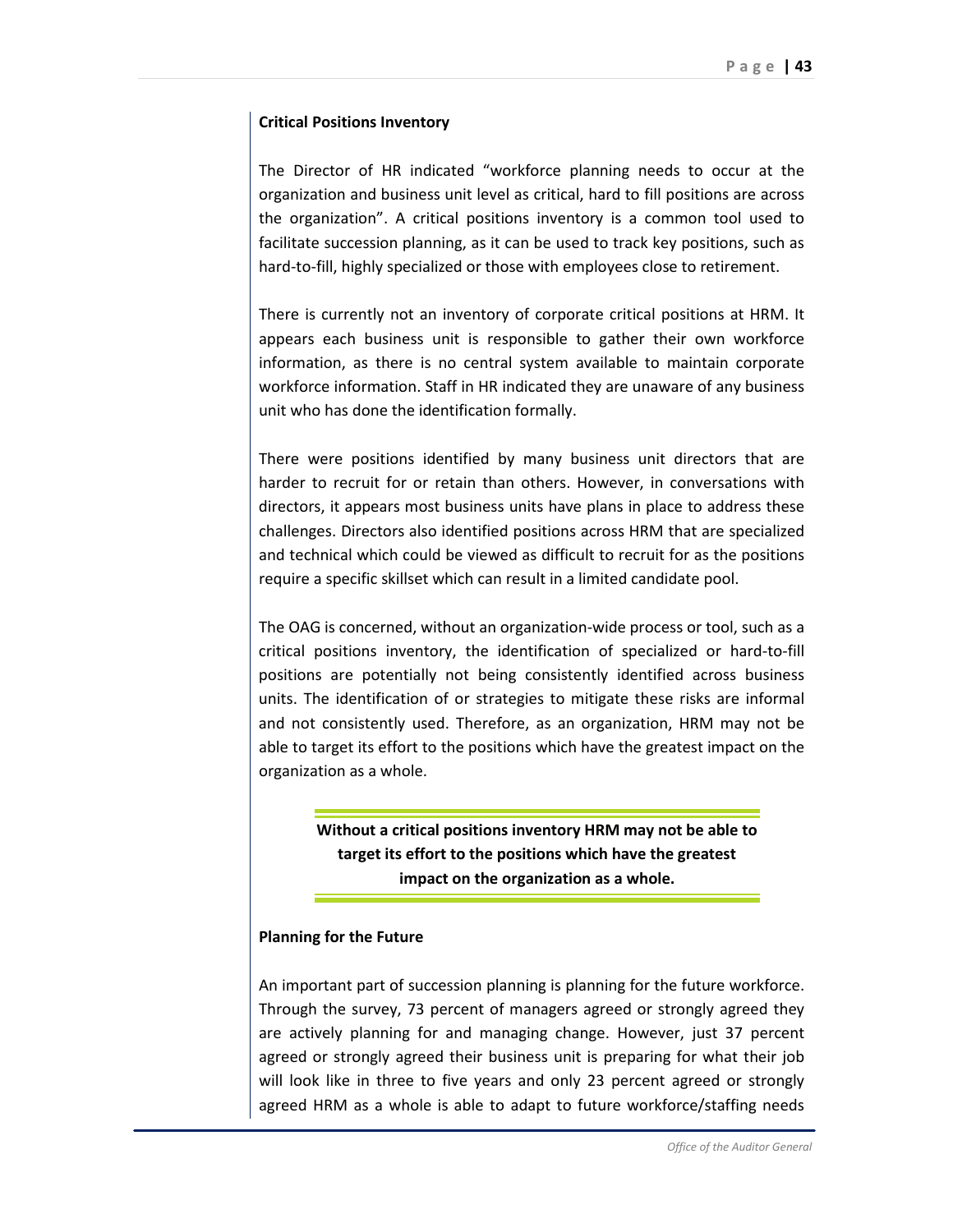(Exhibit 12). HPL and HRWC were in more agreement with 37 percent and 58 percent respectively.

**Exhibit 12: The degree to which HRM respondents agreed with the statement "the organization is able to adapt to future workforce/staffing needs". These results do not include HPL or HRWC.**



Data Source: OAG survey of HRM Management, June 2016

When managers were asked what would significantly impact their roles over the next three years, 66 percent responded with 'technology'. The OAG is pleased to note the Management team is actively planning and managing for change and have identified the significant impact technology will have on the workforce. However, the OAG is concerned the organization itself is not perceived by Management as able to adapt to future workforce/staffing needs and therefore may not be incorporating what the organization will need in the future to sustain service delivery and meet organizational goals.

> **When managers were asked what would significantly impact their roles over the next three years, 65 percent responded with 'technology'.**

#### **Knowledge Transfer**

Another key element of succession planning is knowledge transfer. According to Nova Scotia's Local Government Resource Handbook, "a well-managed knowledge transfer can provide continuity and prevent loss of pertinent information should an important staff person leave the municipality for one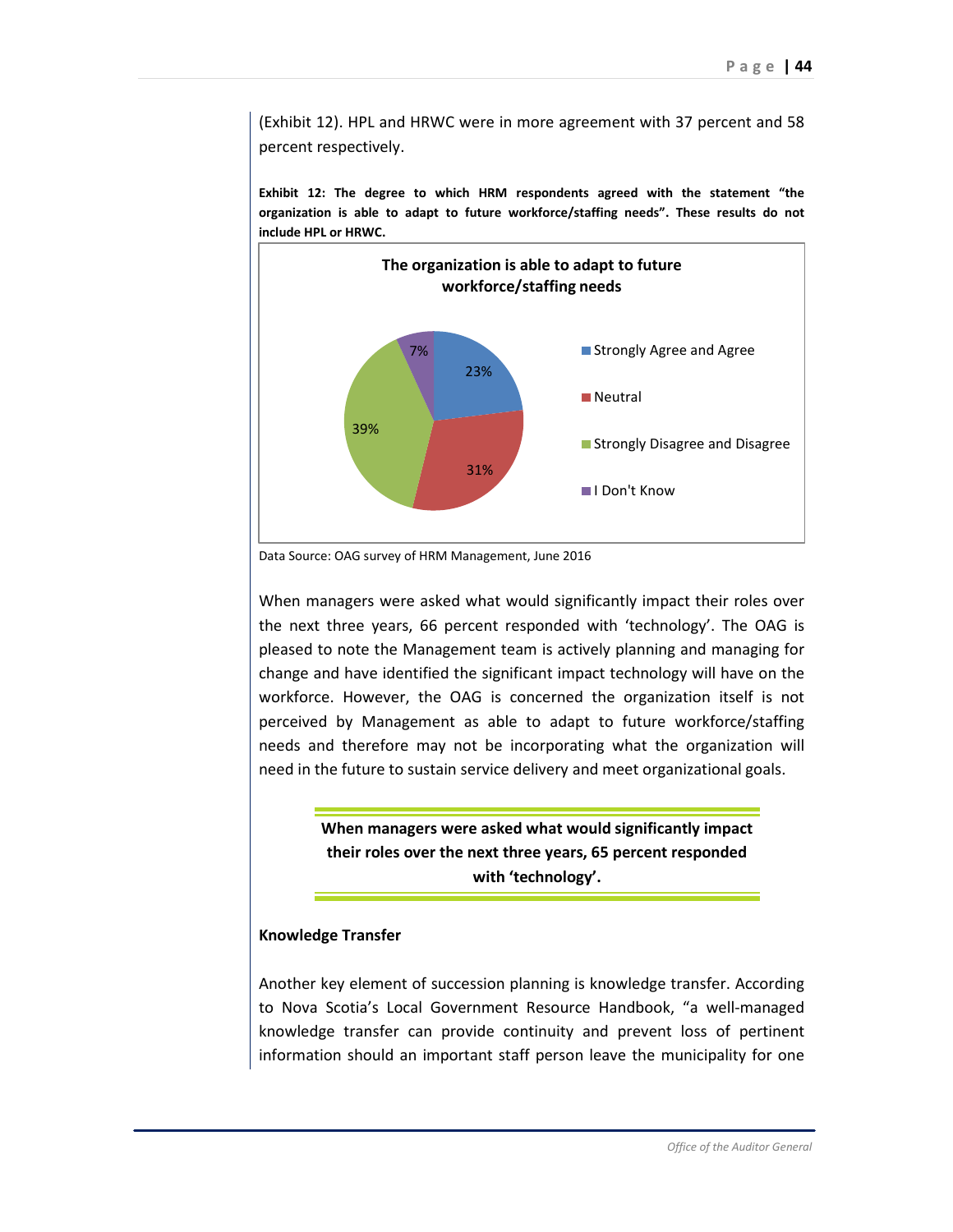reason or another. $127$  $127$  As individuals leave the organization it is important to retain as much of their knowledge of their role, their business unit and the organization as possible. Through the survey, just 25 percent of the HRM respondents agreed or strongly agreed knowledge is adequately shared between individuals within the organization. Similar results were found with HPL and HRWC respondents (26 percent and 32 percent respectively). Only eight percent of HRM respondents agreed or strongly agreed the organization has processes in place to transfer knowledge as individuals leave the organization (Exhibit 13). Similar results were found in HPL and HRWC. In conversations with directors, many acknowledge the high risk of information loss, especially considering the projected high retirement rate expected at HRM over the next three to five years.

## **Only eight percent of HRM respondents agreed or strongly agreed the organization has processes in place to transfer knowledge as individuals leave the organization.**

**Exhibit 13: The degree to which HRM respondents agreed with the statement "The organization has processes in place to transfer knowledge as individuals leave the organization". These results do not include HPL or HRWC.**



Data Source: OAG survey of HRM Management, June 2016

It is clear to the OAG, knowledge transfer practices vary across the organization. It is concerning to the OAG, in some business unit's, transfer of knowledge appears to be a one-to-one transfer where the outgoing employee trains the incoming employee for their position. When employees leave the organization there is the potential for short notice. With a typical two weeks'

 $\overline{\phantom{a}}$ 

<span id="page-44-0"></span><sup>&</sup>lt;sup>27</sup> Province of Nova Scotia "Local Government Resource Handbook", Section 4.4 (2004)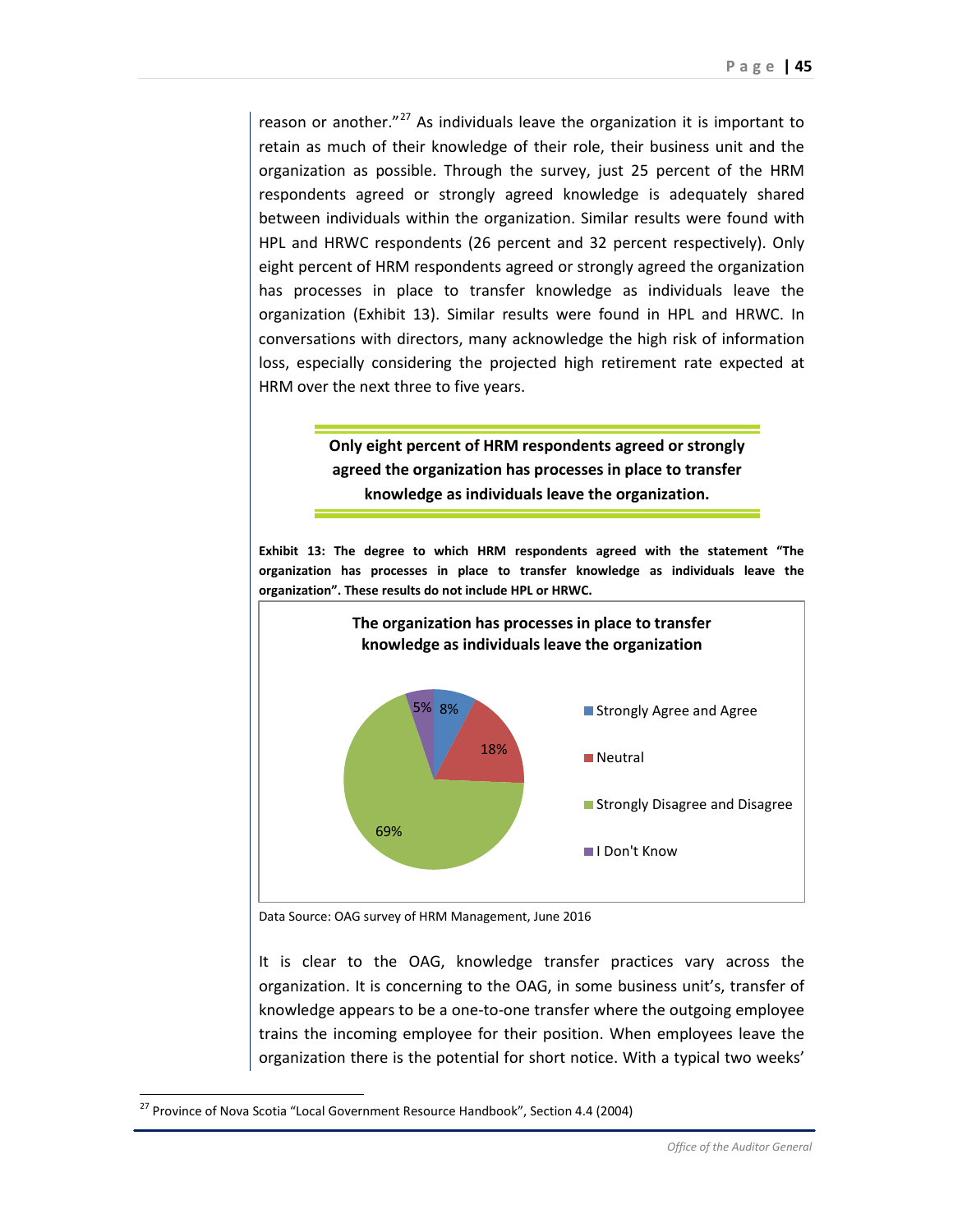notice there is limited to no time for one-to-one knowledge transfer to occur (in many cases positions remain vacant long after the outgoing employee leaves). One Director noted a lack of corporate support for overstaffing a position to allow knowledge transfer and training of employees to allow them to move up in the organization. The OAG was pleased to see, in some business units, knowledge transfer is seen as a culture and is leveraged with teambased activities, where employees constantly share information, not just when employees are leaving the organization.

Some directors expressed a concern the right technology is not in place to capture knowledge and ensure it is accessible for incoming employees. It is clear to the OAG any knowledge transfer that does occur seems to be informal as there is no organizational process in place to facilitate it.

From Nova Scotia's Local Government Resource Handbook the OAG found the following examples of knowledge transfer strategies:<sup>[28](#page-45-0)</sup>

- $\triangleright$  Document the processes, procedures and methods for performing the work.
- $\triangleright$  Document the processes, methods, tools used and techniques employed by people with special skills and responsibilities.
- $\triangleright$  Have retiring employees serve as mentors to other employees for a period of time before their expected retirement.
- $\triangleright$  Appoint a successor to a retiring employee to "shadow" the incumbent for at least three months prior to the expected retirement date so the successor will have the opportunity to learn first-hand.
- $\triangleright$  Put a communications system in place that will encourage the sharing of information of all aspects of the organizations operations and share experience across departments.

While the OAG acknowledges these strategies may be used at various levels within business units it is not consistent across the organization and it is clear from the survey results it is not being perceived as effective.

 $\overline{\phantom{a}}$ 

<span id="page-45-0"></span><sup>&</sup>lt;sup>28</sup> Province of Nova Scotia "Local Government Resource Handbook", Section 4.4 (2004)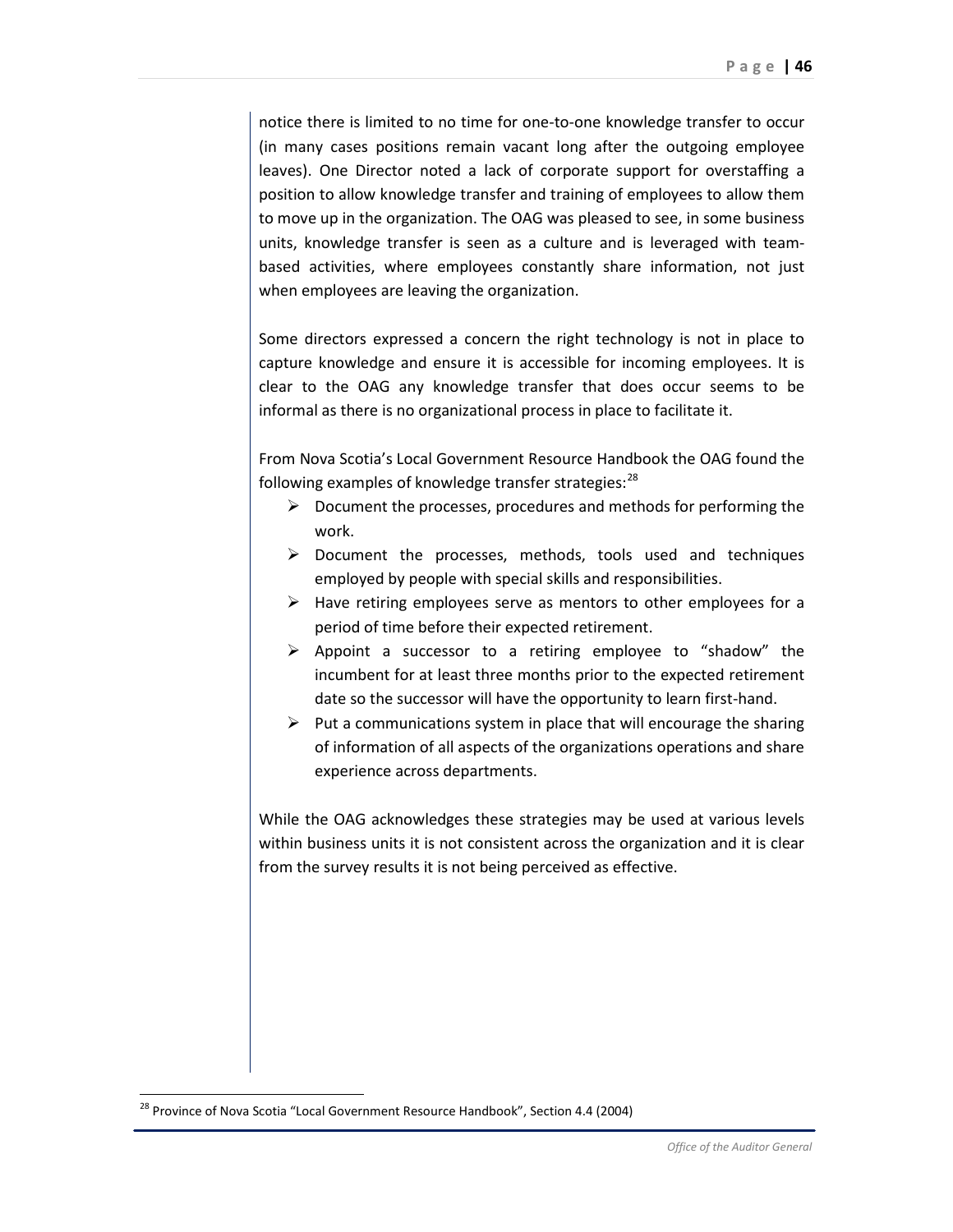#### **Recommendations:**

- 2.0.1 The OAG recommends HRM Administration, in consultation with the HR Business Unit and the individual business units, review current positions classification criteria for 'tier two' approvals to ensure it is still relevant.
- 2.0.2 The OAG recommends the HR Business Unit consult with all business units to more clearly define the role of HR in the interview process.
- 2.0.3 The OAG recommends HRM Administration review internal HR consultant job descriptions to ensure they are reflective of clients' needs.
- 2.0.4 The OAG recommends the HR Business Unit, in consultation with all business units, review and clearly define current diversity and inclusion components of the recruitment process.
- 2.0.5 The OAG recommends HRM Administration review all current HRM job descriptions against the actual jobs and update, where necessary, the descriptions to accurately reflect the position requirements to ensure the right skills for the position and the organization are reflected.
- 2.0.6 The OAG recommends, in conjunction with Recommendation 2.0.5, HRM Administration incorporate career advancement opportunities into the job description review to ensure potential career paths are clear and barriers to advancement are removed where possible.
- 2.0.7 The OAG recommends the HR Business Unit, in consultation with all business units, review internal/external programs/practices identified as contributing to the recruitment of high performing candidates and millennials and incorporate best practices.
- 2.0.8 The OAG recommends the HR Business Unit, in consultation with all business units, review current programs and practices which support career development (including mentorship and secondments programs) to ensure the programs' design and goals are able to meet organizational and business unit needs.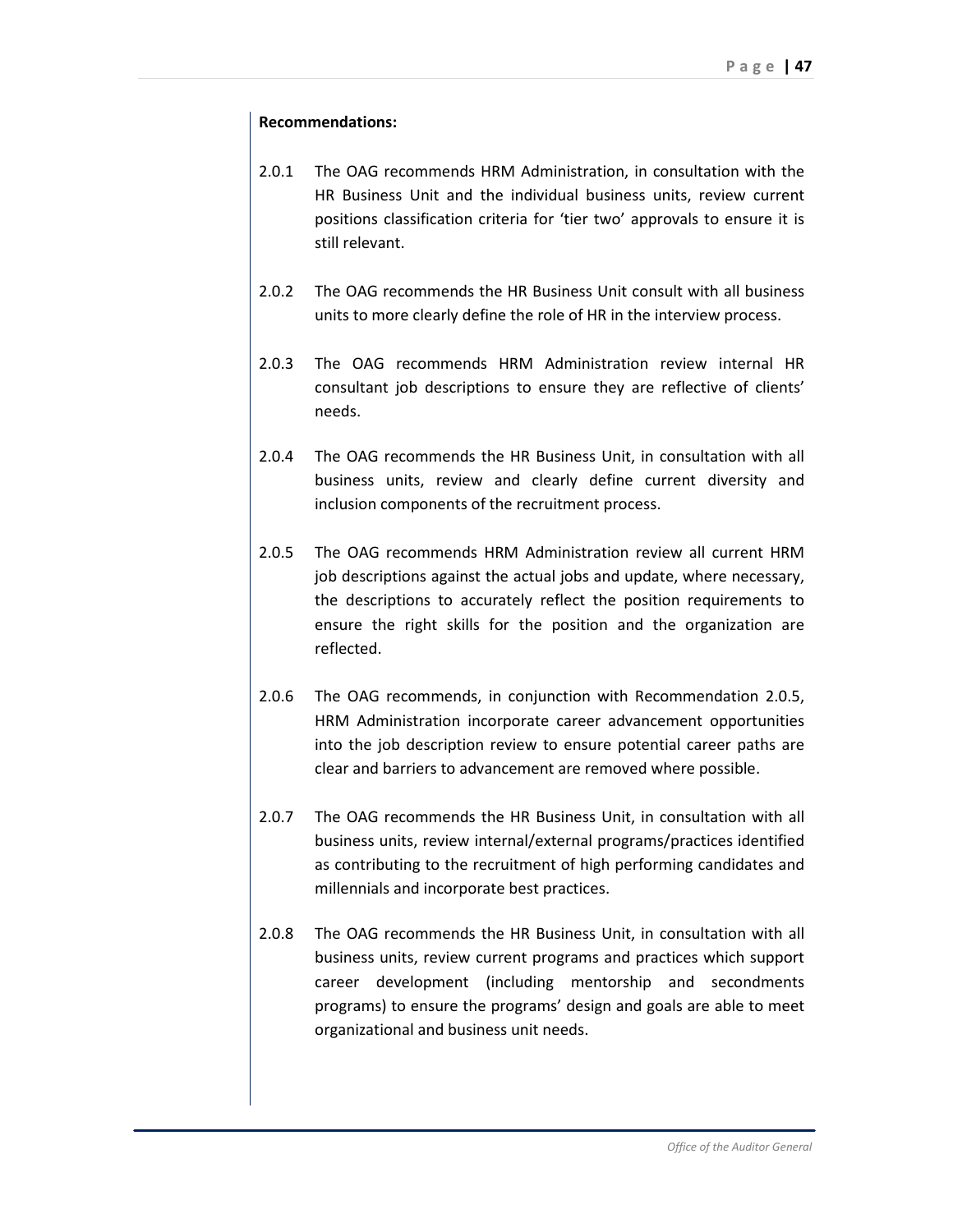- 2.0.9 The OAG recommends HRM Administration make developing a corporate-wide skills inventory a high priority and incorporate a process to track training required, available and taken so it can be used in developing future organizational training and development and ensuring skills gaps are addressed.
- 2.0.10 The OAG recommends HRM Administration, in consultation with the HR Business Unit, review and incorporate best practices into the development and implementation of corporate reward and recognition guidelines.
- 2.0.11 The OAG recommends HRM Administration develop and implement a consistent succession planning process across the organization.
- 2.0.12 The OAG recommends HRM Administration develop a critical positions inventory to be maintained at the corporate level and identify and include hard-to-fill positions in order to ensure the necessary HR strategies and resources are in place to support business units' workforce planning efforts.
- 2.0.13 The OAG recommends HRM Administration incorporate the critical positions identified into succession planning. Strategies should then be developed for filling any gaps between HRM's current and future staffing needs, whether through internal promotion, external hires or job re-design.
- 2.0.14 The OAG recommends, as part of its workforce planning strategy, HRM Administration incorporate specific strategies to support knowledge transfer across the organization.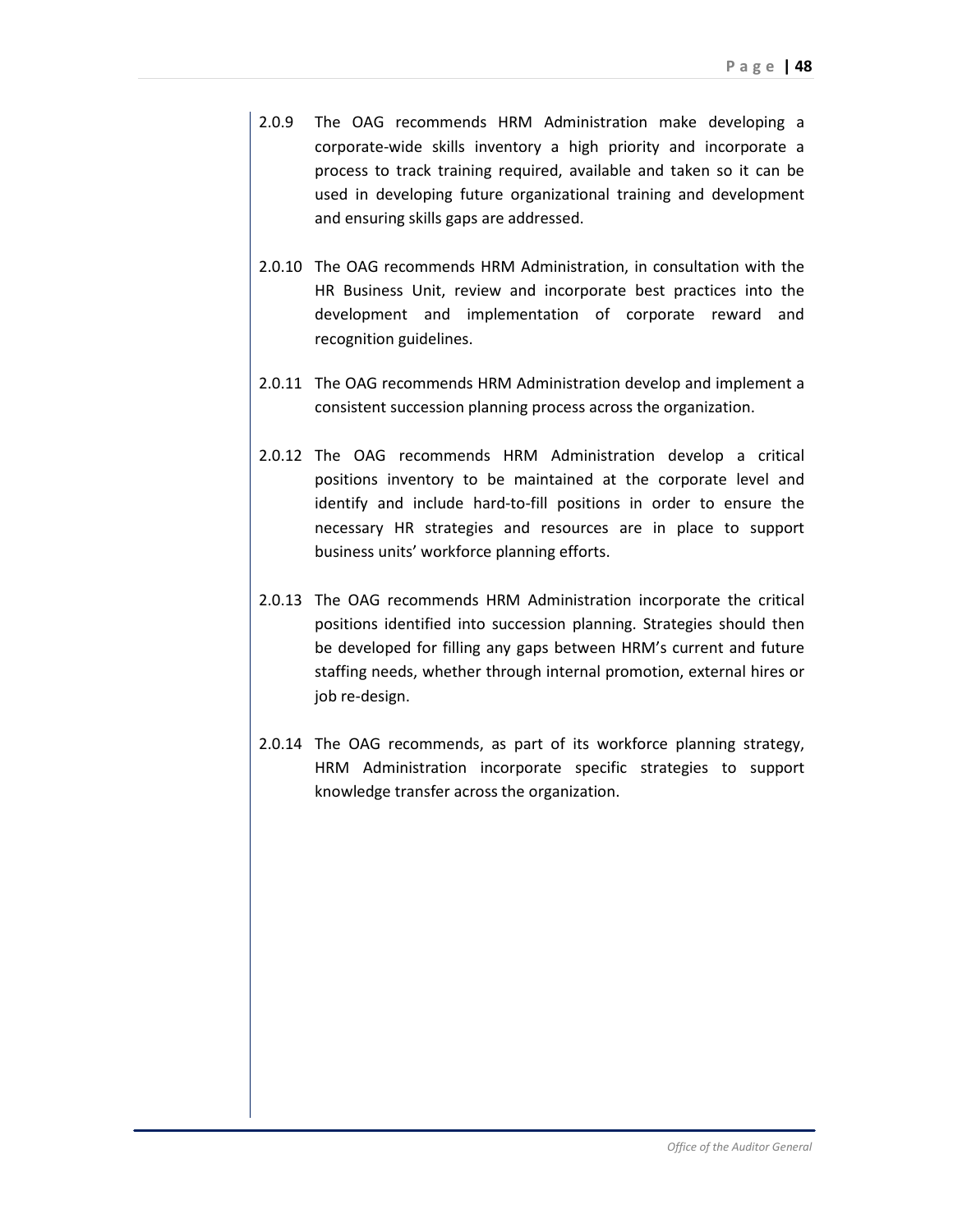#### <span id="page-48-0"></span>**2.1 HR Programs and Practices**

The OAG identified HR programs and practices supporting the elements of strategic workforce planning (recruitment, retention, training and development, performance management, career advancement, rewards and recognition and succession planning). These programs and practices are important to ensure each element of strategic workforce planning is supported consistently across the organization. The following list is composed of programs with relevant objectives relating to strategic workforce planning.

- $\triangleright$  Bridging the Gap Internship Program
- $\triangleright$  Mentorship Program
- Attendance Support Program
- $\triangleright$  Corporate Learning and Development Program
- $\triangleright$  Performance Development Process (My Action Plan)
- $\triangleright$  Education Reimbursement Program
- $\triangleright$  Flexible Work Arrangements (EDO's, Job Sharing, etc.)
- $\triangleright$  Secondments
- $\triangleright$  Recognizing Employees

The OAG presented the above listed HR programs and practices to HRM's Management in a survey and asked the following:

- $\triangleright$  Have you heard of it?
- $\triangleright$  [If yes] Have you, or one of your direct reports, ever participated?
- $\triangleright$  [If yes] How satisfied were you with it?(Range: Very Satisfied, Satisfied, Neutral, Dissatisfied, Very Dissatisfied)

The results of the OAG's Management survey indicated not all supervisors, managers or directors are aware of the existence of all the HR programs and practices linked to workforce planning. The following table (Exhibit 14) shows the respondents awareness of the HR programs.

**Exhibit 14: The results for the question: "Have you heard of the following HR Program/Practice?"** 

| Have you heard of the following HR Program/Practice: | Yes | No  |
|------------------------------------------------------|-----|-----|
| Bridging the Gap Internship Program                  | 74% | 26% |
| <b>Mentorship Program</b>                            | 67% | 33% |
| Attendance Support Program                           | 97% | 3%  |
| Corporate Learning and Development Program           | 69% | 31% |
| Performance Development Process (My Action Plan)     | 97% | 3%  |
| <b>Education Reimbursement Program</b>               | 86% | 14% |
| Flexible Work Arrangement Programs                   | 85% | 15% |
| Secondments                                          | 81% | 19% |
| <b>Recognizing Employees</b>                         | 57% | 43% |

Data Source: OAG survey of HRM Management, June 2016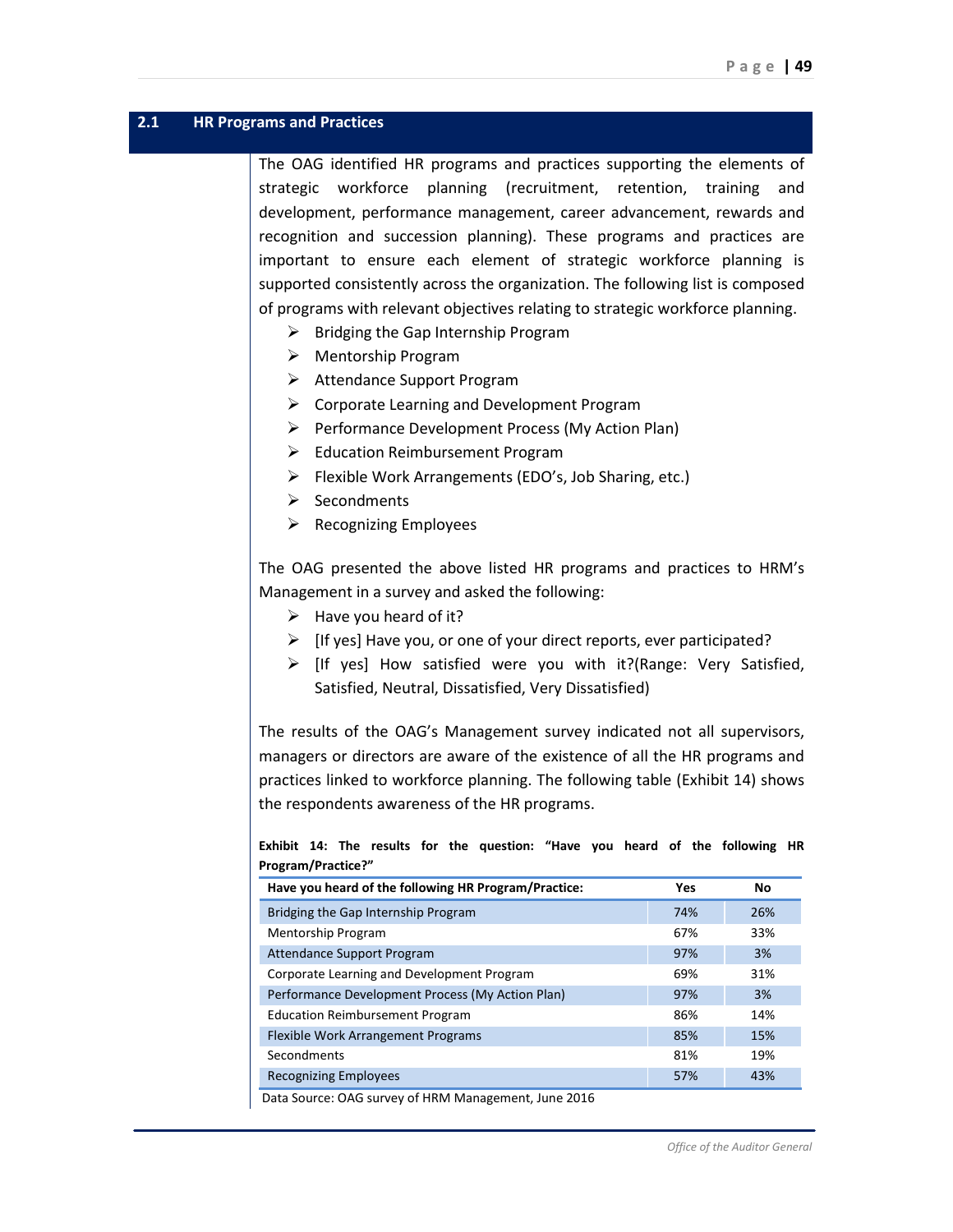The OAG finds it concerning three of HRM's workforce planning specific programs each had over 30 percent of survey respondents answer they are not aware of or do not recognize the program:

- $\triangleright$  Mentorship Program,
- $\triangleright$  Corporate Learning and Development Program and
- $\triangleright$  Recognizing Employees.

Survey respondents who were unaware of these programs were from multiple business units (HR business unit among these). These HR programs and practices are not new to HRM and the OAG wonders if they are being effectively integrated into the organization's business practices as strategic workforce planning efforts.

When reviewing the satisfaction of the HR programs, the OAG was pleased to note a majority of the respondents were satisfied or very satisfied with the HR programs and practices they were aware of and had used. However, there was one notable exception to this; the Performance Development Process (My Action Plan).

> **The OAG was pleased to note the majority of the respondents were satisfied or very satisfied with the HR programs and practices they were aware of and had used.**

Although the communication to the business units regarding the Performance Development Process was good (97 percent of respondents knew about the process) the OAG found it concerning 39 percent of respondents were dissatisfied or very dissatisfied with the process (Exhibit 15). This finding was consistent with comments made during meetings with directors in the various business units. The OAG found business units have implemented the Performance Development Program differently. For example one business unit indicated to the OAG they use the program to start discussions around workforce planning with their staff but do not use it in isolation. This business unit also, as part of their recent reorganization process, redesigned job descriptions to incorporate career paths and for management job descriptions to include the four pillars of strategy as defined by HRM's Plan on a Page. In this example the OAG found HR programs were effectively leveraged and integrated into the business unit's business planning and linked to corporate strategy. Unfortunately, this appears to be restricted to this one business unit.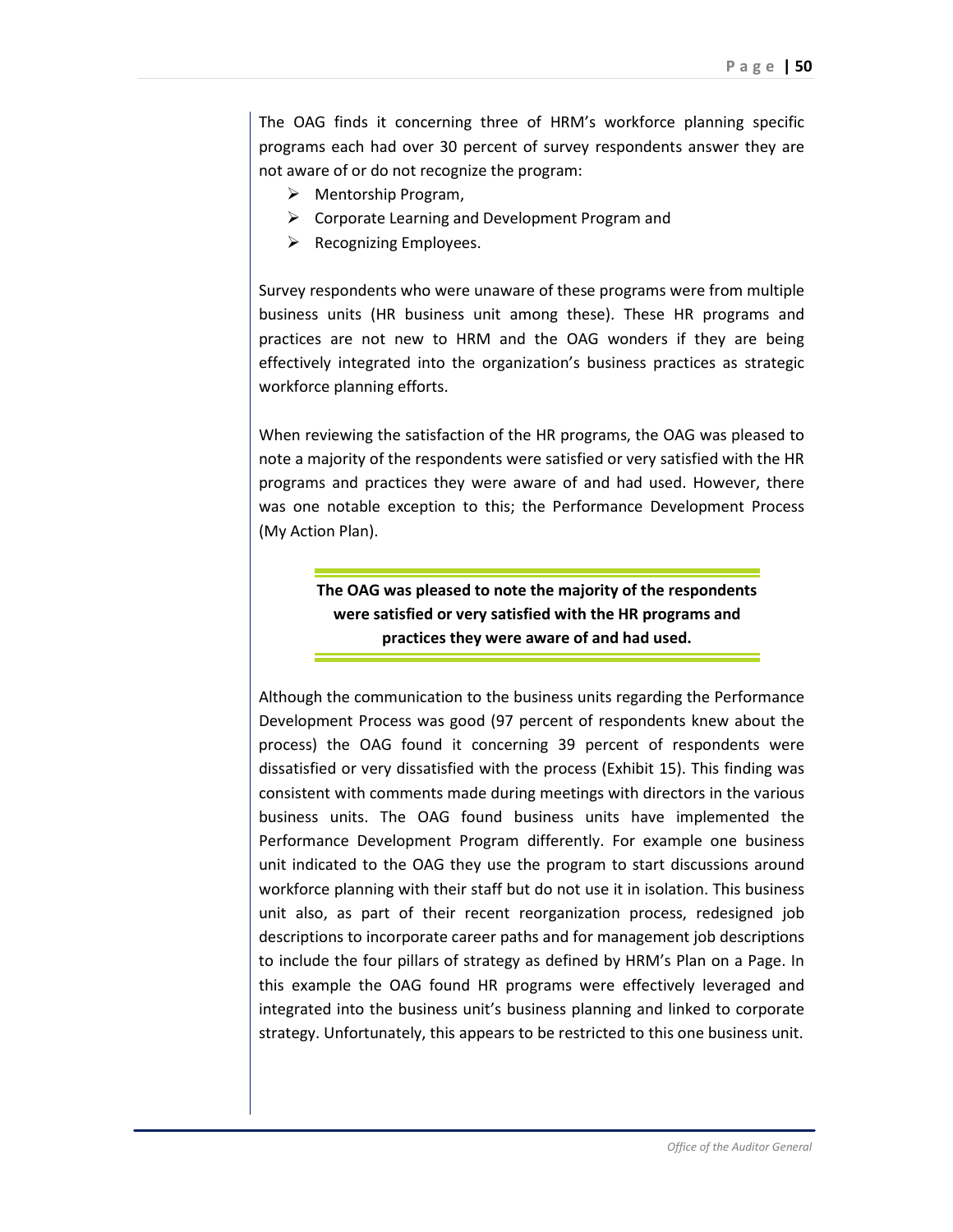

**Exhibit 15: The degree to which HRM respondents are satisfied with the Performance Development Process. These results do not include HPL or HRWC.**

Data Source: OAG survey of HRM Management, June 2016

The OAG found, through further discussion, some business units have identified ways to better leverage and integrate programs and practices provided by HR into their business planning than others. In the view of the OAG there is a disconnect between the HR programs supporting strategic workforce planning and what is being leveraged across business units.

#### **Recommendations:**

2.1.1 The OAG recommends the HR Business Unit, in consultation with all business units, develop an implementation plan to integrate supporting programs and practices across the entire organization as part of corporate strategic workforce planning.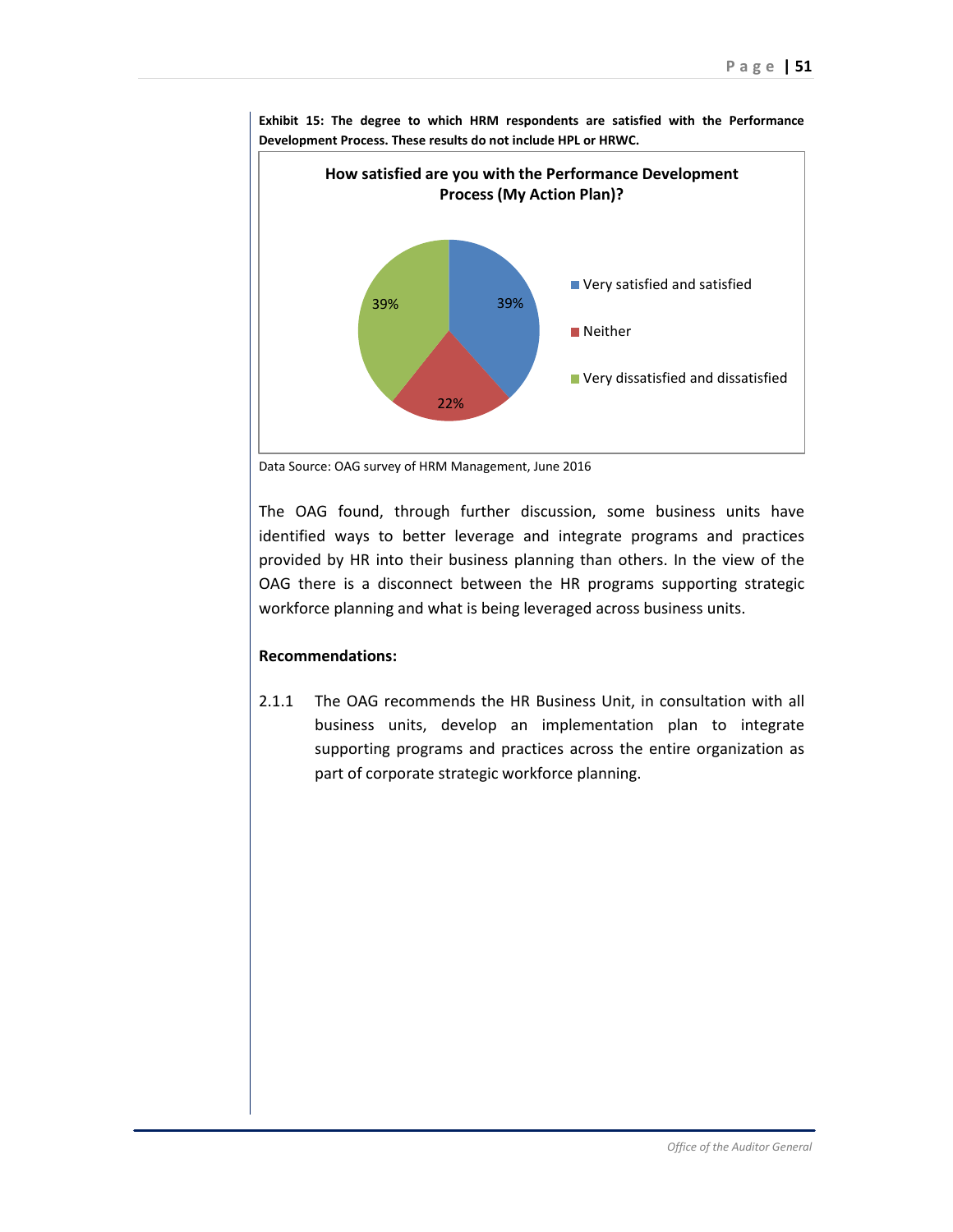## <span id="page-51-0"></span>**3.0 Workforce Data**

Workforce data provides a fundamental starting point for effective strategic workforce planning at both the micro (business unit) and macro (organization) levels. In order to be effective, workforce data should include both internal and external comparator information. With adequate workforce data an organization can model the current workforce, assess current and future needs and identify gaps and strategies to fill these gaps. Synthesizing workforce information in this manner allows decision makers, such as Management and Regional Council, to make strategic workforce planning decisions on which workforce efforts or strategies are likely to have the most impact and benefit to the organization.

The OAG found HRM, through a combination of formal and informal processes, is gathering limited workforce information on both the internal and external environments. This is seen through the Workforce Profile report, the HR People Plan as well as through business unit level risk identification.

However, a common theme identified throughout the OAG's review was the lack of accessibility to or availability of internal workforce data. In order to make strategic workforce planning decisions, such as identifying employees with high potential, many business units have had to use ad hoc approaches in order to obtain meaningful information.

#### **Workforce Profile**

The OAG believes in order for Management as well as Regional Council to make strategic workforce planning decisions, meaningful workforce information related to both achieving the organization's strategy as well as mitigating key risks, must be made available. Currently, reporting to Regional Council on workforce data is done in the form of a Workforce Profile which has been presented to the Executive Standing Committee on a semi-annual basis beginning December 2012. The Workforce Profile includes statistical data including the number of budgeted Full-Time Equivalents (FTEs), number of employees, employee attendance, average age of the HRM workforce, number of exits, number of external hires, internal movement and turnover rate. Data is presented in summary form and broken out by business unit. The information provided in the report is for the reporting periods only and presented by quarter. Historical trending is not included in the presentation to the Executive Standing Committee, however, is available to HRM employees through the HR intranet.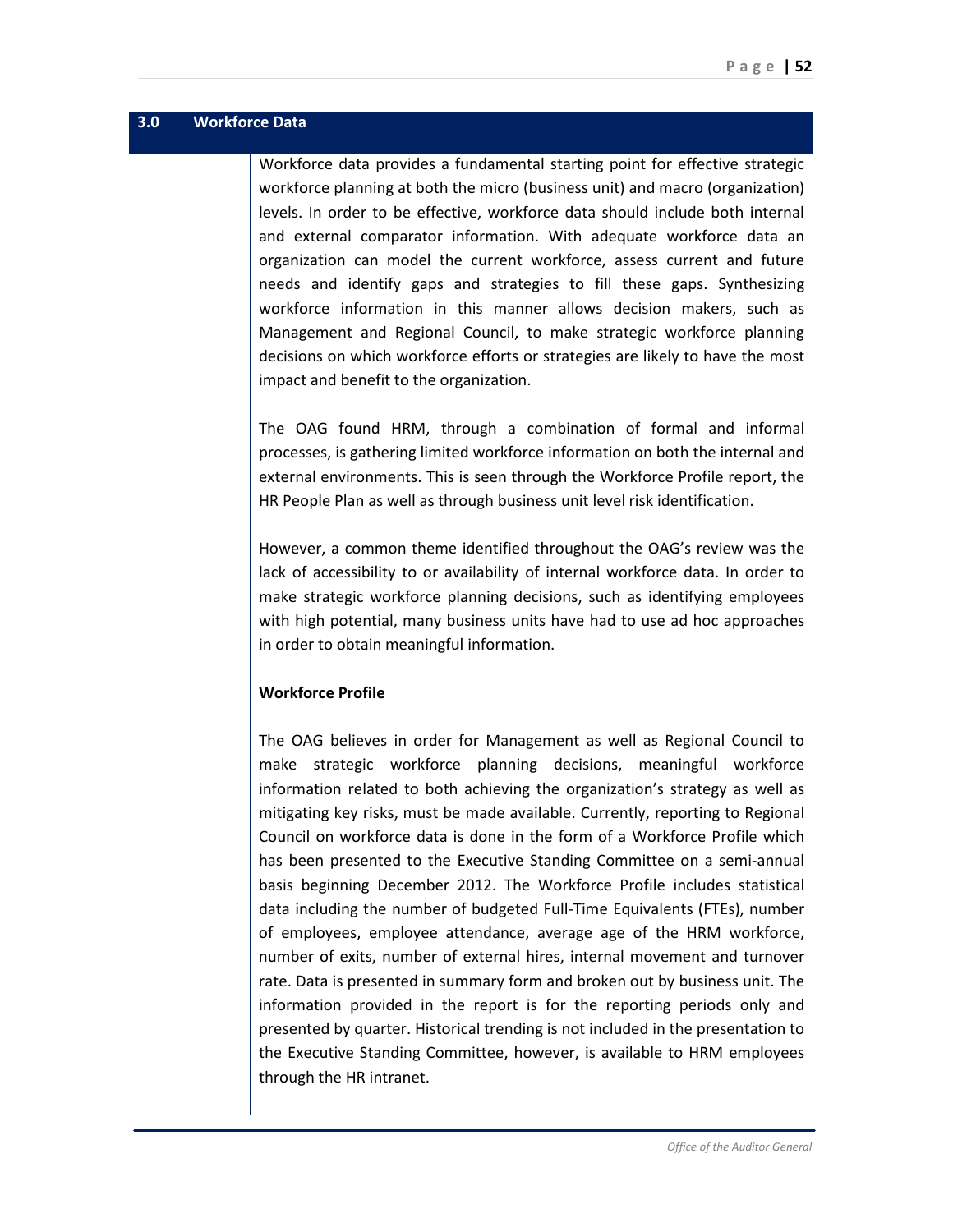Outlined in the report to the Executive Standing Committee is: "one of HRM's goals with respect to the provision of "people" data as we continue to move forward with workforce analytics and reporting is to establish benchmarks to support operational managers with better decision making as well as identifying trends that require HR strategies to support risk management and continuous improvement". While the Workforce Profile provides a high-level model of the current internal workforce at HRM, the profile does not include organizational or business unit performance targets or any benchmarking to other Canadian municipalities or organizations which would be needed to fulfill this stated goal. The profile also does not identify critical or hard-to-fill positions which are important elements of workforce planning.

> **The Workforce Profile does not include performance targets or any benchmarking to other municipalities or organizations.**

Staff in HR indicated to the OAG, business units are provided unit specific breakdowns of their workforce profile. However, through meetings with directors, the OAG found not all directors received or were aware if they were receiving workforce data specific to their business unit.

While the OAG understands the value of the Workforce Profile summary information and the breakdown for the business units' use, the OAG is concerned the Workforce Profile is not a robust enough internal model to provide timely and meaningful workforce information for HRM Management and Regional Council to effectively identify and address human capital challenges as well as opportunities for the organization.

#### **Performance Metrics and Benchmarks**

l

Performance metrics allow an organization to measure, track and evaluate overall performance as well as the performance of specific programs and activities. They support planning, budgeting and the monitoring of operations to detect when corrective action is needed and subsequently to judge whether the action worked. "Judging quality, responsiveness, and efficiency requires that one's performance on these service dimensions be placed in context".[29](#page-52-0) Performance targets and benchmarks can provide this context; it allows Management and Regional Council to assess whether they are achieving reasonable levels of performance. This context is even more

<span id="page-52-0"></span><sup>&</sup>lt;sup>29</sup> Municipal Benchmarks, Assessing Local Performance and Establishing Community Standards Third Edition, David N. Ammons, Page 11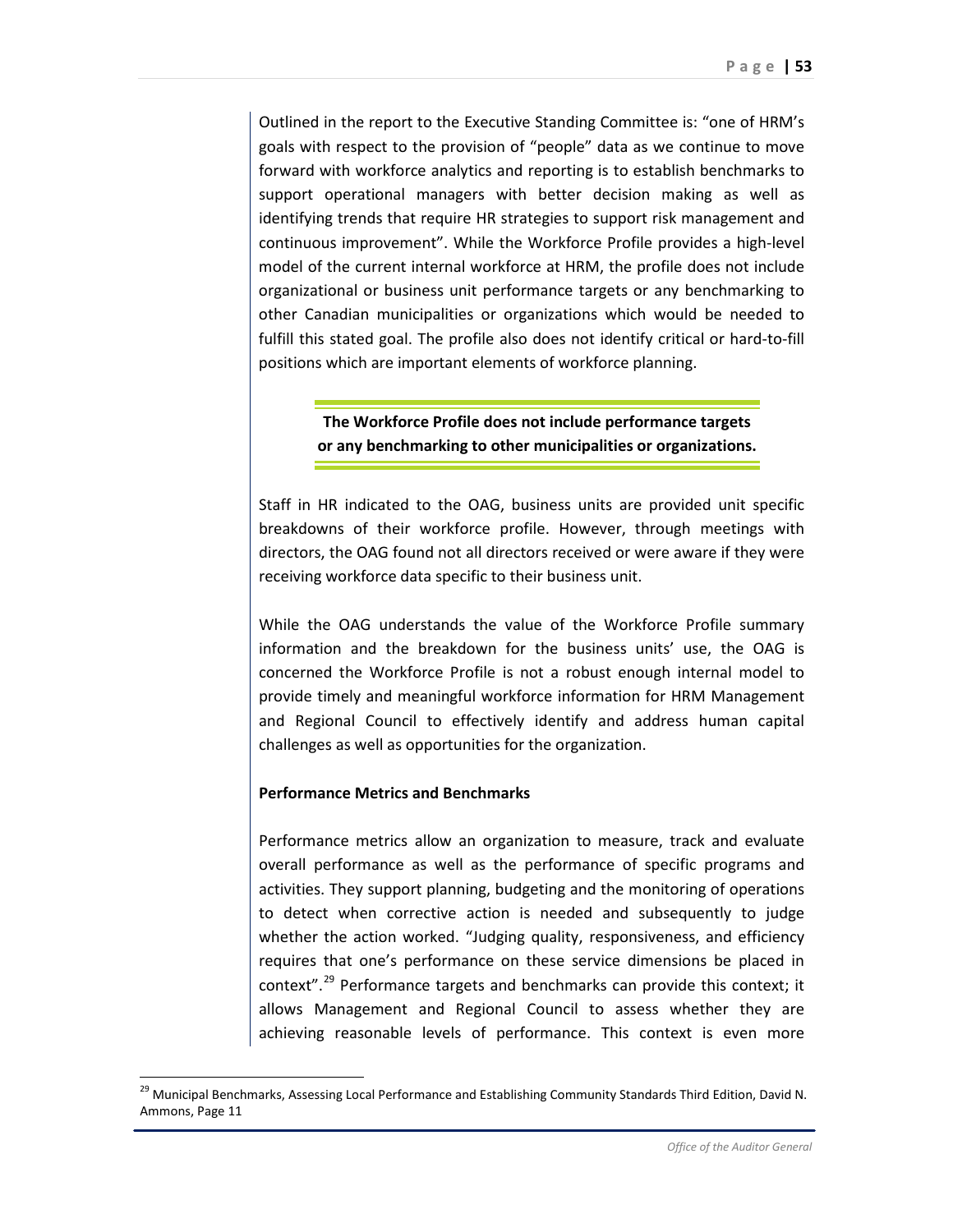important for decision makers, i.e. members of Regional Council, who are not directly involved with the programs and services because they need an external or internal mark for assessing the strengths and weaknesses of operations in order to know where to focus scarce time and attention.

> **Performance targets and benchmarks are important for members of Regional Council who are not directly involved with the programs and services.**

The OAG acknowledges staff in HR have indicated performance metrics and benchmarking in relation to workforce planning is an area which requires investment and growth for HRM. It appears to the OAG the only workforce planning performance metrics currently being reported are found in some business unit's business plans, as summarized in their budgets. However, only three business units (HPL, Halifax Regional Police and HR) have workforce performance metrics other than 'compensation as a % of total'. Given this and the lack of meaningful data presented in the Workforce Profile the OAG is concerned there is limited meaningful workforce information and performance metrics being reported to Regional Council.

> **The OAG acknowledges HR has indicated performance metrics and benchmarking in relation to workforce planning is an area which requires investment and growth for HRM.**

The OAG reviewed the 2015 Human Resources Annual Report for the City of Guelph, as it was referenced by HRM's HR staff as a best practice. The report includes a variety of statistics, some specific to the HR function but others relating to the key elements of workforce planning. The report not only includes the current reporting period but also shows trends and comparisons to targets where applicable. In addition, the City of Guelph's HR department has also identified benchmarks to measure themselves against and provides those comparisons as well. The City of Guelph report provides valuable information on the performance of the City of Guelph's HR department and success of the department's workforce planning activities because there are comparisons of actual to targets and against benchmarks included.

The OAG believes there should be reasonable comparisons and targets developed for metrics within the business units based on their current and future demographic projections. If there is no context for the information presented it is unlikely reasonable conclusions can be drawn from the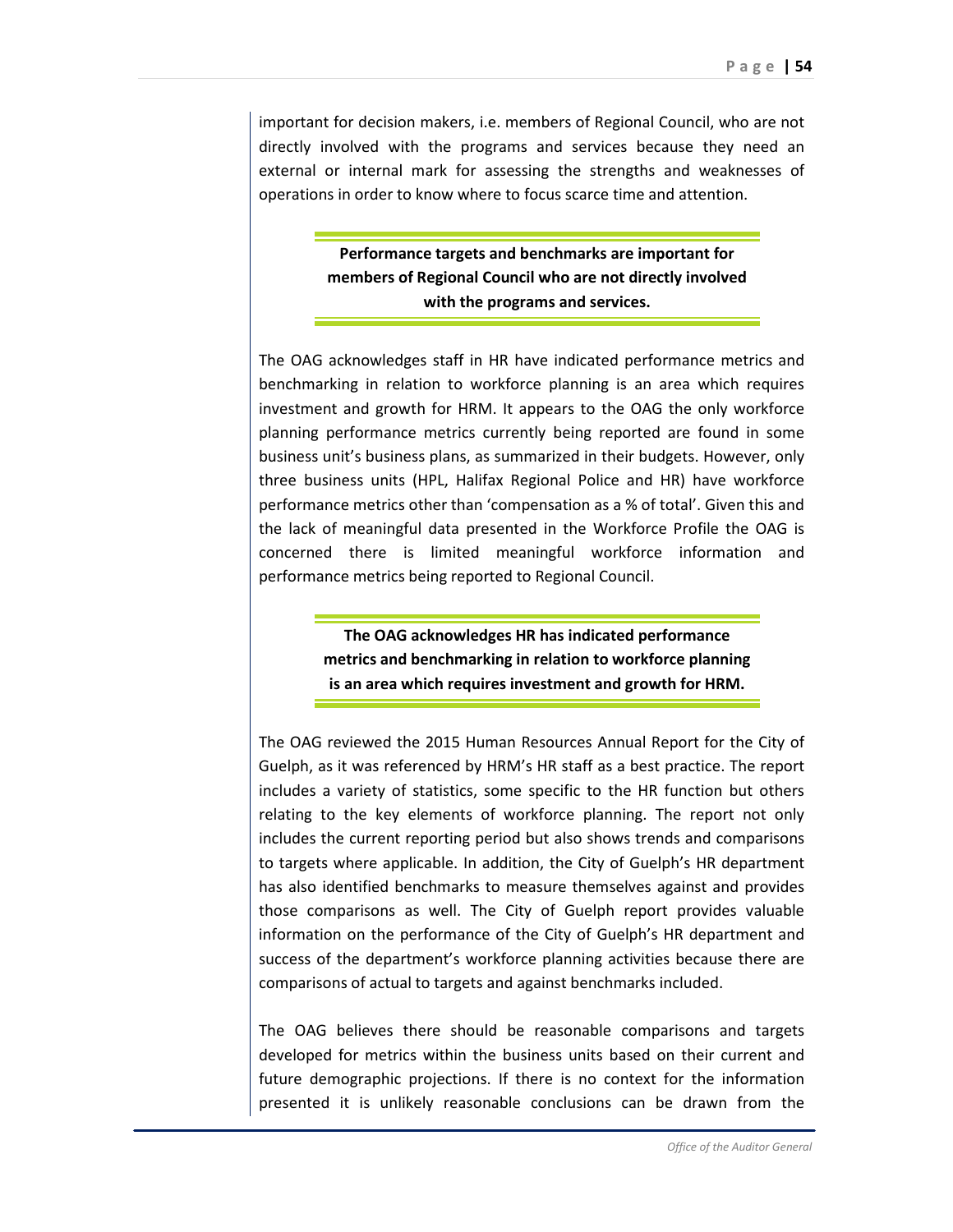comparisons. As was previously mentioned, HRM's business units are impacted differently by workforce challenges so reporting for each business unit should highlight their primary risk areas with performance targets and internal and external benchmarks where applicable so the business unit can review progress and implement corrective action where necessary.

#### **External Benchmarking**

In order to review HRM's workforce planning practices in relation to its peers as well as to identify potential benchmarks, the OAG selected a group of cities and reached out to the group to ask them to complete a benchmark survey. The benchmark city group consisted of cities identified as benchmarks for the Halifax Index $30$  which are "chosen for their similar size and economic structure". The group also consisted of cities, selected by the OAG, which had been identified as top employers on a selection of top employer lists over the past two years. The OAG obtained responses to the benchmark survey from some cities within both groups.

The benchmark survey consisted of questions regarding the cities' workforce planning strategies, policies and analytical data. In addition to the survey, their operating budgets, compensation budgets, HR budgets, number of active employees and number of staff in their HR departments were also included in order to review the survey results in terms of their relative capabilities and capacity (Exhibit 16).

| <b>Metrics</b>                            | <b>HRM</b> | <b>Benchmark Range</b> |
|-------------------------------------------|------------|------------------------|
| Compensation as % of budget               | 37%        | $30\% - 58\%$          |
| HR Budget as % of budget                  | 0.63%      | $0.5\% - 1.6\%$        |
| Ratio of HR Employees to Active Employees | 1:68       | $1:38 - 1:119$         |
| Average Age of Workforce                  | 45.7       | $40.0 - 45.4$          |
| Average Years of Service                  | 11.3       | $9.2 - 13.1$           |
| <b>Percent Unionized</b>                  | 81.8%      | $82\% - 92\%$          |

**Exhibit 16: General human resources and workforce planning metrics for HRM compared to relevant benchmark cities.**

Data Source: OAG Benchmark Survey, April 2016

l

The data and information from benchmark cities was valuable in order to review how HRM compares to its peers in terms of their HR division size, general workforce demographics and workforce planning program monitoring and evaluation. Based on the information from benchmark cities, in general, the OAG found HRM falls within range of their peers.

<span id="page-54-0"></span><sup>&</sup>lt;sup>30</sup> Annually developed by Halifax Partnership, "The Halifax Index is a definitive look at Halifax's economic and community progress."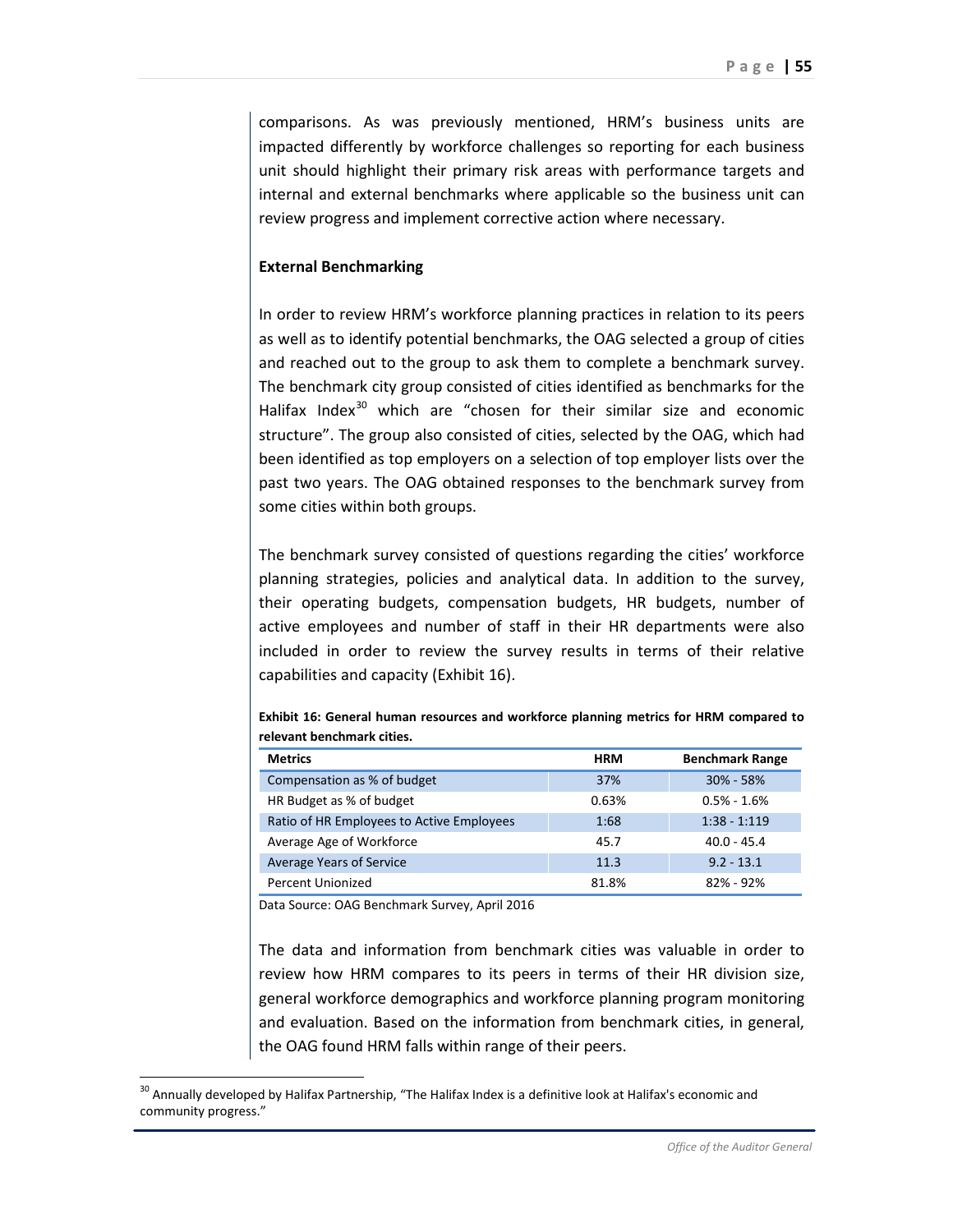Only two of the five benchmark cities have a workforce planning strategy but all identified workforce planning challenges including the following:

- $\triangleright$  Aging workforce,
- $\triangleright$  Skills shortage e.g. trades, engineers, etc.,
- $\triangleright$  Retirements,
- $\triangleright$  Skill changes e.g. IT moving increasingly to cloud based solutions resulting in reduced number of developers and an increased number of business analysts,
- $\triangleright$  State of current economy,
- $\triangleright$  Talent management and
- $\triangleright$  Employee learning and performance.

The following is a list of examples of workforce data tracked by the benchmarks:

- $\triangleright$  Employee demographics (age, years of service, retirement age, gender),
- $\triangleright$  Turnover (voluntary and involuntary based on permanent employees only),
- $\triangleright$  Retirements,
- $\triangleright$  Internal churn,
- $\triangleright$  Level of engagement,
- $\triangleright$  Vacancies,
- $\triangleright$  Budget use,
- $\triangleright$  Performance reviews,
- $\triangleright$  Leadership development,
- $\triangleright$  HR efficiency indicators,
- $\triangleright$  Workforce distribution,
- $\triangleright$  Management to non-management,
- Unionized to non-unionized,
- $\triangleright$  Cost of learning and development programs,
- $\triangleright$  Attendance and absenteeism,
- $\triangleright$  Accidents and incidents.
- $\triangleright$  Overtime and
- $\triangleright$  Benefits cost.

**The OAG noted there were several workforce performance metrics which the respondent cities were using which HRM was not.**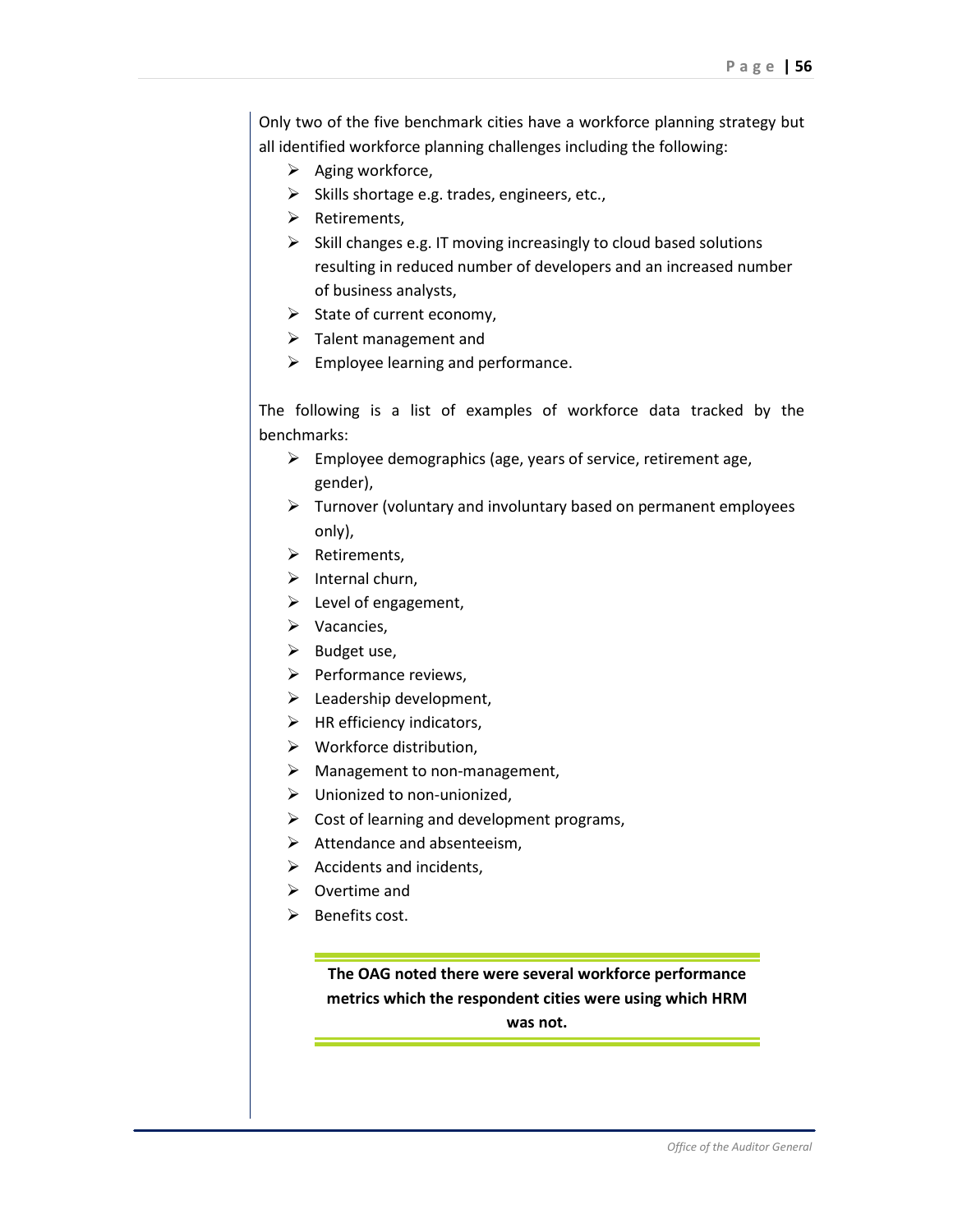There is a wide range of workforce data and performance metrics being tracked by the benchmark respondents. The OAG noted there were several workforce performance metrics which the respondent cities were using which HRM was not. The OAG was also told by benchmark city respondents they too were always looking for information and had difficulty finding strong Canada wide workforce benchmarking to assist with some of their reporting. As mentioned previously, HRM is not unique in the workforce challenges it is and will be facing. The OAG feels there is a significant opportunity for HRM to identify and reach out to potential benchmark cities in Canada to report comparisons and share best practices.

> **The OAG feels there is a significant opportunity for HRM to identify and reach out to potential benchmark cities in Canada to report comparisons and share best practices.**

#### **BrassRing**

As part of the external benchmark survey the OAG also asked HRM staff in HR about their use of various common workforce planning related metrics. In the case of the recruitment metrics, the OAG was informed there is some concern regarding the accuracy of some of the data collected in the BrassRing system $^{31}$  $^{31}$  $^{31}$ , such as job classification, as the job classification field is not populated consistently if at all by hiring managers within the business units. The OAG is concerned HR does not have the appropriate controls in place to ensure consistent information is populated into BrassRing. In further discussions with staff, the OAG learned BrassRing has the capability to provide staff in both HR and the business units meaningful information regarding recruitment but is not currently being used to its full potential.

The OAG acknowledges staff in HR are working on a transformation and part of their goal through this is "developing definitive and consistent data which can be used across the organization and integrating SWP $32$  with business and budget planning". However, the OAG is concerned there is the risk the organization will not be able to fully capitalize on any new technology investment without strong programs and controls in place first, as technology currently available has not been effectively leveraged.

l

<span id="page-56-1"></span><span id="page-56-0"></span> $31$  BrassRing is the applicant tracking system used by HRM in all its hiring/recruitment efforts  $32$  Strategic Workforce Planning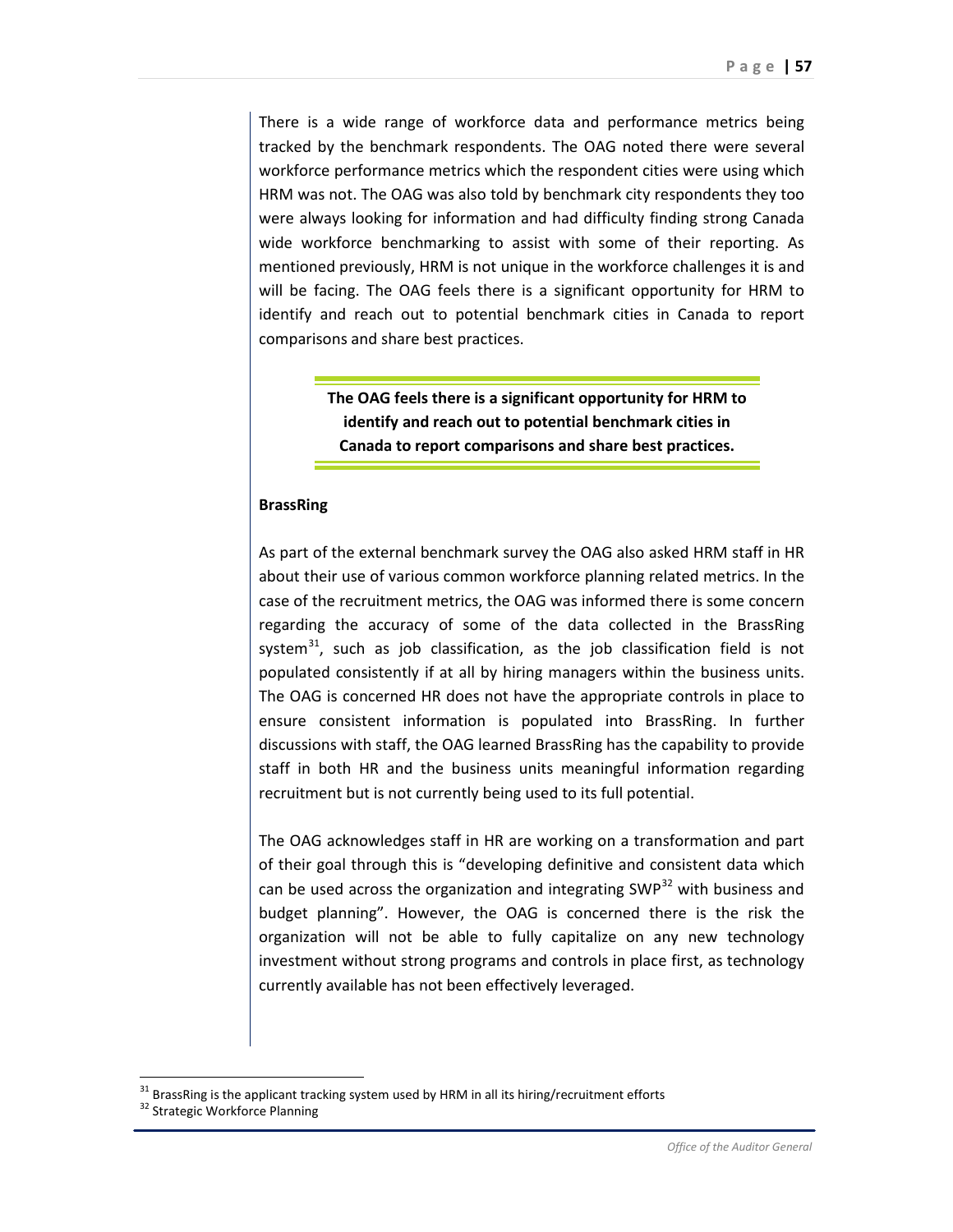**There is the risk the organization will not be able to fully capitalize on any new technology investment without strong programs and controls in place first, as technology currently available has not been effectively leveraged.**

The lack of access to timely and meaningful workforce information at an organizational level and the inconsistent or absent business unit specific performance reporting cause the OAG to conclude any workforce planning activities are implemented and monitored using limited information.

#### **Recommendations:**

- 3.0.1 The OAG recommends HRM Administration develop internal and external benchmarks as well as performance targets for workforce planning.
- 3.0.2 The OAG recommends the HR Business Unit work with internal HR consultants and all business units to develop business unit specific workforce reporting, including leveraging information available from and the full capabilities of BrassRing software.
- 3.0.3 The OAG recommends HRM Administration include, in the Workforce Profile, historical HRM data trends and relevant performance targets.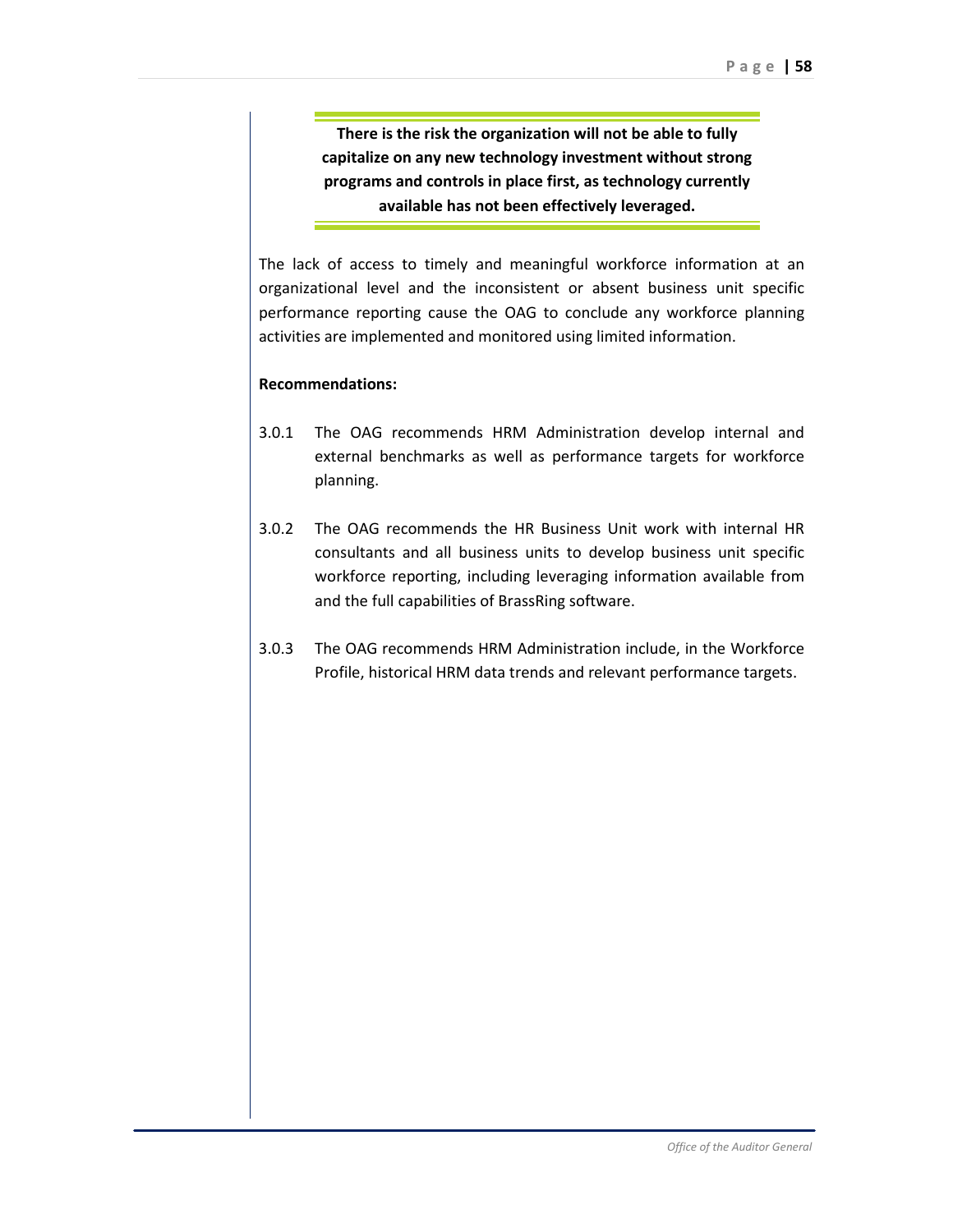<span id="page-58-0"></span>

| 3.1 | <b>People Plan</b>                                                                                                                                                                                                                                                                                                                                                                                                                                                                                                                                                                                                                                                                                                                                                                                                                                                                                                                                                                                                                                                                                                                                             |
|-----|----------------------------------------------------------------------------------------------------------------------------------------------------------------------------------------------------------------------------------------------------------------------------------------------------------------------------------------------------------------------------------------------------------------------------------------------------------------------------------------------------------------------------------------------------------------------------------------------------------------------------------------------------------------------------------------------------------------------------------------------------------------------------------------------------------------------------------------------------------------------------------------------------------------------------------------------------------------------------------------------------------------------------------------------------------------------------------------------------------------------------------------------------------------|
|     | The 2012-2014 People Plan was developed by staff in HR through<br>consultations with staff in individual business units and provides a high level<br>overview of external and internal workforce drivers, trends and issues. As<br>mentioned previously, a new People Plan has been in development since HR's<br>2014/15 business plan.                                                                                                                                                                                                                                                                                                                                                                                                                                                                                                                                                                                                                                                                                                                                                                                                                        |
|     | Given the issues identified throughout the OAG review and the goal of HR's<br>2012-2014 People Plan of highlighting priorities to effectively maximize HRM's<br>human capital, the OAG reviewed the plan to analyze its' likely effectiveness.<br>The priorities in the 2012-2014 plan were:<br>1. To have strong and effective, formal and informal, leaders at every<br>level of the organization.<br>2. To attract and retain a diverse, highly skilled, high performing<br>workforce.<br>3. To build a positive and constructive workplace culture.<br>To be an organization of continuous learning.<br>4.                                                                                                                                                                                                                                                                                                                                                                                                                                                                                                                                                 |
|     | 5. To have a safe and healthy workplace.<br>The OAG reviewed the priorities, actions and performance measures against<br>the key issues identified throughout the OAG review; in particular those<br>identified from directors and the Management survey results. Issues which<br>included:<br>$\triangleright$ Dissatisfaction with the current Performance Management Process,<br>not consistently supported throughout organization.<br>$\triangleright$ Concern around the organization's ability to attract and retain high<br>performers.<br>$\triangleright$ Inconsistent succession planning practices across business units.<br>Diversity identified as a potential issue in recruitment.<br>➤<br>Perception of potential culture issues impacting the workforce.<br>➤<br>Appropriate methods for recognition and rewards unclear.<br>➤<br>Dissatisfaction with types of training opportunities offered by the<br>≻<br>organization and concerns around tracking training and the lack of a<br>corporate skills inventory.<br>$\triangleright$ Concern around career development opportunities available and low<br>uptake of the Mentorship program. |
|     | While the OAG acknowledges the People Plan is the current HRM practice<br>used in setting priorities and targeted efforts, the OAG is concerned the<br>actions taken and performance measures used may not be sufficient given the<br>number of issues brought forward through the OAG review which were                                                                                                                                                                                                                                                                                                                                                                                                                                                                                                                                                                                                                                                                                                                                                                                                                                                       |
|     | Office of the Auditor General                                                                                                                                                                                                                                                                                                                                                                                                                                                                                                                                                                                                                                                                                                                                                                                                                                                                                                                                                                                                                                                                                                                                  |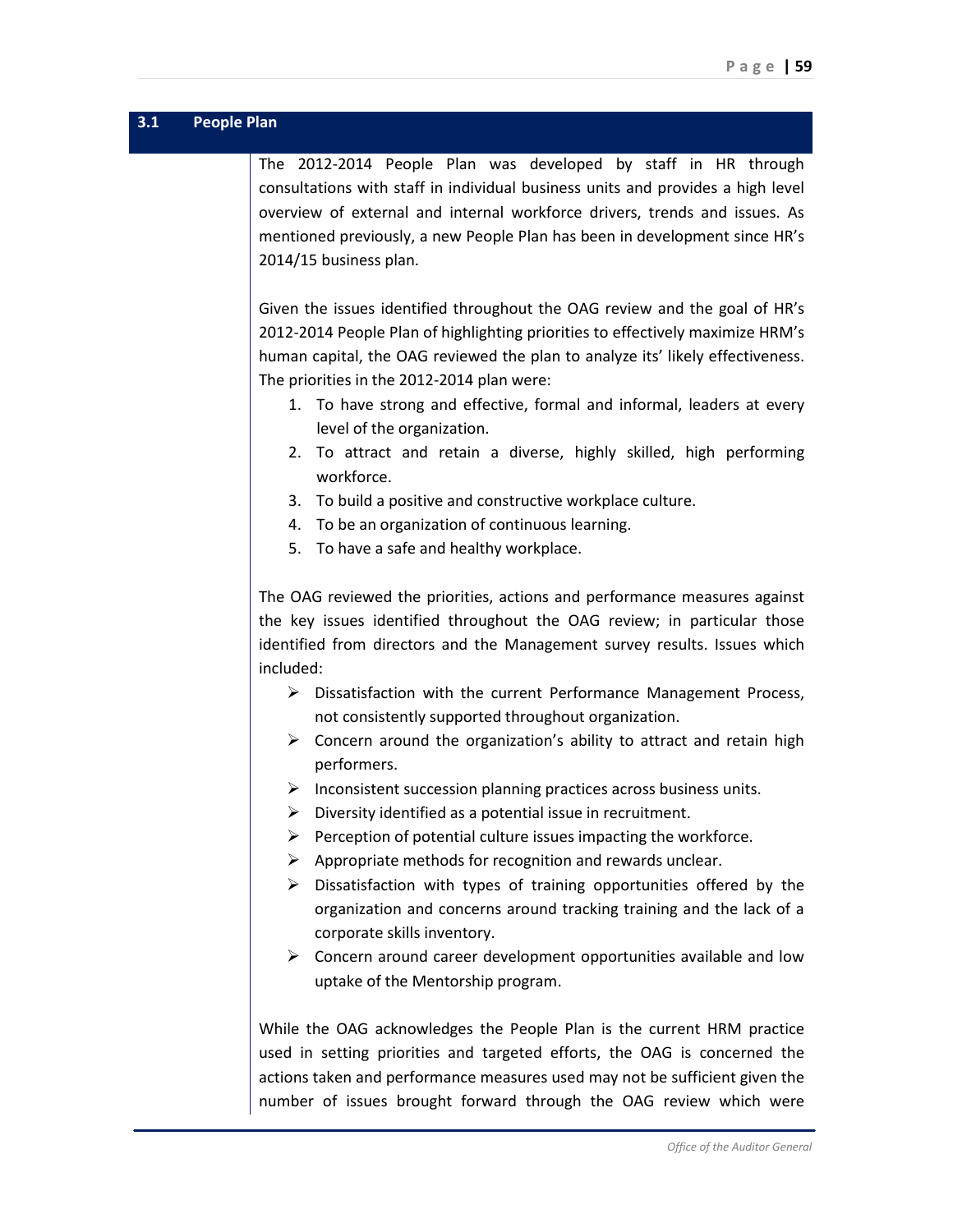intended to be addressed by this plan. The OAG is also concerned the current priorities, actions and performance measures may not be appropriately identified given the lack of workforce data and performance reporting available.

> **The current priorities, actions and performance measures may not be appropriately identified given the lack of workforce data and performance reporting available.**

#### **Recommendation:**

3.1.1 The OAG recommends HRM Administration, when developing the next People Plan, align priorities with areas of strategic importance based on a detailed analysis of relevant workforce data.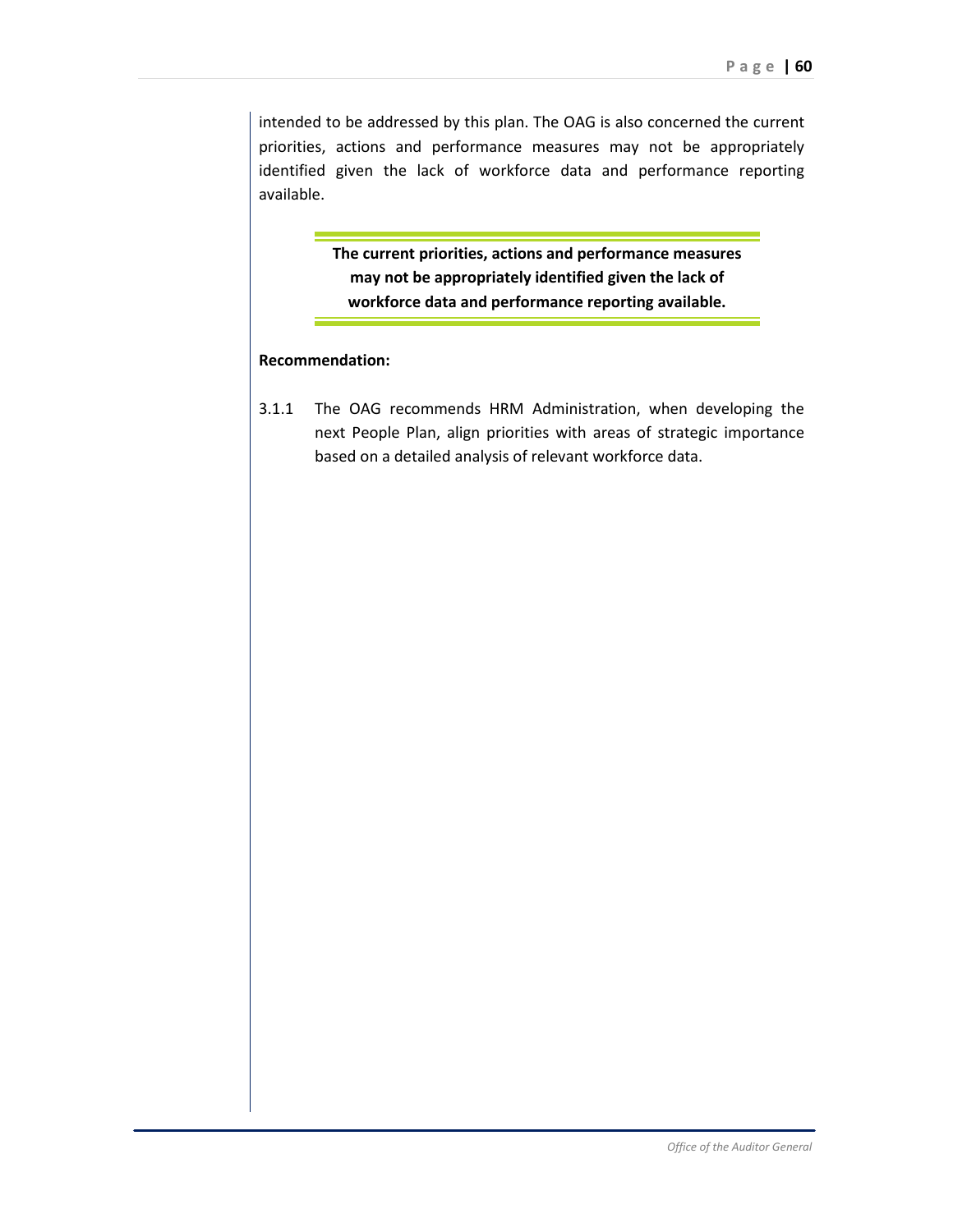## <span id="page-60-0"></span>**Appendix A: HRM's Plan on a Page**